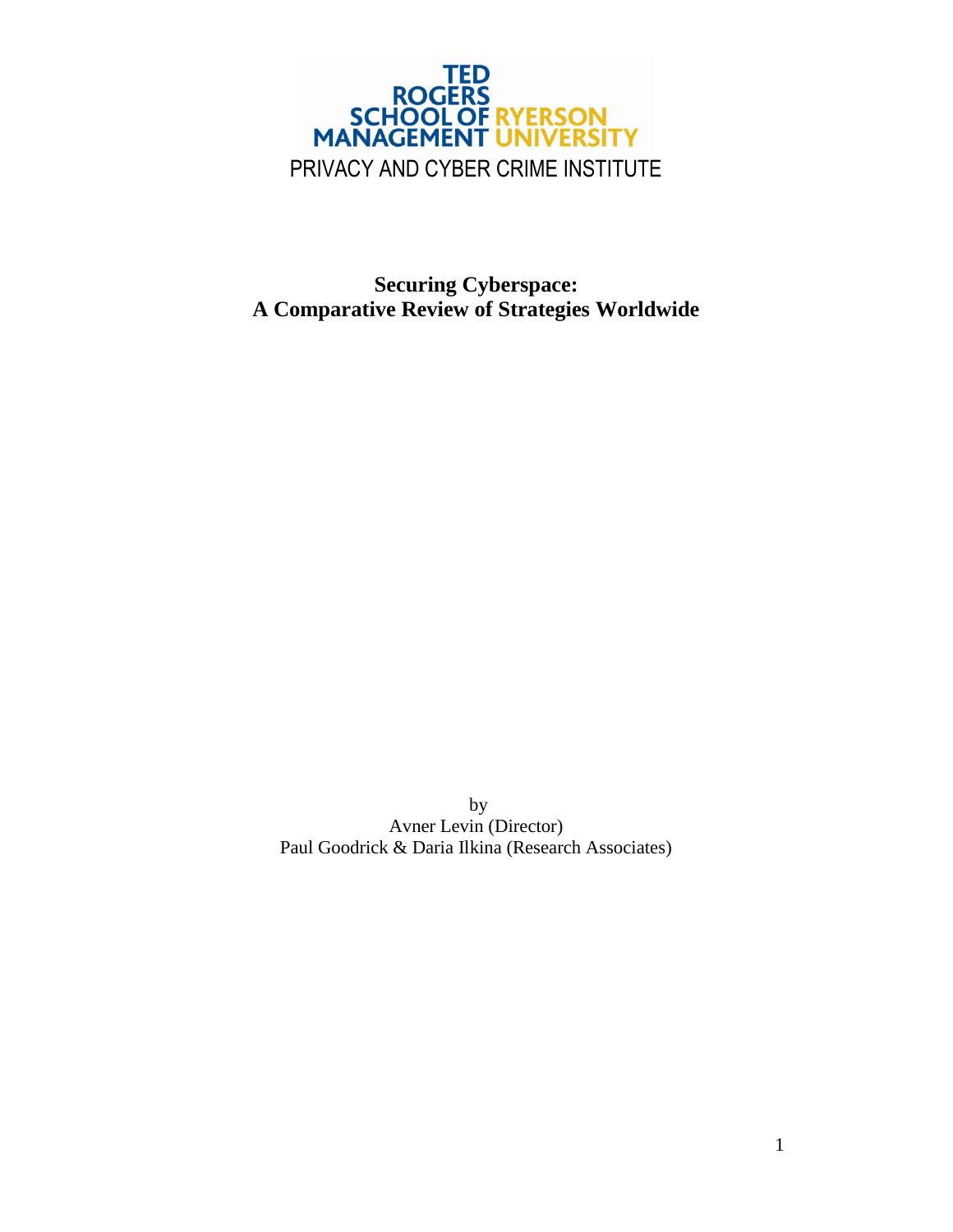

### **Table of Contents**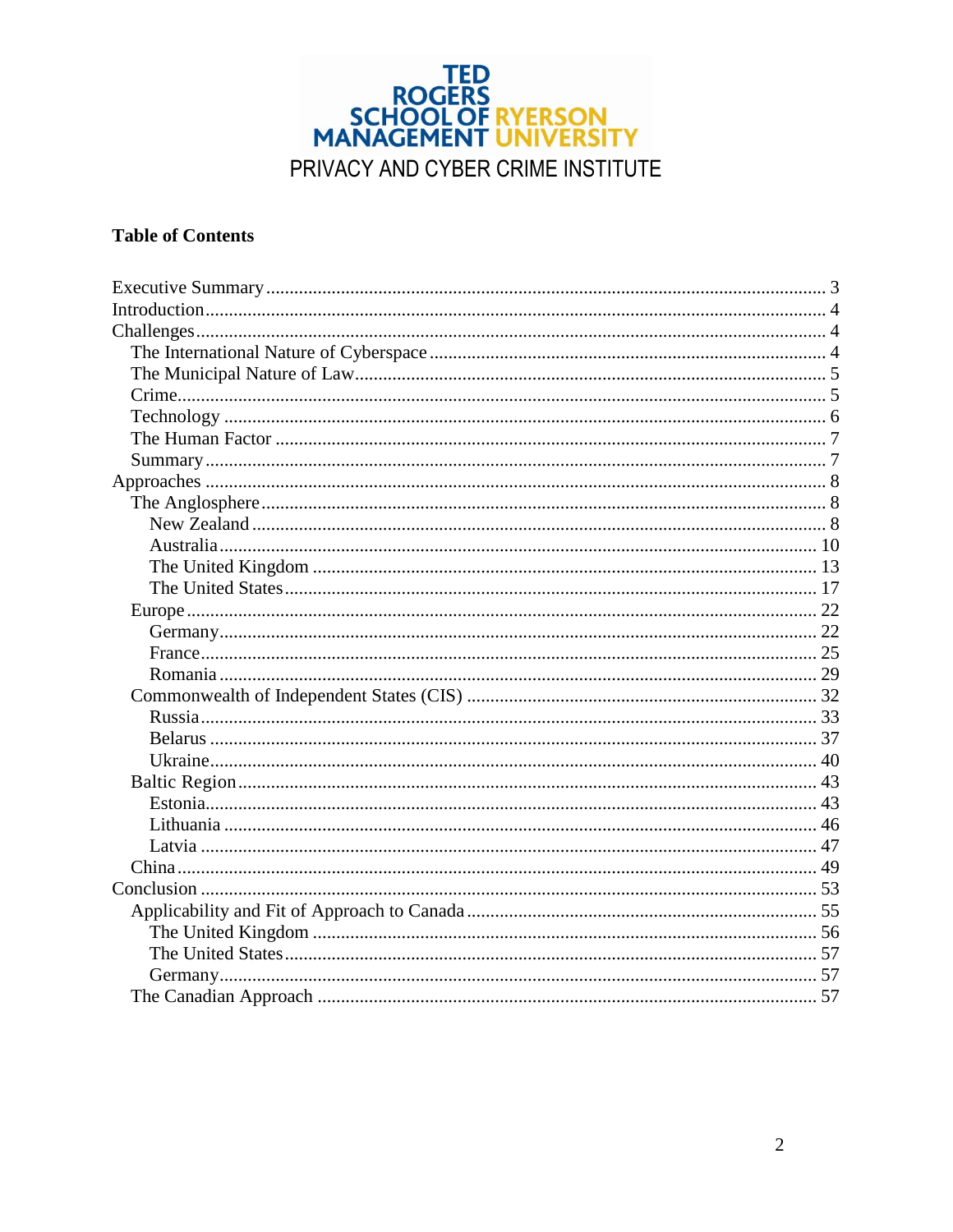

#### <span id="page-2-0"></span>**Executive Summary**

Several distinct cyber-blocs have formed with their unique cyber-security strategies and emphases. The Anglosphere, led by the US and the UK, emphasizes a leading private sector role, an educated workforce, and outreach and diplomacy. The EU, led by Germany, focuses on a robust legal and regulatory framework, and on the promotion of the Council of Europe (Budapest) Convention of Cybercrime as a blueprint for international cooperation and enforcement. The Baltic States are in tight cooperation with NATO in the development of their national cyber-security strategies. The post-Soviet CIS bloc, led by Russia with some degree of Chinese cooperation, focuses on internal threats, abhors extra-territorial judicial action, and promotes a corresponding international framework under the auspices of the UN.

Most cyber-strategies, with the notable exceptions of Russia, China and their allies, are compatible with Canadian interests. Strategies generally differ on the roles that they allocate to the public and private sectors, and within those, on the roles allocated to policy, regulation, forprofit and not-for profit ventures as promoters of cyber-security. Strategies also direct a wide range of resources in a variety of ways. The majority of countries reviewed are in the process of developing and implementing their cyber-security strategies, and setting the focus of their efforts. These rapidly occurring changes in strategies and policy implementation add to the challenge of determining best practices for securing cyberspace while protecting civil liberties.

Information on the origin and ultimate target of many cyber-threats is contradictory due to the difficulty of pinpointing sources and destinations with ultimate certainty solely by technological means. China, for example, the current "cyber-villain" may be suffering from cybercrime more than commonly acknowledged and open to collaboration. Leading Western countries, such as the US and Germany, may not only be the target of attacks but the ultimate source of cyber-criminal activity as well. In order for Canada to proceed with its strategy in an informed manner, accurate, verifiable cybercrime data must be collected and evaluated to determine the optimal countries for collaboration.

As it develops its own cyber-strategy, Canada should look to global leaders and learn from the approaches of the US, UK and Germany, that emphasize education, diplomatic outreach, private sector involvement and a legal and regulatory framework that balances cyber-security and privacy.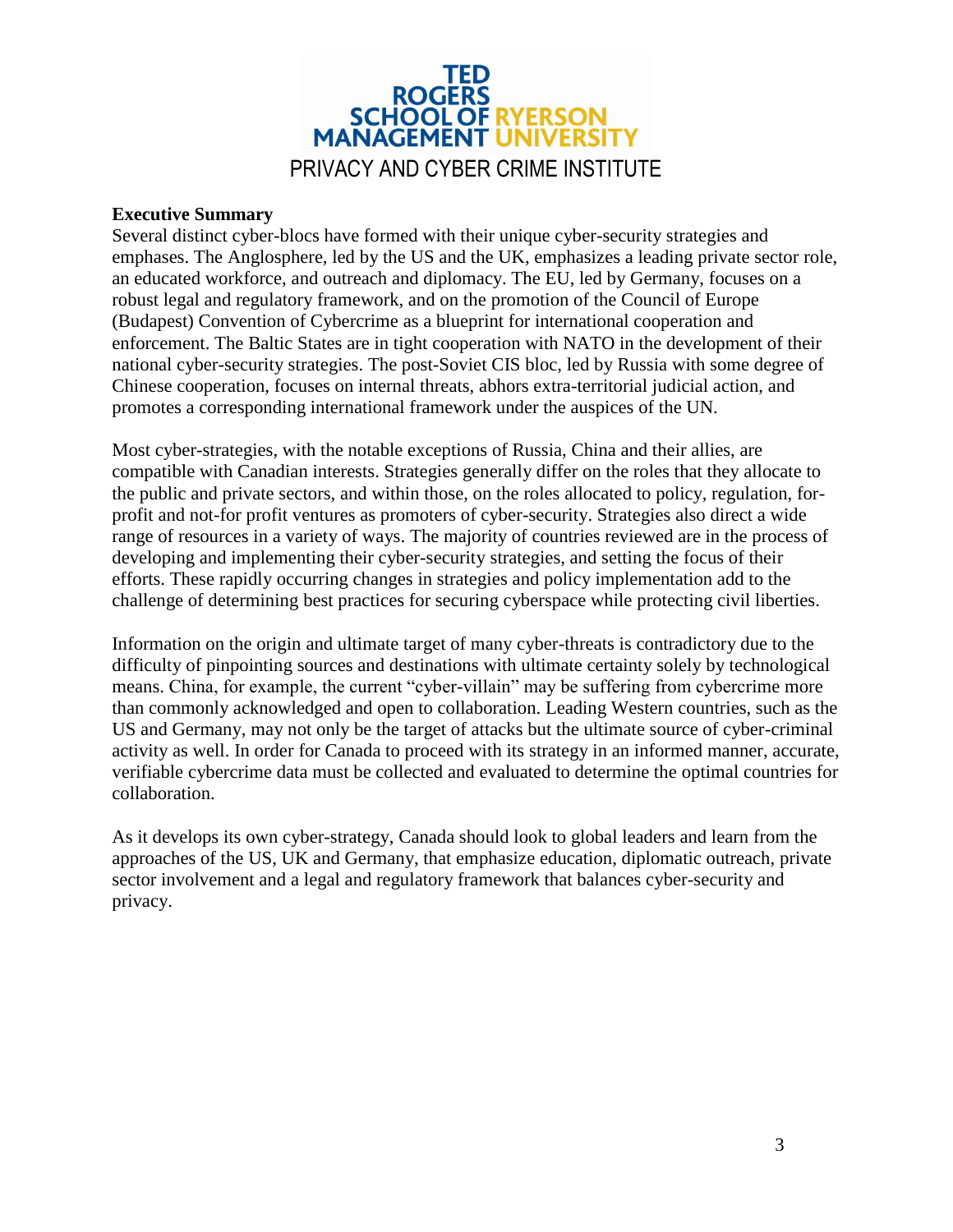

#### <span id="page-3-0"></span>**Introduction**

The pervasive feature of cyberspace is its disrespect of traditional rules and boundaries. The metaphor of an amorphous, vague, anarchic "world", "space" or "cloud" that exists outside of regular life is powerful and has gripped both public and policy. Reality may differ, but the computers and networks that connect them in the real world support the popular perception of cyberspace. Near-instantaneous communication, operation by proxy, automation of interaction and other features serve to eliminate borders and facilitate both commerce and crime. Governments face the difficult task of minimizing the latter while maximizing the former within the larger context and constraint of international relations.

This report offers a comparison of the approaches taken around the world in pursuit of these twin goals. The report first discusses the challenges that cyber-security strategies face in general, due to the features of cyberspace and international relations. It then classifies the various models and frameworks developed by various countries in order to improve cyber-security by characteristics such as the roles of the public and private sectors and the degree of cooperation with other jurisdictions. The report concludes with some recommendations as to which approaches offer the best fit with Canadian priorities and interests.

#### <span id="page-3-1"></span>**Challenges**

 $\overline{a}$ 

Securing cyberspace is a Herculean and complicated task. The creation of a technological, commercial and social environment in which commerce and civic transactions are promoted and encouraged, while criminal and terrorist activities are discouraged and prevented faces numerous challenges and obstacles. The barriers to effective cyber-security are rooted both in the technological composition of cyberspace and in the political, cultural, societal and legal differences that hinder international cooperation in general. This section of the report discusses these challenges, as reported and discussed by the surveyed jurisdictions.

#### <span id="page-3-2"></span>The International Nature of Cyberspace

The international nature of cyberspace is, in and of itself, a challenge to effective cyber-security. Since cyberspace is, in essence, a nexus of networks of computers that are physically located in many different countries and legal jurisdictions, no one country can dictate or control interactions in cyberspace.

Countries therefore attempt to enter into international agreements, either bi-lateral or multilateral, in an effort to regulate cyberspace and coordinate cyber-security, but these attempts are often guided by other interests and affiliations, which do not always correspond with the most effective responses to cybercrime. For example, member states of the Council of Europe have entered into a convention that does not include countries from which criminal cyber-activity is said to originate,<sup>1</sup> and members of the Anglosphere (the group of countries in which English is

<sup>&</sup>lt;sup>1</sup> For such criticism see Alana Maurushat, *Australia's Accession to the Cybercrime Convention: Is the Convention Still Relevant in Combating Cybercrime in the Era of Botnets and Obfuscation Crime Tools?* 33 U OF NSW L. J. 431 (2010) at<http://www.austlii.edu.au/au/journals/UNSWLRS/2011/20.html>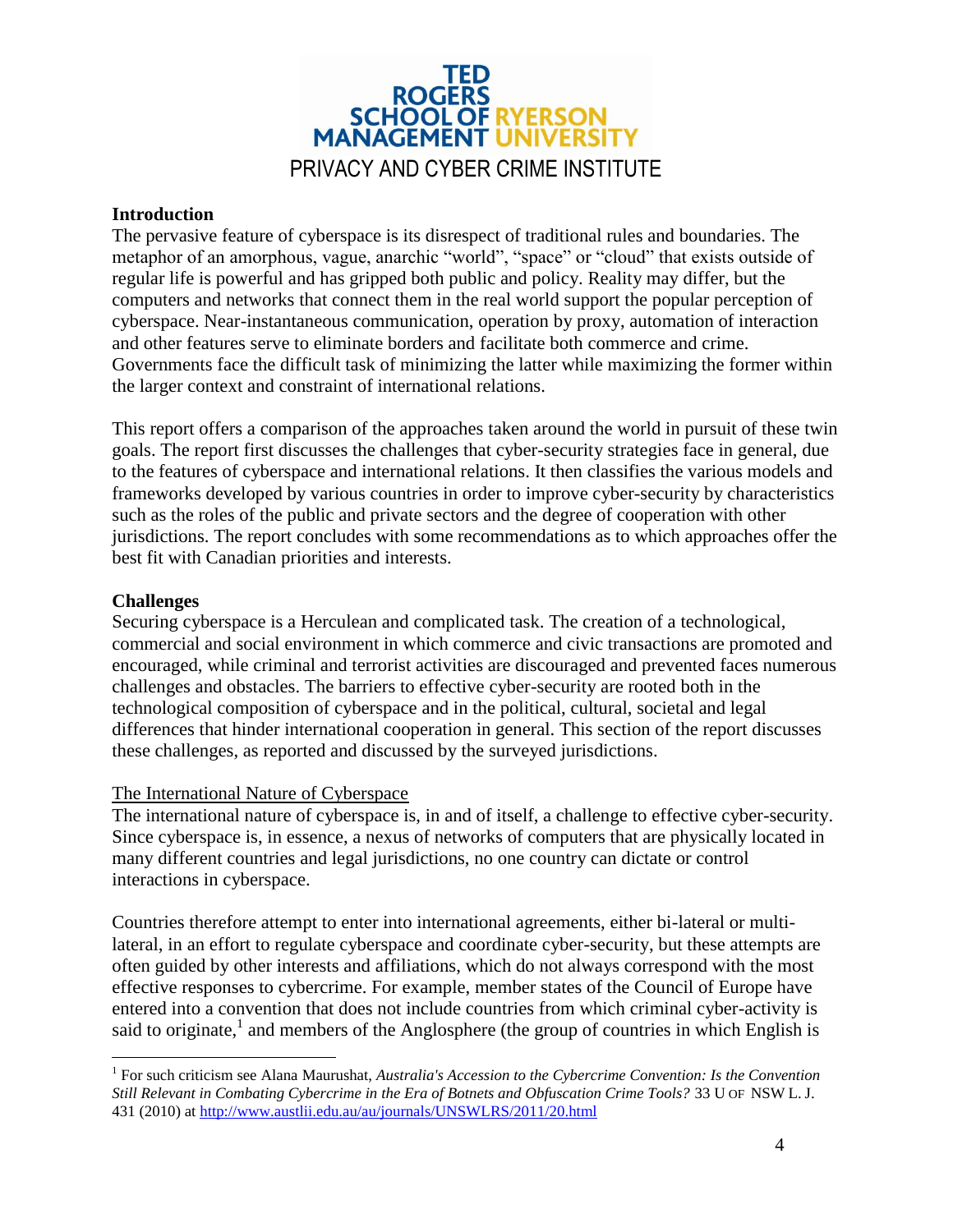

the official or the most common language, such as the UK, Canada and Australia) are developing a coordinated strategy to cyber-security even though criminals in these countries may not specifically target others in the Anglosphere. Where agreement does exist between states for international cooperation, the venue for cooperation itself can be contested.

#### <span id="page-4-0"></span>The Municipal Nature of Law

Just as cyberspace crosses borders, law, traditionally, does not. Law is inherently a municipal system, a system that regulates internal rather than external activities. In order for law to govern and regulate behaviour, it requires the ability to enforce its norms. The power to punish and sanction is always at the foundation of an effective legal system. Of course, one of the salient features of international law is its lack of enforcement powers and its foundation in voluntary cooperation amongst sovereign nations.

Attempts to coordinate legal enforcement across jurisdictions are difficult. First, jurisdictions are sovereign. Therefore, one jurisdiction has to recognize that the claims of another jurisdiction are legitimate and worthy of support. Second, rules of procedure and substance have to be agreed upon. These agreements are easier to reach between countries that share similar legal systems, such as the English Common Law system, or the European Civil Law system, but more difficult to reach between countries that do not share such similarities. Third (assuming a favourable legal outcome has been achieved), practical enforcement cooperation must be secured. It is often difficult to coordinate the practical execution of a legal decision – the arrest of a criminal, the collection of a fine – and independent agreements between law enforcement agencies and other governmental bodies must be reached.

As discussed below, to compensate for these traditional features of law and international law, countries are experimenting with a variety of approaches, such as "soft" law and voluntary codes – in which non-governmental agencies and the private, for-profit, sector play a greater role. Such approaches have been attempted in areas such as environmental protection and personal information protection, but it remains to be seen whether they will be successful when addressed at criminal individuals and organizations that have no interest or benefit in compliance.

#### <span id="page-4-1"></span>Crime

Cybercrime and cyber-terrorism are forms of criminal and unlawful activity and, as such, pose at a minimum the same challenges to law enforcement that regular criminal activity does. Cybercrime must compete for the limited attention and limited resources of law enforcement agencies. The characterization that much of criminal online activity is "victimless" (since the majority of it is not physical), the tendency by governments and businesses to underreport cyberintrusions, and the compensation offered by financial institutions to victims of cyber-fraud and identity theft for the bulk of their loss, have not helped cyber-security initiatives. Neither has the characterization of cybercrime as "amateurish", e.g., the product of teen hackers working out of their parents' basement, helped cyber-security initiatives become a priority.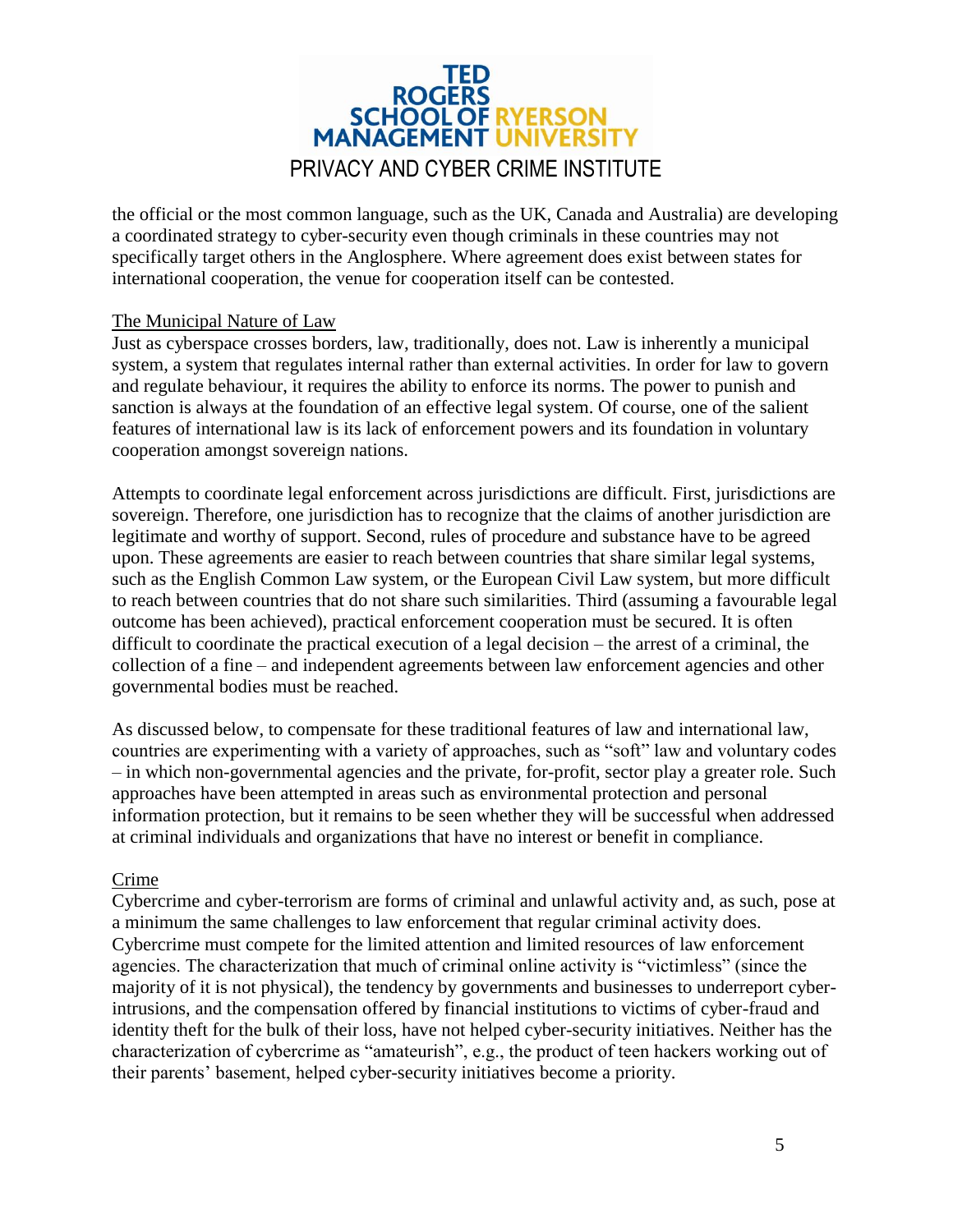

The growing realization that criminal activity online is increasingly organized and tolerated, if not supported, by certain countries, has, however, made battling cybercrime more of a priority for law enforcement and national security agencies. The amount of attempted criminal activity (due to technology's facilitative aspects) online – the spamming, phishing and scamming that protective software deflect, dwarfs the statistics of real-world crime and is another reason for law enforcement agencies to make investigating and prosecuting cybercrime an increasing priority.

The challenge of combatting cybercrime in the context of a wider cyber-security strategy is that law enforcement is limited in reach. Some tools that may be quite effective in battling local cybercrime, for instance, the ability to cooperate with internet service providers, or to conduct surveillance, may not be as effective outside of an agency's jurisdiction. Agencies are limited in resources and they then have to rely on cooperation with other agencies, with different priorities and mandates.

#### <span id="page-5-0"></span>Technology

Needless to say, the main reason cybercrime poses a challenge is the technology, or the technological features, that enable it. Networked computers allow for data to travel between computers at rapid speeds, and extend the reach of criminals beyond their traditional limitations. Regular crimes, such as fraud, are amplified and multiplied. The internet, in this respect, is the next enabling communication tool, following the telephone and print media before it, all of which allow for physically delimited crime to outgrow its "natural" boundaries. As is well known, the specific design of the internet as a decentralized network prevents effective control and allows criminal activity to flourish, because data paths are hard to track.

The anonymity and pseudonymity that enable free speech on the internet and are a valuable asset against tyrannical regimes allow criminal activity to flourish as well. The ability to shield an identity and physical location by technological means, through proxy servers and data routers, prevents the straightforward identification of criminals. Law enforcement and security agencies must rely on the cooperation and support of legal systems in other jurisdictions, to the extent that they can trace criminal activity to those locations. However, even when criminal activity can be traced, the distributed nature of certain cybercrimes can further complicate exact location, for legal purposes, where the crimes occurred. The cooperation of other legal systems, even in highprofile international cases, cannot be guaranteed.

Technology not only minimizes distances and increases the speed at which crimes can be committed, but also amplifies the reach of criminal activity by automating crime. The criminal is no longer physically involved, but can now send into cyberspace automated criminal agents – malware of many types. Moreover, the criminal can utilize many computers simultaneously – bot-nets – to further increase the reach of crime. The multitude of targets adds to the difficulty of demonstrating the effectiveness of particular cyber-security strategies.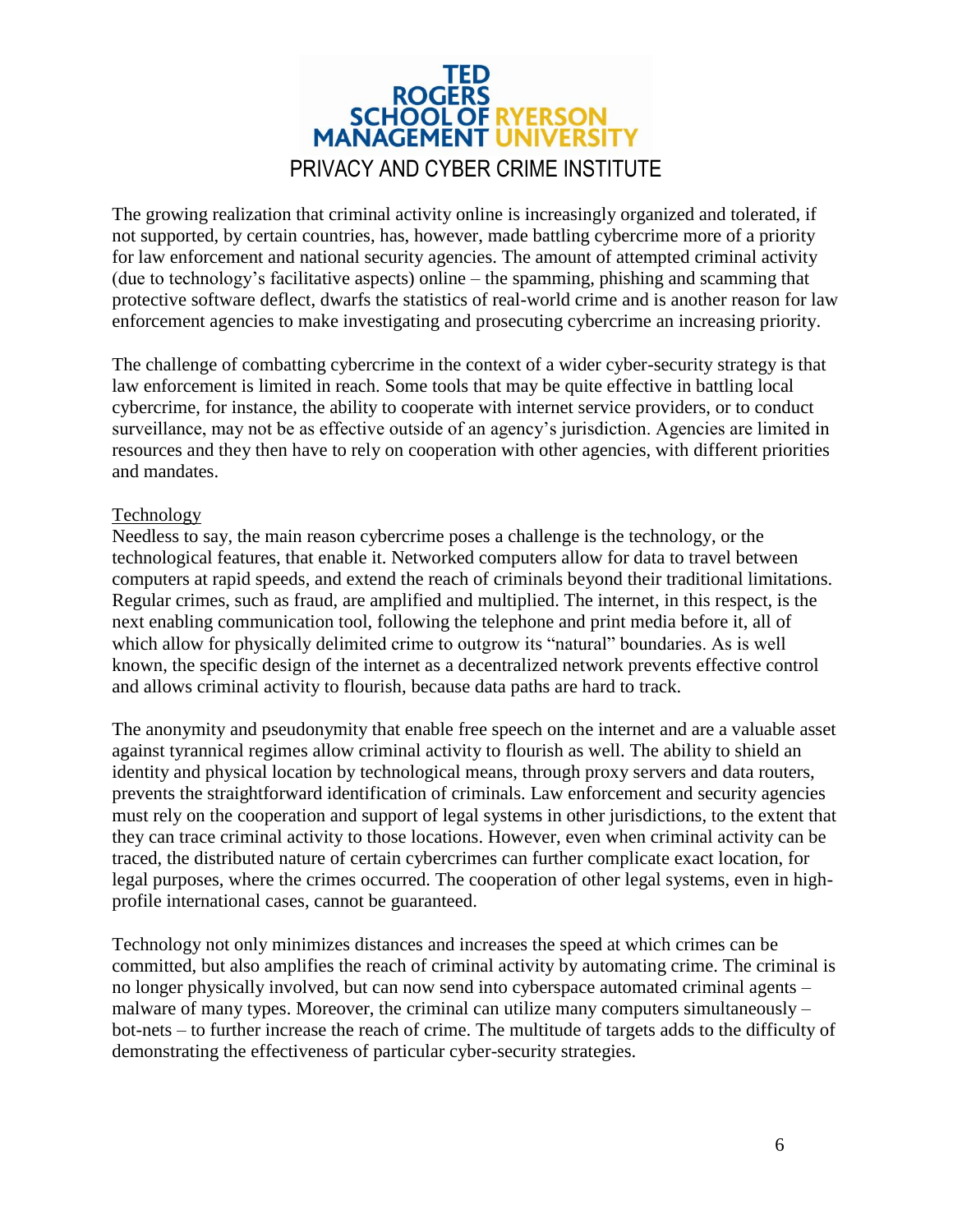

Online criminal marketplaces are emerging that allow for the creation of customized malware without any programming knowledge and with minimal computer knowledge. At the other end of the spectrum, highly specialized malware can be used in increasingly sophisticated attacks to target industrial infrastructure, as with the infamous Stuxnet worm.<sup>2</sup> Evolving internet technology, such as the growth of mobile and "cloud" computing, offers new arenas and vectors for cybercrimes. In addition, data is regularly encrypted before transmission over the public internet and can present technical challenges even when lawful intercept has been authorized. These rapid changes in technology can result in cyber-security strategies becoming outdated before they are even fully implemented. The current limited number of individuals with the technical skills required to successfully conduct forensic investigations of cybercrimes puts law enforcement officials at a further technological disadvantage.

#### <span id="page-6-0"></span>The Human Factor

The advantages that technology offers cybercrime are compounded by the weaknesses of human nature. Approaches to cyber-security rely on some degree of understanding, awareness and cooperation on behalf of the potential victims of cybercrime – the population at large. In fact, it is estimated that 80% or more of currently successful attacks exploit weaknesses that can be minimized through basic cyber-security practices, such as updating malware protection and software regularly.

However, it is difficult to create widespread awareness, let alone change habits and practices of computer use and online behaviour. Individuals do not feel specifically threatened as they would fearing a physical crime in the real world, and do not readily modify their behaviour as a result.

#### <span id="page-6-1"></span>Summary

 $\overline{a}$ 

The general challenges described above highlight that cyber-security approaches must include a cooperative, international element if they are at all to be effective. Self-contained, unilateral approaches are ensured that, while they might be quite effective combating local threats to cyberspace, their success will be limited.

<sup>&</sup>lt;sup>2</sup> Symantec Security Response, "Updated W32.Stuxnet Dossier is Available," Symantec Corporate, <http://www.symantec.com/connect/blogs/updated-w32stuxnet-dossier-available> (accessed 4 January 2012).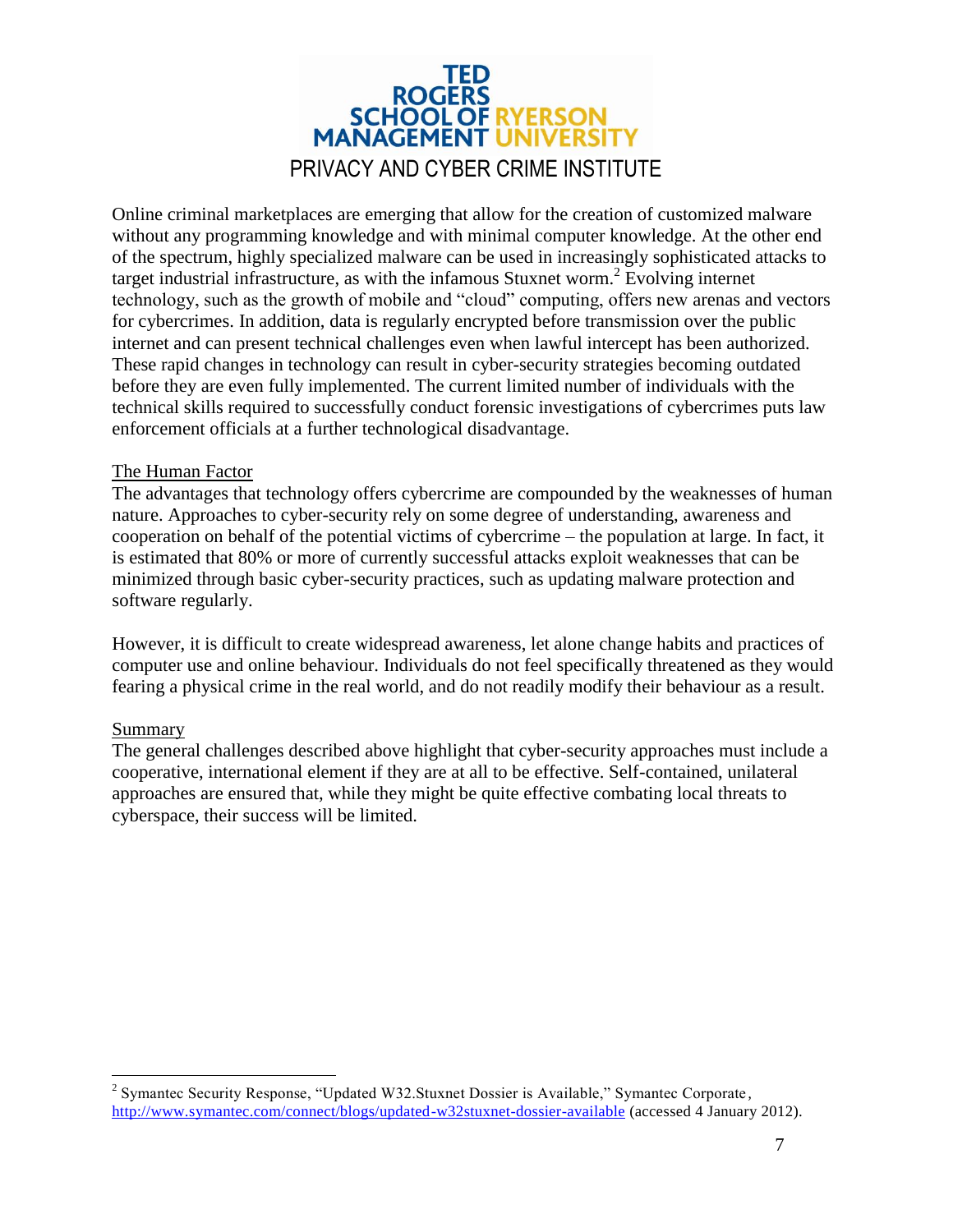

#### <span id="page-7-0"></span>**Approaches**

This section of the report discusses the major approaches to cyber-security. An overview of each approach is provided, and the roles of the public and private sectors within each approach are discussed. As highlighted in the previous section, emphasis is placed on the degree of importance that each approach places on cooperation with other jurisdictions.

#### <span id="page-7-1"></span>The Anglosphere

The Anglosphere is the term used to describe the group of countries in which English is the native language of the majority. The United Kingdom, Australia, New Zealand, the United States and, of course, Canada are all considered part of the Anglosphere. The Anglosphere shares more than a common language, it shares a common culture, common legal system and common values. All these make cooperation between members of the Anglosphere comparatively easy and attractive. Indeed, the five countries, also known as the Quintet, formed a Strategic Alliance Cyber Crime Working Group as early as  $2006<sup>3</sup>$  In 2011, discussions began on the harmonization of the cybercrime-related legal platform between all five countries.<sup>4</sup> Further in this report are the details on the approach of each country in the Quintet to cyber-security.

#### <span id="page-7-2"></span>*New Zealand*

 $\overline{a}$ 

#### **Overview**

New Zealand released an updated cyber-security strategy in 2011, detailing attempts to address 3 priority areas: increasing awareness, protecting government systems, and coordinated incident response.<sup>5</sup>

#### Role of the Public Sector – Policy

According to the New Zealand approach, government is to assume a leading role in cyber-security. The Ministry of Economic Development is responsible for coordinating cybersecurity policy and implementing the strategy. Several other governmental bodies play a role within the strategy:

- The National Cyber Security Centre will provide enhanced protection of government systems and critical infrastructure as well as threat information.
- Electronic Crime Labs will conduct forensic investigations and be accredited internationally.

<sup>&</sup>lt;sup>3</sup> Federal Bureau of Investigation, "Strategic Alliance Cyber Crime Working Group," Federal Bureau of Investigation, [http://www.fbi.gov/news/stories/2008/march/cybergroup\\_031708](http://www.fbi.gov/news/stories/2008/march/cybergroup_031708) (accessed 27 November 2011).

<sup>4</sup> Dylan Welch, "Five nations to discuss pact on cybercrime law," *Sidney Morning Herald*, 8 July 2011, Technology section at [http://www.smh.com.au/technology/technology-news/five-nations-to-discuss-pact-on](http://www.smh.com.au/technology/technology-news/five-nations-to-discuss-pact-on-cybercrime-law-20110707-1h4wm.html)[cybercrime-law-20110707-1h4wm.html.](http://www.smh.com.au/technology/technology-news/five-nations-to-discuss-pact-on-cybercrime-law-20110707-1h4wm.html)

<sup>5</sup> Ministry of Economic Development, *New Zealand's Cyber Security Strategy*, June 2011, New Zealand Government at [http://www.med.govt.nz/sectors-industries/technology-communication/pdf-docs-library/nz](http://www.med.govt.nz/sectors-industries/technology-communication/pdf-docs-library/nz-cyber-security-strategy-june-2011.pdf)[cyber-security-strategy-june-2011.pdf.](http://www.med.govt.nz/sectors-industries/technology-communication/pdf-docs-library/nz-cyber-security-strategy-june-2011.pdf)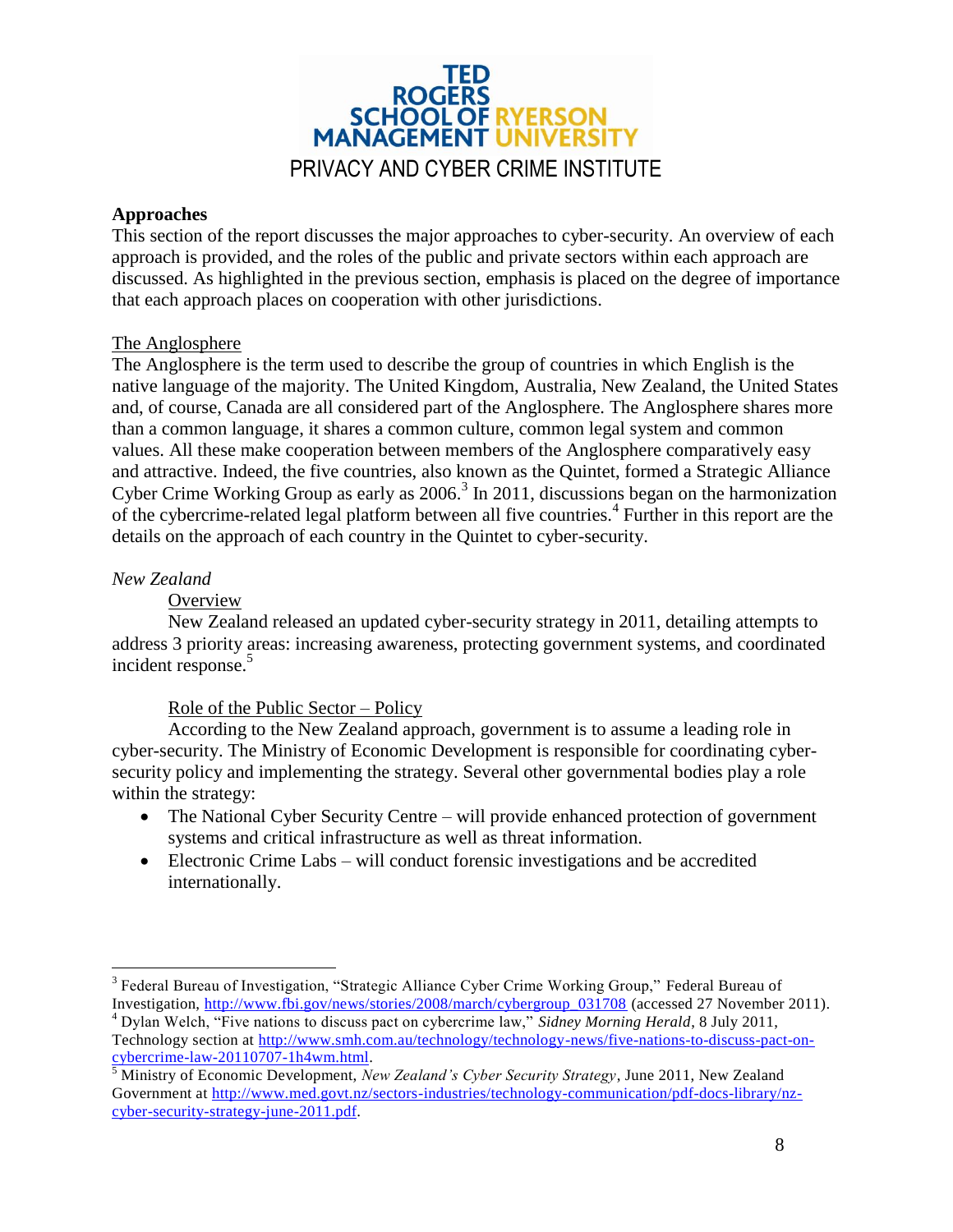

- The National Cyber Crime Centre will coordinate police response, proactively target and electronically patrol places where crime occurs, focusing on high priority areas such as organized crime, violence, and online child exploitation.
- A Computer Emergency Response Team is under consideration.

#### Role of the Public Sector – Law

New Zealand defined four distinct computer crimes in 2003 when it passed the Crimes Amendment Act: 1) Accessing a computer system for a dishonest purpose; 2) Damaging or interfering with a computer system; 3) Making, selling, distributing or possessing software for committing crimes; and 4) Accessing a computer system without authorization.<sup>6</sup>

In 2004 the Telecommunications (Interception Capability) Act was passed. The Act is lawful access legislation that allows law enforcement agencies to intercept online communications lawfully and requires network operators to be capable of intercepting online communications at the request of police. New Zealand is engaged in discussions with other members of the Quintet about the harmonization of their cyber-laws.

#### Role of the Private Sector – For-Profit

New Zealand's official cyber-security strategy highlights cooperation with the private sector in order to improve national responses to cybercrime, but it is short on details. Cooperation with internet service providers is suggested. Currently, New Zealand's largest telecommunications provider, Telecom New Zealand, offers internet subscribers retail licenses for commercial anti-virus software but has not detailed any broader initiatives.

The strategy also notes that the country is exploring ways to work with industry to support the enhancement of protection and computer security of critical national infrastructure from cyberbased threats; although, this initiative appears to be in the early stages as well. A review of major industry associations such as the New Zealand Bankers' Association, Internet Service Providers Association of New Zealand, and New Zealand Computer Society shows no articulation of efforts to combat cybercrime.

#### Role of the Private Sector – Not-For Profit

Partnership of the public and private, not-for profit sector is an element of the New Zealand approach. NetSafe is an independent, non-profit organization that has undertaken a number of initiatives.<sup>7</sup> Among these are the creation of a national cyber-bullying taskforce, advice and support for victims of telephone scams, development of consumer advice around smartphones and the delivery of cyber-safety education and awareness programs in schools. Another initiative is the Orb, a website for reporting online "problems" – crimes as well as

 $\overline{a}$ <sup>6</sup> New Zealand Police, *Electronic Crime Strategy to 2010 – Policing With Confidence*, 2007 New Zealand Government at [http://www.police.govt.nz/resources/2007/e-crime-strategy/e-crime-strategy.pdf.](http://www.police.govt.nz/resources/2007/e-crime-strategy/e-crime-strategy.pdf)

<sup>7</sup> NetSafe, *NetSafe: Cybersafety and Security advice for New Zealand,* at [http://www.netsafe.org.nz.](http://www.netsafe.org.nz/)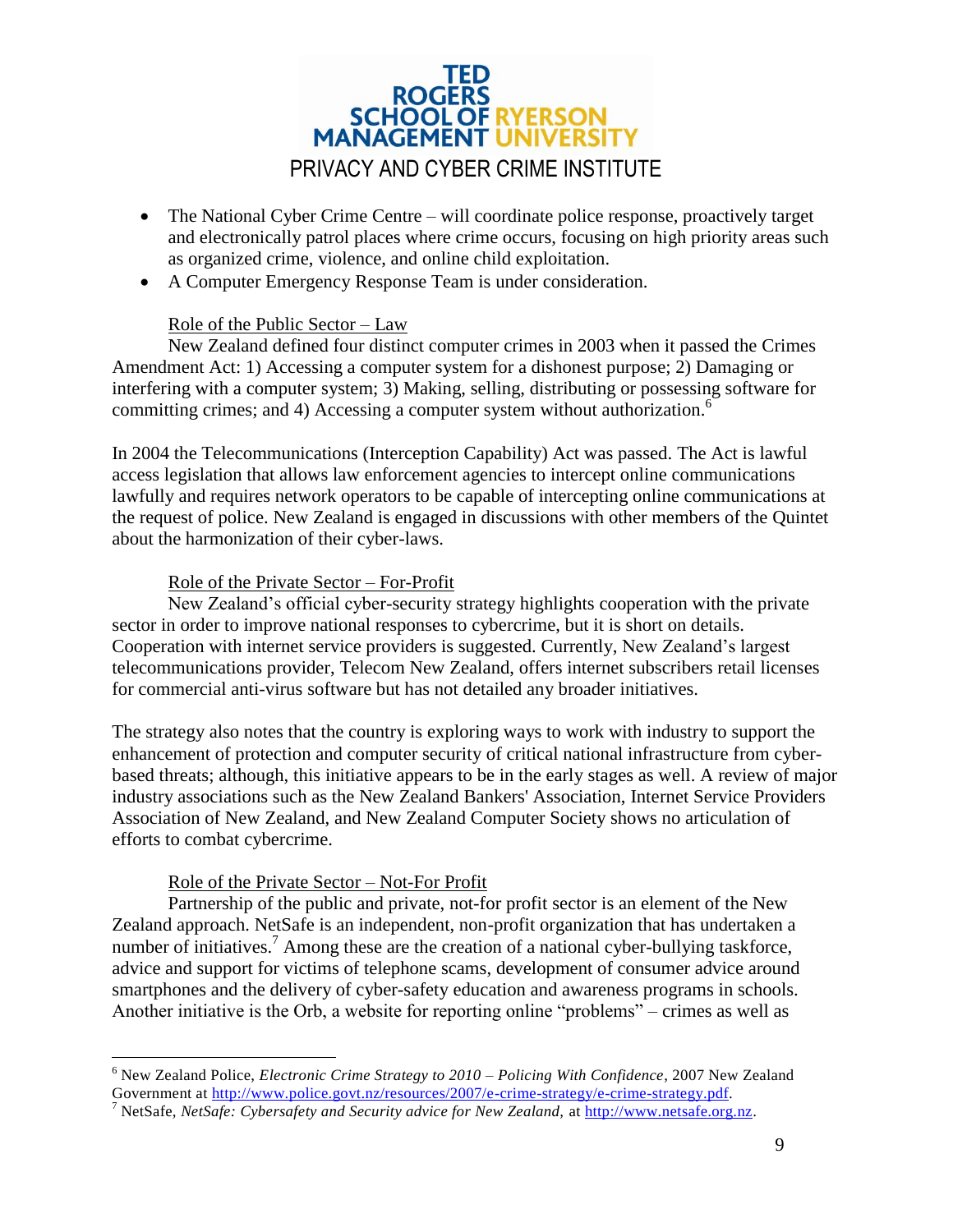# ROGERS<br>SCHOOL OF RYERSON **MANAGEMENT UNIVERSIT** PRIVACY AND CYBER CRIME INSTITUTE

objectionable material, privacy breaches and other online issues.<sup>8</sup> The Orb's public partners include New Zealand's police, the Department of Internal Affairs, the Privacy Commissioner, the Ministry of Consumer Affairs, the Commerce Commission, the National Cyber Security Centre and the New Zealand Customs Service.

#### Cooperation with other jurisdictions

New Zealand is cooperating with members of the Anglosphere as discussed above. The Anglosphere as a whole, and New Zealand specifically, as part of its strategy, are exploring joining the Council of Europe Budapest Convention on Cybercrime. New Zealand has come under criticism for the activities of Tokelau (three New Zealand atolls north of Samoa), which gives away its .tk domain name under an agreement with a Dutch company in exchange for free broadband services, and in so doing enables criminals to launch phishing attacks.<sup>9</sup>

#### <span id="page-9-0"></span>*Australia*

 $\overline{a}$ 

#### **Overview**

Australia is following a strategy for cyber-security published in 2009 with the following priorities: improving threat awareness and response for national-interest systems; educating and empowering Australian individuals online; creating public-private partnerships to promote cyber-security; protecting government systems; engaging internationally; maintaining effective law enforcement; and developing a skilled workforce.<sup>10</sup>

In 2011, Australia announced it would develop a strategy for cyberspace in general.<sup>11</sup> This strategy will address online consumer protection, cyber-safety, cybercrime, cyber-security and cyber-defence. It will contemplate the creation of an Australian cyber-security czar or a cybersecurity ombudsperson. The new strategy will be led by the Department of Prime Minister and Cabinet, a fact that reflects the increasing importance of cyber-security within Australia's national agenda. The roles of the private and public sectors under the current strategy are described below.

<sup>9</sup> Michael Field, "New Zealand territory world leader in cybercrime," Stuff at <http://www.stuff.co.nz/technology/digital-living/4936881/New-Zealand-territory-world-leader-in-cybercrime> (accessed 24 November 2011).

<sup>8</sup> The Orb, *The orb: reporting online crime, online*, at [http://www.theorb.org.nz.](http://www.theorb.org.nz/)

<sup>&</sup>lt;sup>10</sup> Attorney-General's Department, "Cyber Security," Australian Government at

http://www.ag.gov.au/www/agd/agd.nsf/Page/CyberSecurity CyberSecurity (accessed 27 November 2011). <sup>11</sup> Department of the Prime Minister and Cabinet, "The Cyber White Paper: Connecting With Confidence," Australian Government at [http://www.dpmc.gov.au/national\\_security/cyber\\_white\\_paper\\_factsheet.cfm](http://www.dpmc.gov.au/national_security/cyber_white_paper_factsheet.cfm) (accessed 24 November 2011).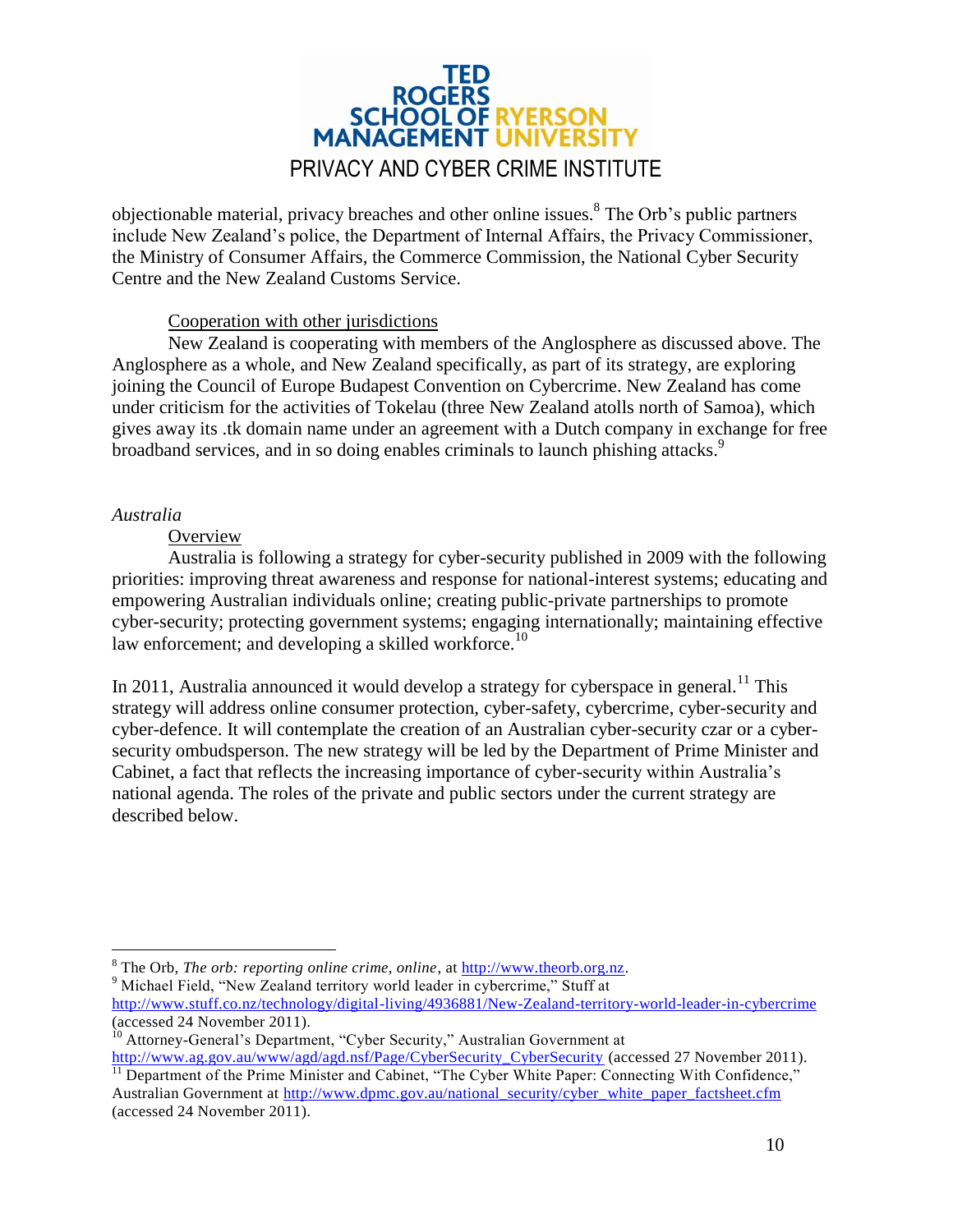

#### Role of the Public Sector – Policy

The lead policy public agency is the Attorney General  $(AG)$ 's Department.<sup>12</sup> This department chairs an interdepartmental committee on Cyber Security Policy and Coordination, through which it develops cyber-security policy for Australia. This committee determines priorities for the Australian Government, coordinates policy responses to cyber-security events, and coordinates cyber-security policy internationally. Therefore, government takes a leading role under the strategy for cyber-security, and the choice of the AG as the leading department focuses the strategy on legal issues.

Other important public sector bodies are Australia's Computer Emergency Response Team,<sup>13</sup> located within the AG's department, and Australia's Cyber Security Operations Centre, located within the Department of Defence. Both work with a range of other agencies, such as the Communications and Media Authority, the Australian Federal Police, the Australian Security Intelligence Organization, the Defence Signals Directorate, the Department of Broadband, Communications and the Digital economy, and the Information Management Office, to implement the strategy for cyber security.

These agencies collaborate through a model known as Joint Operating Arrangements. The agencies identify and analyze cyber-events of serious national consequence. The Joint Operating Arrangement determines which agency has the primary responsibility to respond and manage each specific event based on the nature of the event and the mandate of the agency.

Within the government, the strategy has led to the development of OnSecure, a central source for the Australian public sector to learn about and report on potential threats and vulnerabilities.<sup>14</sup>

#### Role of the Public Sector – Law

Australia has passed several pieces of legislation in order to create a cyber-security legal framework. The Cybercrime Act was passed in 2001 (amending the Criminal Code), the Spam Act in 2003 and the Surveillance Devices Act was passed in 2004. Under the existing strategy the government has introduced further legislation, the Cybercrime Legislation Amendment Bill 2011, mainly to facilitate lawful access, through proposed amendments to the Telecommunications (Interception and Access) Act of 1979.<sup>15</sup>

Further public sector law-related measures promoted under the strategy include providing additional resources for security and law enforcement agencies, ensuring effective communications between traditional and cyber branches of law enforcement to combat organized

 $\overline{a}$ <sup>12</sup> Attorney-General's Department, "Cyber Security," Australian Government at [http://www.ag.gov.au/www/agd/agd.nsf/Page/CyberSecurity\\_CyberSecurity](http://www.ag.gov.au/www/agd/agd.nsf/Page/CyberSecurity_CyberSecurity) (accessed 27 November 2011).

<sup>&</sup>lt;sup>13</sup> CERT Australia, *Home*, Australian Government at [http://www.cert.gov.au.](http://www.cert.gov.au/)

<sup>&</sup>lt;sup>14</sup> OnSecure, *OnSecure Public Site – Unclassified*, Australian Government at [http://www.onsecure.gov.au.](http://www.onsecure.gov.au/) <sup>15</sup> Josh Taylor, "Tougher cybercrime laws hit parliament," ZDNet AU at [http://www.zdnet.com.au/tougher-](http://www.zdnet.com.au/tougher-cybercrime-laws-hit-parliament-339317207.htm)

[cybercrime-laws-hit-parliament-339317207.htm](http://www.zdnet.com.au/tougher-cybercrime-laws-hit-parliament-339317207.htm) (accessed 24 November 2011).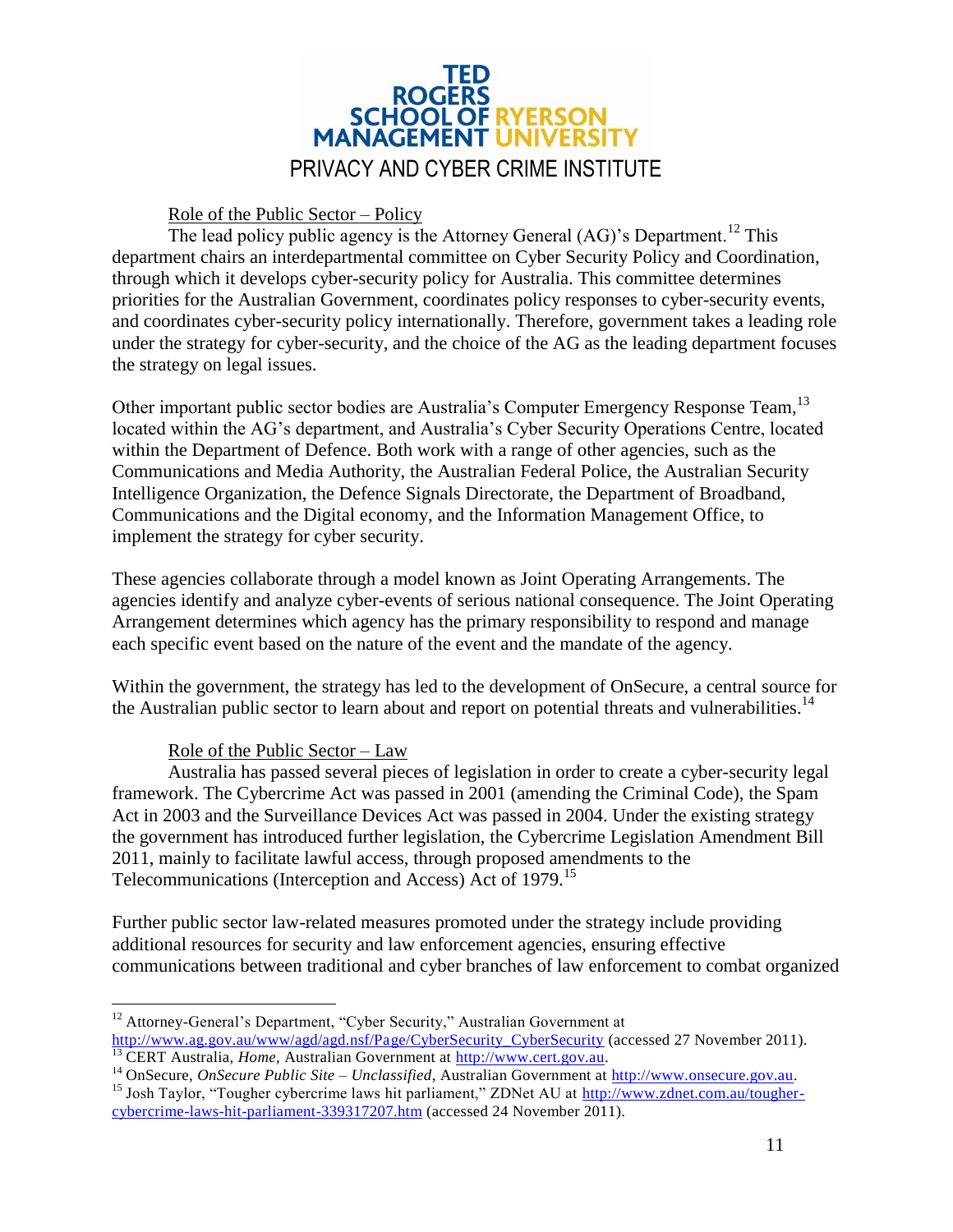

cybercrime through the establishment of the Commonwealth Organized Crime Strategic Framework, educating legal professional with technological knowledge, and harmonizing Australia's legal framework with other jurisdictions. The proposed 2011 bill is intended, in that regard, to allow Australia to accede to the Council of Europe Convention on Cybercrime.<sup>16</sup>

#### Role of the Private Sector – For-Profit

The establishment of the Computer Emergency Response Team has created a role for the for-profit private sector. The sector is expected to share information and coordinate responses with the response team. Commercial internet service providers have developed a voluntary code of best practices around cyber-security and are also collaborating with the Australian government through the Australian Internet Security Initiative.<sup>17</sup> This initiative addresses the problem of compromised computers (colloquially known as 'zombies' or 'bots'). The initiative provides data about such computers to the participating businesses, which then inform their customers so that they will take steps to repair their computer.

The Critical Infrastructure Protection Program is another public-private partnership.<sup>18</sup> It operates across several sectors and allows owners and operators of critical infrastructure to work together and share information on common threats and vulnerabilities. The program addresses financial, communications, energy, food chain, health, transportation and water sectors. It is supplemented by the Critical Infrastructure Protection Modeling and Analysis program. The modeling and analysis program is in essence a computer model of how threats and vulnerability in one sector affect the others.

#### Role of the Private Sector – Not-For Profit

 $\overline{a}$ 

The not-for profit sector plays a relatively minor role within Australia's strategy. Once prominent cyber-security bodies, such as  $AusCERT$ <sup>19</sup> a not-for profit computer emergency response team, have been subsumed by governmental bodies such as the Australian Computer Emergency Response Team discussed above. Public education and awareness initiatives are generally led by government and not by the not-for profit sector. For example, Stay Smart Online, a source of cyber-security information, is maintained by the government.<sup>20</sup> Similarly, Australia's Cyber Safety Plan is led by the Department of Broadband, Communications and the

<sup>16</sup> The Parliament of the Commonwealth of Australia, *Report 116 – Chapter 11: Council of Europe Convention on Cybercrime*, March 2011, Australian Government at [http://www.aph.gov.au/house/committee/jsct/1march2011/report/chapter11.pdf.](http://www.aph.gov.au/house/committee/jsct/1march2011/report/chapter11.pdf)

<sup>&</sup>lt;sup>17</sup> Australian Communications and Media Authority, "Australian Internet Security Initiative," Australian Government at [http://www.acma.gov.au/WEB/STANDARD/pc=PC\\_310317](http://www.acma.gov.au/WEB/STANDARD/pc=PC_310317) (accessed 24 November 2011).

<sup>&</sup>lt;sup>18</sup> Trusted Information Sharing Network for Critical Infrastructure Resilience, *Home*, Australian Government at [http://www.tisn.gov.au.](http://www.tisn.gov.au/)

<sup>19</sup> AusCERT, *AusCERT – Australia's Leading Computer Emergency Response Team*, at [http://www.auscert.org.au.](http://www.auscert.org.au/)

<sup>20</sup> Stay Smart Online, *Home*, Australian Government at [http://www.staysmartonline.gov.au.](http://www.staysmartonline.gov.au/)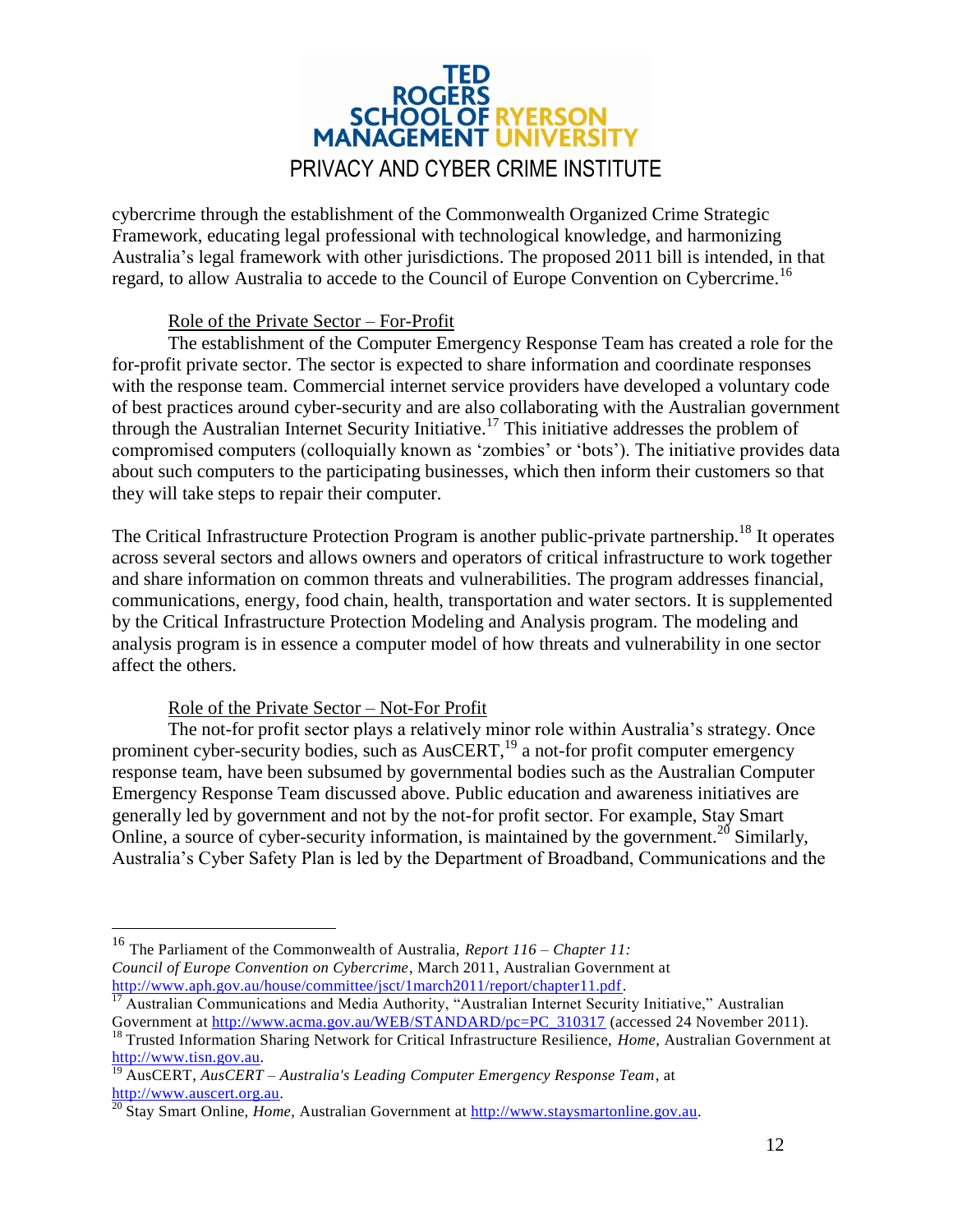

Digital Economy, with its major outreach initiative, CyberSmart, led by the Australian Communications and Media Authority.<sup>21</sup>

One prominent initiative for the not-for profit sector is the National Security Science and Innovation Strategy. This strategy aims to enhance the application of science and innovation to national security. The Australian government will allocate resources annually to researchers, entrepreneurs and funding programs on the basis of clearly defined national security objectives. Universities and research institutions play a major role within this initiative and conduct funded research in areas such as quantum cryptography and behavioural change.

#### Cooperation with other jurisdictions

Australia's approach is to forge bilateral or multilateral agreements with key allies and other likeminded nations. Australia is cooperating closely with other members of the Anglosphere and the UK in particular in this regard. The strategy calls for cooperation with other countries and within other international bodies as well. As discussed above, Australia has introduced legislation that will allow it to join the Council of Europe Convention on Cybercrime. Australia also participates in cyber-security specific international forums such as the Forum of Incident Response and Security teams and the International Watch and Warning Network.

Australia has indicated an interest in a coordinated global approach to combating cyber-security threats, and in international engagement, but it has not yet engaged countries from which threats are said to originate.

#### <span id="page-12-0"></span>*The United Kingdom*

 $\overline{a}$ 

#### **Overview**

The UK released its latest cyber-security strategy in late  $2011$ <sup>22</sup>. The strategy aims to achieve four objectives by 2015: establishing the UK as one of the most secure places in the world to do business in cyberspace; increasing the resiliency of the UK to cyber-attacks; shaping an open, stable and vibrant cyberspace for the public; and possessing the necessary knowledge, skills and capability to secure cyberspace.

The strategy places emphasis on the role of the private for-profit sector, which is discussed below. Previous strategies have come under criticism for the lack of cooperation between the government and the private sector.<sup>23</sup> Moreover, previous strategies have been criticized for being

<sup>22</sup> Cabinet Office, *The UK Cyber Security Strategy: Protecting and promoting the UK in a digital world*, November 2011, UK Government at [http://www.cabinetoffice.gov.uk/sites/default/files/resources/uk-cyber](http://www.cabinetoffice.gov.uk/sites/default/files/resources/uk-cyber-security-strategy-final.pdf)[security-strategy-final.pdf.](http://www.cabinetoffice.gov.uk/sites/default/files/resources/uk-cyber-security-strategy-final.pdf)

<sup>21</sup>Cybersmart, *Cybersmart – Internet and mobile safety advice and activities*, Australian Communications and Media Authority at [http://www.cybersmart.gov.au.](http://www.cybersmart.gov.au/)

 $^{23}$  Tom Espiner, "UK cyber-readiness is 'patchy', says Chatham House," ZDNet UK at [http://www.zdnet.co.uk/news/security-threats/2011/09/15/uk-cyber-readiness-is-patchy-says-chatham-house-](http://www.zdnet.co.uk/news/security-threats/2011/09/15/uk-cyber-readiness-is-patchy-says-chatham-house-40093946/)[40093946/](http://www.zdnet.co.uk/news/security-threats/2011/09/15/uk-cyber-readiness-is-patchy-says-chatham-house-40093946/) (accessed 1 December 2011).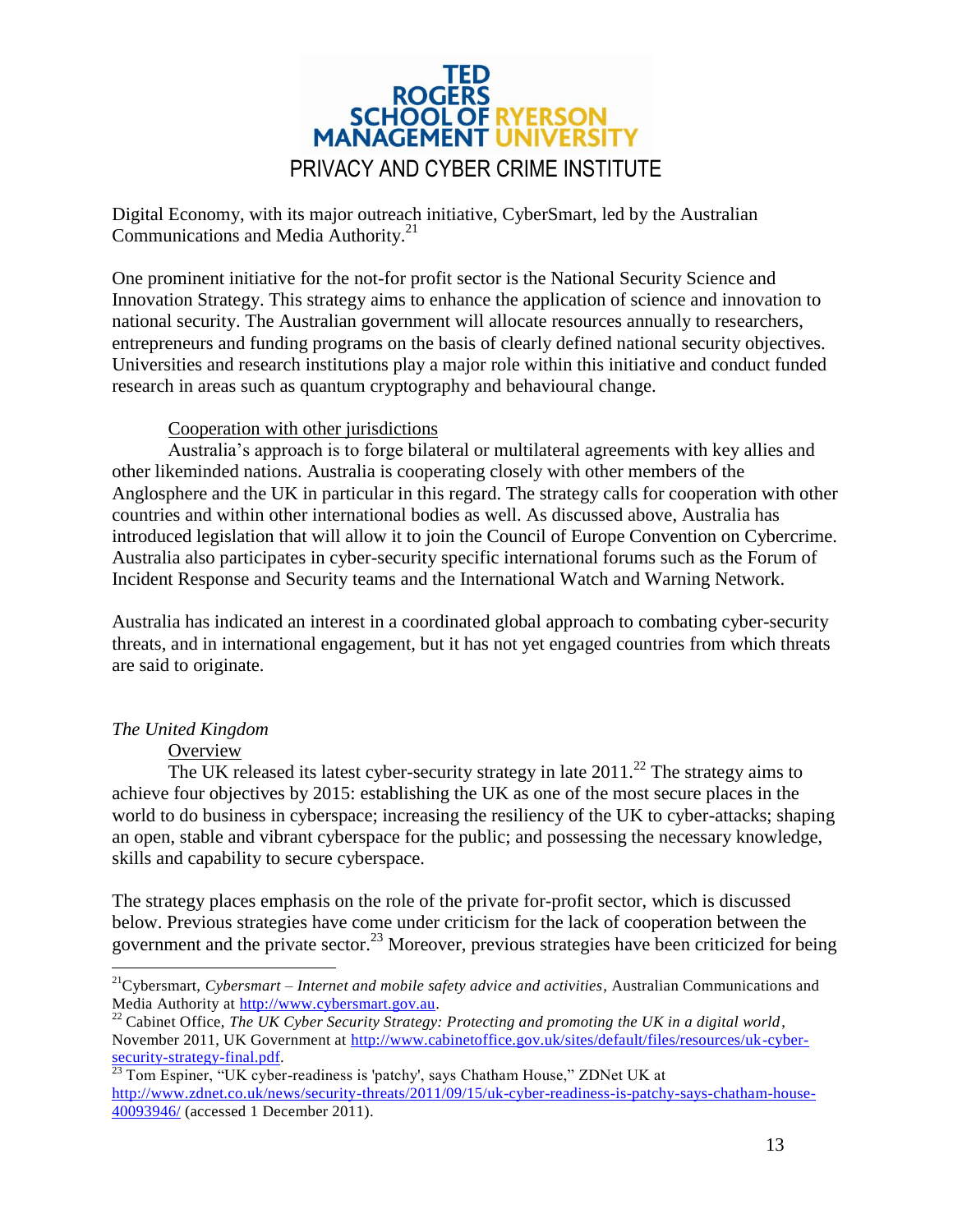### TED ROGERS<br>SCHOOL OF RYERSON **MANAGEMENT UNIVERSIT** PRIVACY AND CYBER CRIME INSTITUTE

short on financial resources and short-termed, with several government agencies, such as the National Drugs Intelligence Unit, leading to the National Criminal Intelligence Service, leading to the National Hi-Tech Crime Agency, leading to the Serious Organized Crime Agency, being created only to be replaced, under this strategy, by the National Crime Agency.<sup>24</sup>

#### Role of the Public Sector – Policy

The strategy creates a £650 million, National Cyber Security Program. The lead government office on the strategy is the Office of Cyber Security and Information Assurance in the Cabinet Office, under the oversight of the Minister for the Cabinet Office.<sup>25</sup> The office provides strategic direction and coordinates action related to enhancing cyber-securityand information assurance in the UK. Another key operational body is the Cyber Security Operations Centre that has operational responsibility for liaising with other governmental agencies in order to advance the program.

A key role for the public sector in the strategy will be to educate the public and to increase awareness of cybercrime. The UK has cited the lack of trained cyber-security professionals as an on-going challenge of combating cybercrime. The UK is looking to establish certified specialist training programs by March 2012, enhance postgraduate education in the field and develop a coherent, cross-sector research agenda to strengthen the UK's cyber academic base. The government would also like to be the single authoritative point of advice and source of best practices for the public.

As mentioned above, a National Crime Agency will be established with a National Cybercrime Unit within it. The agency will be responsible for organized crime, border policing, economic crime and child exploitation. The National Cybercrime Unit will be responsible for all cybercrime and for all crime-facilitating cyber-activity. The agency is slated to begin operations in 2013. A similar, existing body created under the previous strategy is the Police Central ecrime Unit.<sup>26</sup> This unit was staffed and funded by the private sector,<sup>27</sup> and was also intended to provide a national response to cybercrime. However, it does not deal with economic crime or child exploitation. The future of this unit is not clear under the new strategy.

In addition, the UK has a Computer Emergency Response Team.<sup>28</sup> The UK team works with teams of other nations as well as the Centre for the Protection of National Infrastructure, which

<http://www.computing.co.uk/ctg/analysis/2106832/uk-s-cyber-crime-defences> (accessed 1 December 2011). <sup>25</sup> Cabinet Office, "Office of Cyber Security and Information Assurance (OCSIA)," UK Government at <http://www.cabinetoffice.gov.uk/content/office-cyber-security-and-information-assurance-ocsia> (accessed 3

 $\overline{a}$ <sup>24</sup> Stuart Sumner, "UK's cyber crime defences come under fire," Computing at

December 2011). <sup>26</sup> Metropolitan Police, *PCeU - Police Central e-crime Unit*, UK Government at [http://www.met.police.uk/pceu/.](http://www.met.police.uk/pceu/)

 $27$  Nick Heath, "E-crime police see UK firms pledging techies' time," ZDNet UK at [http://www.zdnet.co.uk/news/security-management/2009/01/20/e-crime-police-see-uk-firms-pledging-techies](http://www.zdnet.co.uk/news/security-management/2009/01/20/e-crime-police-see-uk-firms-pledging-techies-time-39597071/)[time-39597071/](http://www.zdnet.co.uk/news/security-management/2009/01/20/e-crime-police-see-uk-firms-pledging-techies-time-39597071/) (accessed 3 December 2011).

<sup>&</sup>lt;sup>28</sup> GovCertUK, *GovCertUK*, UK Government at [http://www.govcertuk.gov.uk/.](http://www.govcertuk.gov.uk/)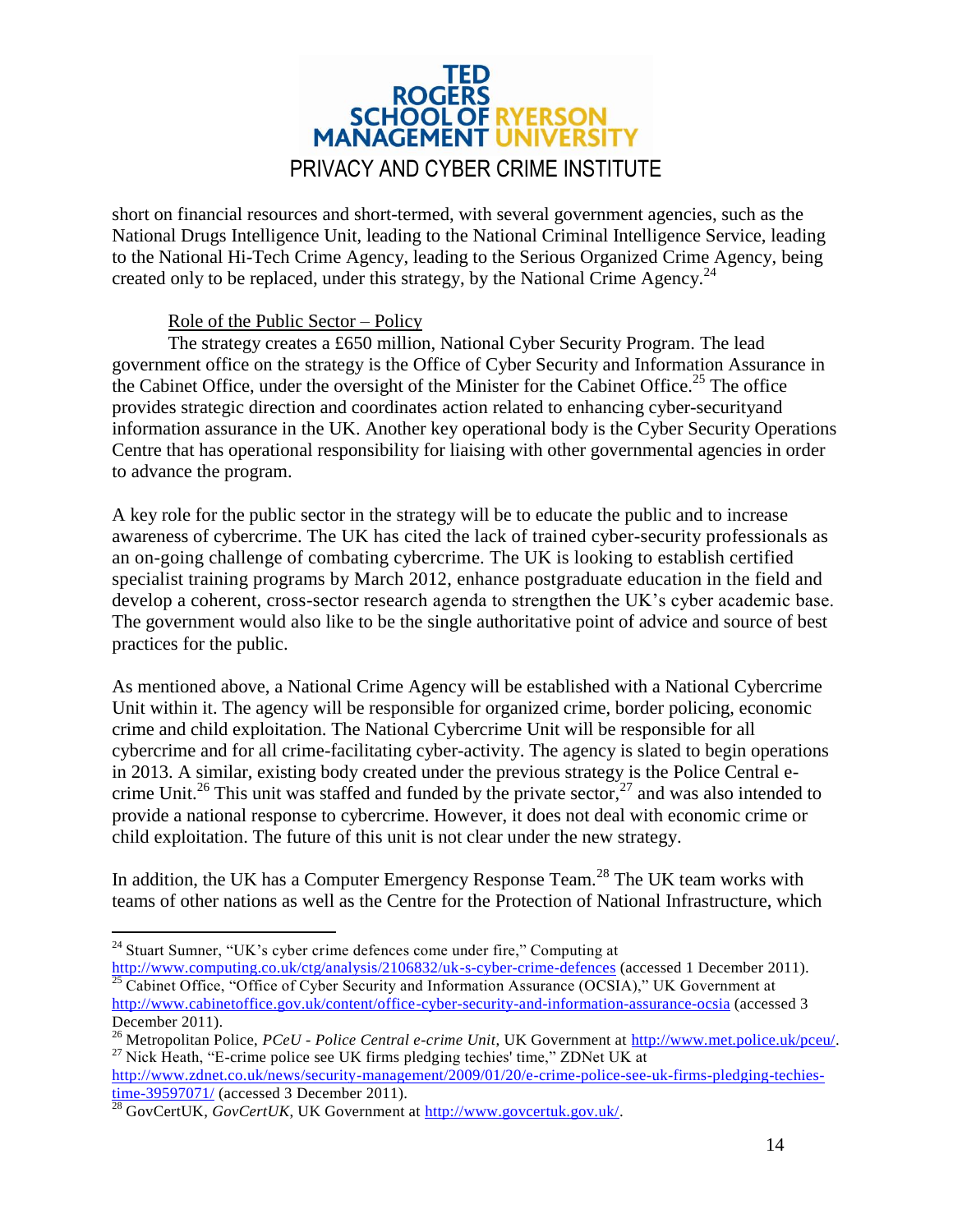

coordinates the UK's response activity to electronic attacks against critical national infrastructure.<sup>29</sup>

#### Role of the Public Sector – Law

As mentioned above, a main objective of the proposed National Crime Agency is to bring together existing law enforcement capability on cybercrime and to formalize the role of "whitehat" hackers. The strategy also aims to improve local police response, to encourage the courts to use existing powers to impose online sanctions for online offences, and to make reporting cybercrime easier. Victims are currently referred to a number of agencies such as Action Fraud, Consumer Direct and the Medicines and Healthcare Regulatory Agency, depending on the nature of the crime.

The UK amended its Computer Misuse Act in 2008, increasing penalties for hacking to enable requesting the extradition of hackers under existing treaties, and allowing for information to be shared with the private sector as discussed in the following section. Other important pieces of legislation are the Fraud Act 2006, the Proceeds of Crime Act 2002, the Anti-Terrorism, Crime and Security Act 2001 and the Communications Act 2003.

The government will consider whether sentences for online crimes are appropriate given the scale of most attempts. Attempts will be made to seize cyber-criminal assets, when possible. It is easier in the UK to succeed in private legal action for cybercrime as torts are based on trespass to property (namely, a computer), where financial damages are not required, rather than on fraud as in other jurisdictions.

Law enforcement and prosecution personnel will continue to be trained in cybercrime and updated with the latest technological developments. UK prosecutors are part of the Global Prosecutors E-Crime Network, established by the International Association of Prosecutors. The network encourages enhanced international cooperation and enables all jurisdictions to develop a coordinated approach, based on the Council of Europe Convention on Cybercrime.

#### Role of the Private Sector – For-Profit

A large emphasis in the current strategy is placed on the private sector, with the UK seeking to leverage private sector expertise for economic growth and export. The UK aims to promote itself as a safe haven in cyberspace, and draw business to the UK. The cyber-security strategy is intended to create a market in cyber-security services for UK businesses around the world, since they will have proven their strength in securing the UK domestic market.

Greater cooperation between the public and private sectors is envisioned as part of the strategy, both with the businesses that manage the government's own data, and with the private sector in general, to share information on threats in cyberspace. A joint public-private sector 'hub',

 $\overline{a}$ <sup>29</sup> Centre for the Protection of National Infrastructure, *CPNI* Website, UK Government at [http://www.cpni.gov.uk/.](http://www.cpni.gov.uk/)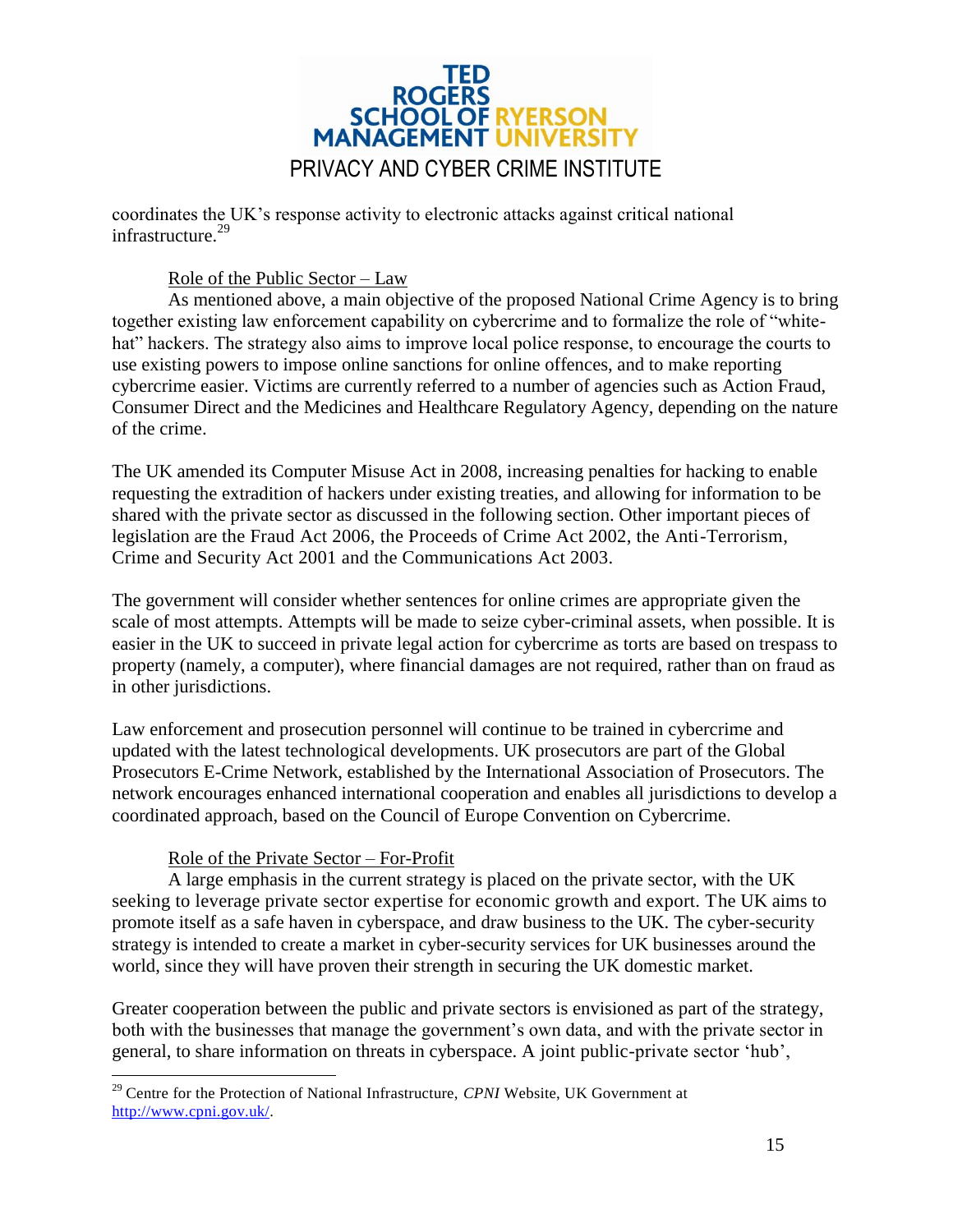

building on successful information-sharing between banks and the police, has recently begun a pilot program with five business sectors: defence, finance, communication, pharmaceuticals, and energy. Businesses will be expected to share such information with their competitors as well. Internet service providers are called on to support their customers and help them identify, address, and protect themselves from cybercrime.

The private sector is also expected to develop its own standards and indicators of good cybersecurity products and services. The professional sector – insurers, auditors, and lawyers – will be required to promote better management of cyber-risks to its clients. Some examples of this cooperation are the private sector contribution to the Association of Chief Police Officers Good Practice Guide for Computer-Based Electronic Evidence,<sup>30</sup> and Get Safe Online, a joint initiative between government, law enforcement, and the private sector.<sup>31</sup> Get Safe Online provides independent, user-friendly information on dealing with various aspects of cybercrime, from malware to identity theft, and allows computer users and small businesses to use the internet more safely and securely.

The UK is also focused on enhancing the cooperation and security of Small and Medium Enterprises (SMEs). The strategy sets procurement targets of at least 25% of the value of government cyber-security contracts to go to SMEs, and is exploring a government-sponsored venture capital model to support SME innovation on cyber-security.

#### Role of the Private Sector – Not-For Profit

The not-for profit sector plays a relatively minor role in the new UK strategy. One example is the UK Council for Child Internet Safety, a partnership between government, industry, law enforcement, academia and NGOs that works to keep children and youths safe online. Another is the Warning, Advice and Reporting Point  $(WARP)^{32}$ , which is a communitybased service where members can receive and share up-to-date advice on information security threats, incidents and solutions. The WARP operator decides what cyber-security information is relevant, delivers it to the community, facilitates the sharing of advice and best practices, and builds trust within the community, so that members report incidents to each other. WARPs will now be developed for the Public Sector as well.

The not-for profit sector also plays a role in training qualified cyber-security professionals through Cyber Security Challenge UK, a venture that partners with government, businesses, trade organizations and academics to recruit talent into the cyber-security profession.

 $\overline{a}$ 

<sup>30</sup> 7Safe*, Good Practice Guide for Computer-Based Electronic Evidence*, 2007, Metropolitan Police Service at [http://www.met.police.uk/pceu/documents/ACPOguidelinescomputerevidence.pdf.](http://www.met.police.uk/pceu/documents/ACPOguidelinescomputerevidence.pdf)

<sup>&</sup>lt;sup>31</sup> Get Safe Online, *Get Safe Online: Home*, at [http://www.getsafeonline.org/.](http://www.getsafeonline.org/)

<sup>32</sup> Warning, Advice and Reporting Point, *Homepage | Warp.gov.uk*, UK Government at [http://www.warp.gov.uk/.](http://www.warp.gov.uk/)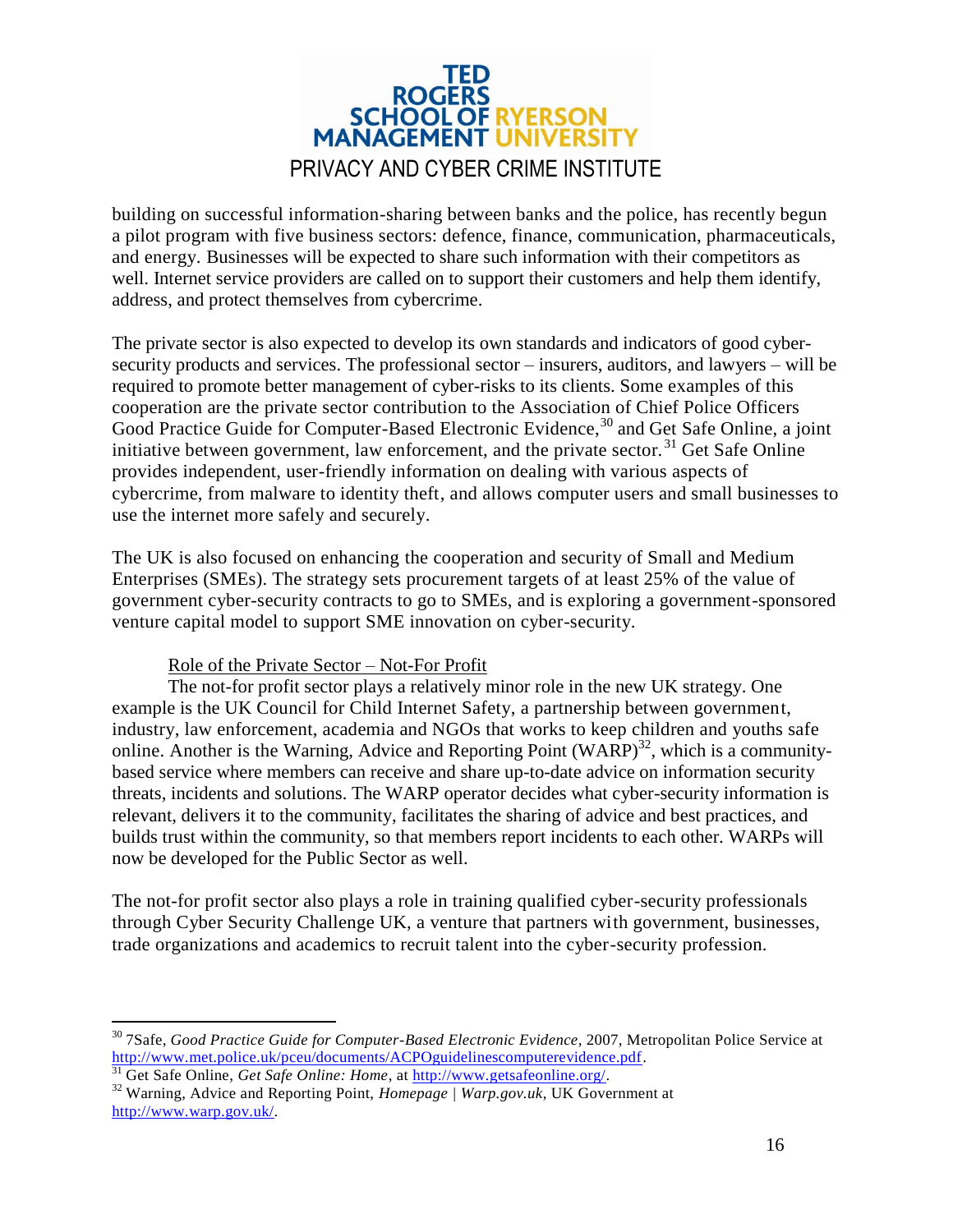

#### Cooperation with other jurisdictions

The UK has ratified the Council of Europe (Budapest) Convention on Cybercrime and will work to persuade other countries to develop compatible laws. The strategy aims to establish internationally-agreed 'rules of the road' on the use of cyberspace, to ensure cooperation on cross-border law enforcement, and to develop practical confidence-building measures with other countries.

In addition to the Budapest Convention the UK is also part to NATO's cyber-defence policy, adopted in 2011. The policy identifies cyber-attacks as a key threat for which NATO defensive capability should be developed. The UK rejected a Russian proposal for a global treaty on cybercrime because it was seen as inferior to the Budapest Convention. The UK has been party to several bilateral declarations establishing joint frameworks on cybercrime, with Australia, France and the US.

The strategy is aware of the difficulties of pursuing international cooperation in cyberspace, and acknowledges that the application of existing legal principles to cyberspace is not uniform, since appropriate legislation does not exist in all countries. Perhaps for that reason the strategy concentrates on creating a lead role for the UK in cyber-security and in cooperation with "likeminded" jurisdictions, according to the 2011 London Conference on Cyberspace.<sup>33</sup>

#### <span id="page-16-0"></span>*The United States*

#### **Overview**

The United States is focused both on the military aspect of cyber-security and on international cooperation in order to enhance cyber-security. The US released two strategies in 2011: the Department of Defense Strategy for Operating in Cyberspace,  $34$  and the International Strategy for Cyberspace.<sup>35</sup> The Department of Defense has set up a prominent military command – the Cyber Command, which will execute the US's military strategy.<sup>36</sup> The military strategy has five initiatives: to treat cyberspace as an operational domain, to employ new defence operating concepts, to partner with other US government departments and the private sector, to build robust relationships with US allies and international partners, and to leverage the US's ingenuity.

The International Strategy has seven "action lines" on which the US is seeking international cooperation: e-commerce, cyber-security, legal, military defence, internet governance,

 $\overline{a}$ <sup>33</sup> Foreign & Commonwealth Office, "Conference on Cyberspace," UK Government at <http://www.fco.gov.uk/en/global-issues/london-conference-cyberspace/> (accessed 3 December 2011).

<sup>&</sup>lt;sup>34</sup> US Department of Defense, *Department of Defense Strategy for Operating in Cyberspace*, July 2011, US Government at [http://www.defense.gov/news/d20110714cyber.pdf.](http://www.defense.gov/news/d20110714cyber.pdf)

<sup>35</sup> White House, *International Strategy for Cyberspace: Prosperity, Security, and Openness in a Networked World*, May 2011, US Government at

[http://www.whitehouse.gov/sites/default/files/rss\\_viewer/internationalstrategy\\_cyberspace.pdf.](http://www.whitehouse.gov/sites/default/files/rss_viewer/internationalstrategy_cyberspace.pdf) <sup>36</sup> US Strategic Command, "U.S. Strategic Command – U.S. Cyber Command," US Government at [http://www.stratcom.mil/factsheets/Cyber\\_Command/](http://www.stratcom.mil/factsheets/Cyber_Command/) (accessed 5 December 2011).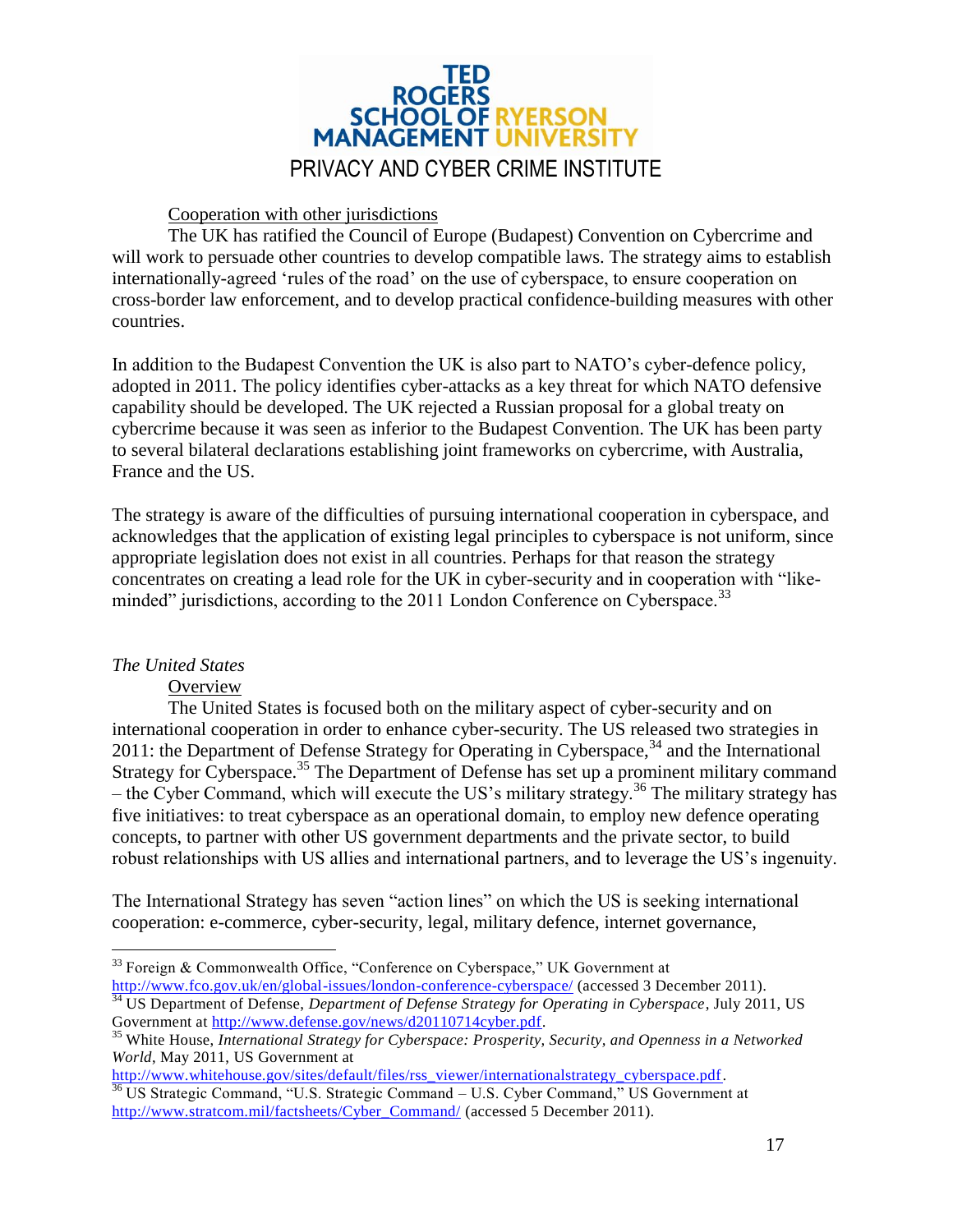

international development, and internet freedom. The US aims to act on these items through diplomacy, international development and defensive collaboration.

#### Role of the Public Sector – Policy

The lead policy office for the US is the White House Cyber-security Coordinator, colloquially known as the cyber-security "Czar". The cyber-czar was established to coordinate the work of the many federal agencies that were established within individual departments, and to counter the criticism that US cyber-security was suffering as a result.

For example, the Department of Justice, Department of State and Department of Commerce all host civilian agencies responsible for cyber-security and fighting cybercrime. Other agencies are located within the Department of Homeland Security, such as the National Cyber-security and Communications Integration Center, which coordinates cyber incident response efforts within the US government, the US Computer Emergency Response Team, the FBI Cyber Crime Task Force and the FBI Internet Crime Complaint Center. The Department of Defense, in addition to the military's Cyber Command, also hosts the NSA, and the Cyber Crime Center, which sets the standards of digital evidence processing, analysis, and diagnostics.

Under the 2011 international strategy, many of these agencies that have traditionally had a domestic focus will look to collaborate with similar international partners.

The National Initiative for Cyber-security Education is coordinated by the US National Institute of Standards and Technology. There are four education tracks: increasing general cyber-security awareness for the public; formal cyber-security education in K-12, higher education and vocational programs; improved recruitment, development and retention of skilled public sector employees in cyber-security; and cyber-security training and professional development required for government civilian, military, and contractor personnel.

#### Role of the Public Sector – Law

The US is currently in the process of updating several pieces of federal, cybercrimerelated legislation. Ultimately, as part of its international strategy, the US would attempt to ensure that similar legislation exists around the world. Among the updated statutes and regulations are the Computer Fraud and Abuse Act, the Homeland Security Act, the Cybersecurity Regulatory Framework for Covered Critical Infrastructure, the Federal Information Security Management Act and the Cyber Intelligence Sharing and Protection Act, discussed below. In addition to updated legislation, a bill currently in the US Senate's Committee on Foreign Relations proposes to require an annual report to Congress on foreign cybercrime against the US government, industry and individuals, along with efforts to prevent and persecute cybercrime by foreign countries and multilateral organizations.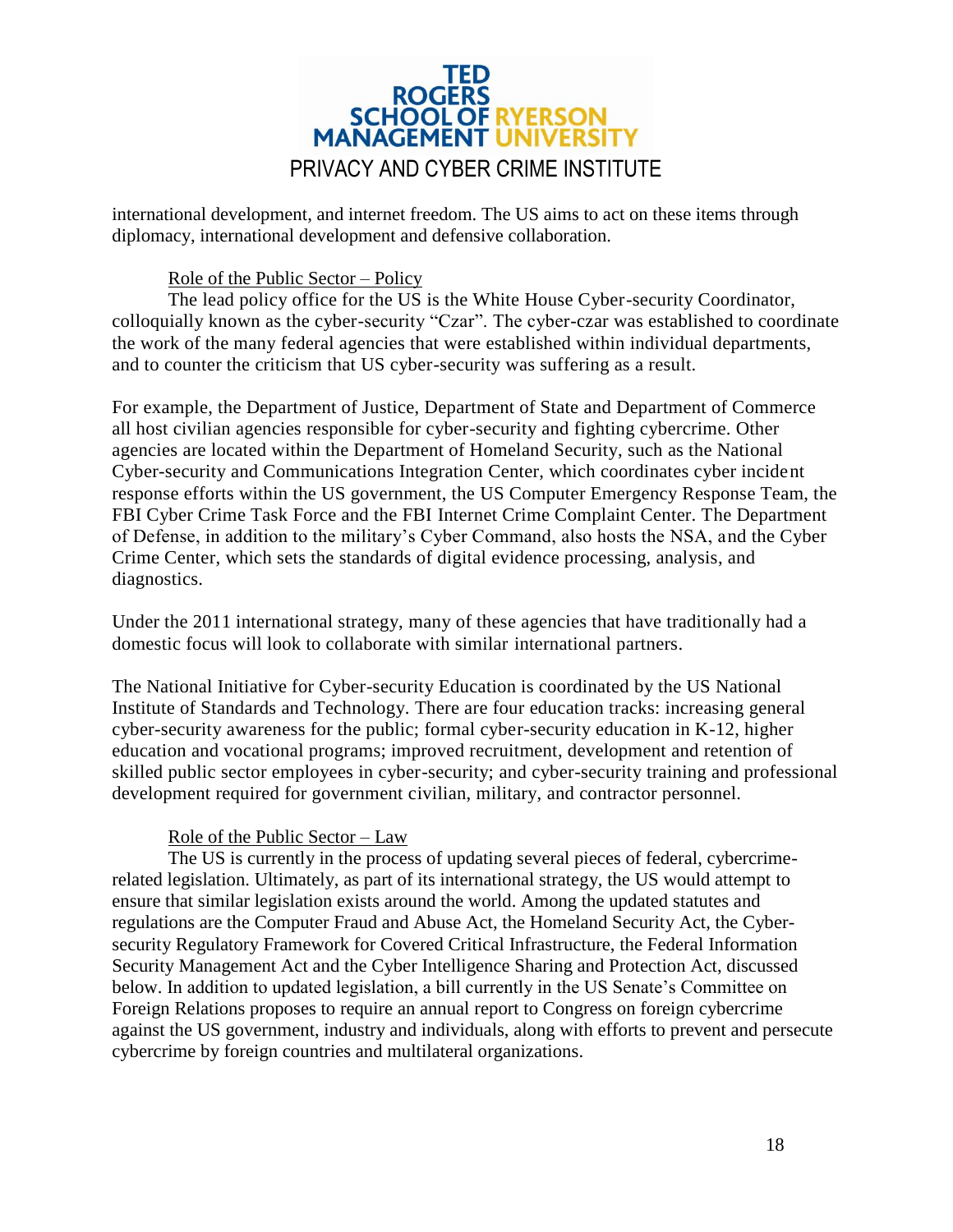

Within the US Justice Department, the Computer Crime and Intellectual Property Section is responsible for enforcing the Computer Crime Initiative, a program designed to combat cyberattacks on critical information systems. It is illuminating to note that the US combines cybercrime with IP protection – a factor that has made cooperation more difficult with other jurisdictions that do not share this view. The US Secret Service made approximately 1,200 cybercrime-related arrests in 2010.<sup>37</sup>

As part of its international emphasis, the US has also contributed to legislative development. The American Bar Association was the lead contributor for the International Telecommunications Union's (ITU) *Toolkit for Cybercrime Legislation*, based largely on the Convention on Cybercrime and relevant legislation for developed countries.<sup>38</sup>

#### Role of the Private Sector – For-Profit

Similar to the UK, the US is realizing that the for-profit sector needs to play a major role in cyber-security given the experience and resources that the sector has, including the expertise the sector provides governments for their own computer and network infrastructure. For example, Microsoft's Digital Crimes Unit disables botnets, and Microsoft has launched lawsuits against non-US citizens in US courts against individuals in control of botnets.<sup>39</sup> Internet security companies have released regular cybercrime reports; although, these reports have faced some criticism for being primarily driven by commercial interests and perhaps overstating cybercrime threats.

In an effort to improve communication between government and the private sector, the Cyber Intelligence Sharing and Protection Act was introduced in 2011 in order for US intelligence agencies to be able to share classified cyber-threat information with approved US companies, while encouraging companies to share their own information with the government or other companies.<sup>40</sup>

The for-profit sector also educates public sector professionals on cybercrime. Symantec launched the Norton Cyber-security Institute, $41$  which amongst other initiatives plans to offer

 $\overline{a}$ 

<sup>&</sup>lt;sup>37</sup> Department of Homeland Security, "Statement of Assistant Director A.T. Smith, United States Secret Service, before the House Committee on Financial Services, Subcommittee on Financial Institutions and Consumer Credit, 'Cybersecurity: Threats to the Financial Sector,'" US Government at <http://www.dhs.gov/ynews/testimony/20110914-smith-threats-to-financial-sector.shtm> (accessed 5 December

<sup>2011).</sup>

<sup>38</sup> Telecommunication Development Sector, *ITU Toolkit for Cybercrime Legislation*, February 2010, International Telecommunications Union at [http://www.itu.int/ITU-D/cyb/cybersecurity/docs/itu-toolkit-](http://www.itu.int/ITU-D/cyb/cybersecurity/docs/itu-toolkit-cybercrime-legislation.pdf) $\frac{\text{cycotromumum}}{39 \text{ B cm} \cdot \text{N}}$ 

Ryan Naraine, "Microsoft kills botnet that hosted MacDefender scareware," ZDNet US at <http://www.lunarsoft.net/featured/microsoft-kills-macdefender-scareware-botnet> (accessed 1 December 2011). <sup>40</sup> US Government Printing Office, *H. R. 3523*, 30 November 2011, US Government at [http://www.gpo.gov/fdsys/pkg/BILLS-112hr3523ih/pdf/BILLS-112hr3523ih.pdf.](http://www.gpo.gov/fdsys/pkg/BILLS-112hr3523ih/pdf/BILLS-112hr3523ih.pdf)

<sup>&</sup>lt;sup>41</sup> Norton from Symantec, "Norton Unveils Global Initiative to Combat Cybercrime," Symantec Corporate, [http://www.symantec.com/about/news/release/article.jsp?prid=20110504\\_01](http://www.symantec.com/about/news/release/article.jsp?prid=20110504_01) (accessed 28 November 2011).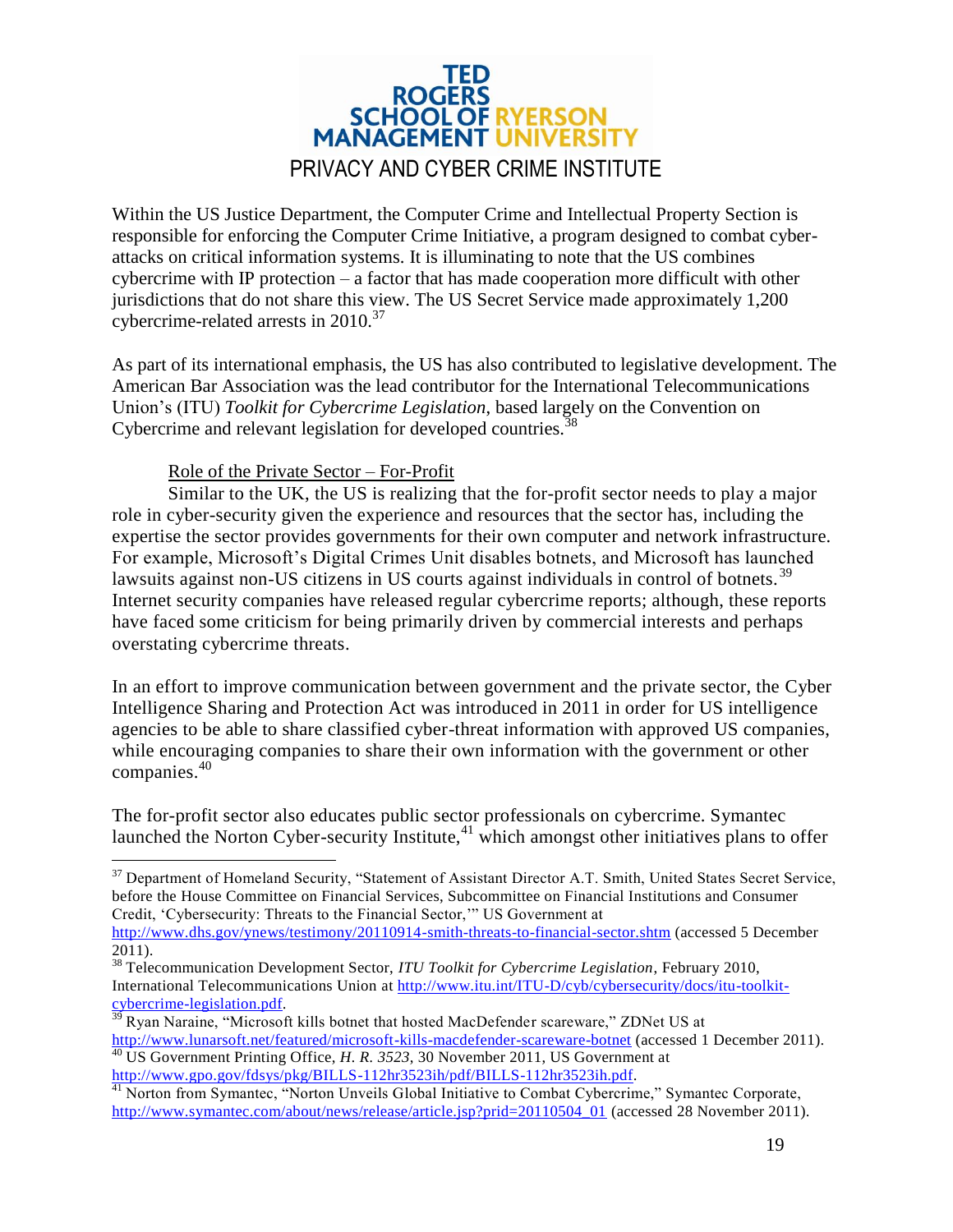

a two day, bi-annual course for US state AGs pursuing cybercrime cases, in collaboration with the National Center for Justice and the Rule of Law at the University of Mississippi Law School.<sup>42</sup>

#### Role of the Private Sector – Not-For Profit

A proposal similar to the Cyber Intelligence Sharing and Protection Act contemplates information sharing through the not-for profit sector by creating a not-for profit National Information Sharing Organization.<sup>43</sup> This organization would facilitate the collection and distribution of information on cyber-threats shared among the federal government, state and local governments, private companies and education institutions.

The National Cyber-Forensics and Training Alliance is a not-for profit organization composed of representatives of industry and academia. The alliance, in cooperation with the FBI, helps protect US critical infrastructure by participating in cyber-forensic analysis, tactical response development, technology vulnerability analysis, and the development of advanced training.

The National Cyber Security Alliance is a not-for profit private-public partnership that delivers education and knowledge building efforts for personal, work and school internet users. This alliance runs the Stay Safe Online website, providing information to keep users and their organizations, networks, and sensitive information safe online and encourage a culture of cyber-security.<sup>44</sup>

Carnegie Mellon's Computer Emergency Response Team was created in 1988. The university not only helped the Department of Homeland Security to create the US response team, but has also worked to build a network of more than 50 computer security incident response teams internationally, including the Canadian Cyber Incident Response Centre. The program provides a trusted, 24-hour, single point of contact for emergencies and works with a number of stakeholders to research and develop protocols and technologies used to counter largescale, sophisticated cyber threats.<sup>45</sup>

#### Cooperation with other jurisdictions

The release of a cyber-security strategy dedicated to international cooperation demonstrates the large emphasis the US places on cooperating with other jurisdictions. The US

 $\overline{a}$  $42$  The Norton Cyber-security Institute also plans to sponsor the Canadian not-for profit Society for the Policing of Cyberspace's international anti-cybercrime law enforcement training programs for investigators.

<sup>43</sup> Committee on Homeland Security, *DISCUSSION DRAFT: To amend the Homeland Security Act of 2002 to make certain improvements*, *in the laws relating to cybersecurity, and for other purposes*, 2 November 2011, US Government at

[http://homeland.house.gov/sites/homeland.house.gov/files/Draft%20Legislative%20Proposal%20on%20Cyberse](http://homeland.house.gov/sites/homeland.house.gov/files/Draft%20Legislative%20Proposal%20on%20Cybersecurity.pdf) [curity.pdf.](http://homeland.house.gov/sites/homeland.house.gov/files/Draft%20Legislative%20Proposal%20on%20Cybersecurity.pdf)

<sup>44</sup> Stay Safe Online, *Stay Safe Online | Brought to you by the National Cyber Security Alliance*, at [http://www.staysafeonline.org/about-us/about-national-cyber-security-alliance.](http://www.staysafeonline.org/about-us/about-national-cyber-security-alliance)

<sup>45</sup> CERT, *Welcome to the CERT Program*, Carnegie Mellon University at [http://www.cert.org/.](http://www.cert.org/)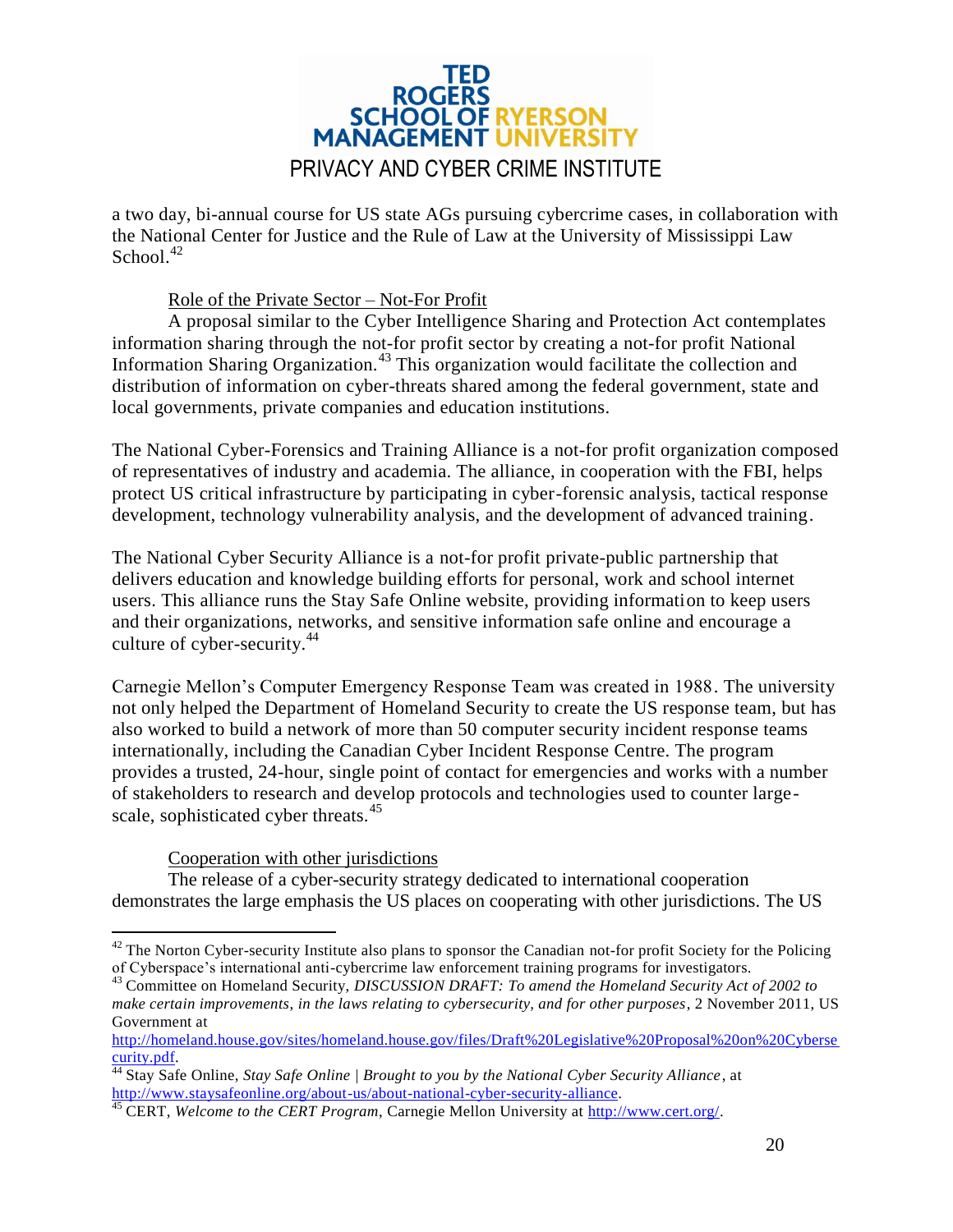

was an original signatory to the Council of Europe's Convention on Cybercrime and ratified the treaty in 2006 – currently, the only non-member state to do so. The US is actively promoting adoption of the Convention of Cybercrime with other countries, and using it as a basis for domestic cybercrime legislation in order to harmonize laws across jurisdictions.

The US also established a working group on cyber-security and cybercrime with the EU in 2010 to address emerging threats to global networks. <sup>46</sup> Further European and US cooperation is evidenced by NATO's cyber-defence policy adopted on June 2011.

The US continues to work closely with its traditional Anglosphere allies, reaffirming UK-US cooperation on cyberspace in 2011. Cyber-security cooperation was a key part of an updated US-Australia defense treaty to help combat cyber threats in the Pacific region. In addition to more defence-focused cyber-security, the FBI was a key instigator of the Strategic Alliance Cyber Crime Working Group that is looking to increase ties between law enforcement of the US, UK, Canada, Australia and New Zealand.

The released international strategy emphasizes capacity building in developing and newly industrialized states. In 2011, the US donated forensic equipment and software to help modernize the capabilities of the Anti-Transnational and Cyber Crime Division of the Philippine National Police.<sup>47</sup> The US has also provided funding and training to countries like Romania, which has a thriving cybercrime industry. To facilitate joint cybercrime investigations involving Romania and the US, the FBI has an agent embedded within the Organized Crime Directorate of the Romanian Police, as well as several other countries.<sup>48</sup> Also in 2011, the US and India signed a Memorandum of Understanding to exchange critical cyber-security information and best practices between the US and Indian computer emergency response teams.<sup>49</sup>

 $\overline{a}$ <sup>46</sup> EU-US Justice and Home Affairs Ministerial, "Cyber security: EU and US strengthen transatlantic cooperation in face of mounting global cyber-security and cyber-crime threats," European Union, <http://europa.eu/rapid/pressReleasesAction.do?reference=MEMO/11/246> (accessed 5 December 2011).

<sup>47</sup> Aaron B. Recuenco, "US aid bolsters PNP anti-cyber crime drive," Manila Bulletin Publishing Corporation at <http://www.mb.com.ph/articles/339429/us-aid-bolsters-pnp-anticyber-crime-drive> (accessed 5 December 2011). <sup>48</sup> Gordon M. Snow, "Statement Before the Senate Judiciary Committee, Subcommittee on Crime and

Terrorism," Federal Bureau of Investigation, [http://www.fbi.gov/news/testimony/cybersecurity-responding-to](http://www.fbi.gov/news/testimony/cybersecurity-responding-to-the-threat-of-cyber-crime-and-terrorism)[the-threat-of-cyber-crime-and-terrorism](http://www.fbi.gov/news/testimony/cybersecurity-responding-to-the-threat-of-cyber-crime-and-terrorism) (accessed 6 December 2011).

<sup>49</sup> The Economic Times, "India, US join hands to fight cyber crime, sign MoU," India Times at [http://articles.economictimes.indiatimes.com/2011-07-19/news/29790778\\_1\\_cyber-security-cert-fight-cyber](http://articles.economictimes.indiatimes.com/2011-07-19/news/29790778_1_cyber-security-cert-fight-cyber) (accessed 6 December 2011).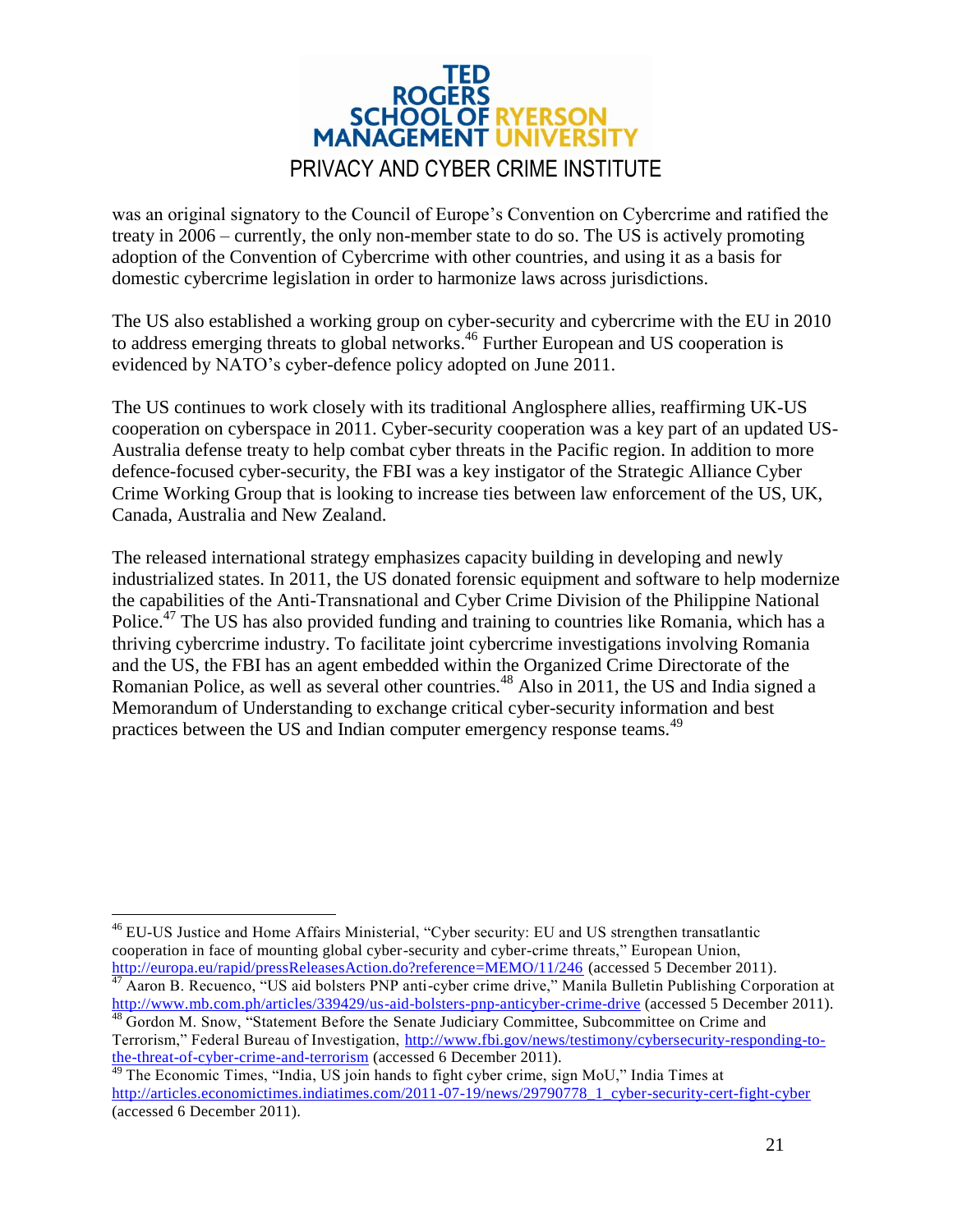

#### <span id="page-21-0"></span>Europe

Space precludes a detailed discussion of the strategic approach of the European Union and all its Member States, or of the approaches of other European countries. Instead, three Member States – Germany, France and Romania, as well as the Baltic States, were chosen to illustrate the wide range of approaches that exists within Europe itself.<sup>50</sup>

#### <span id="page-21-1"></span>*Germany*

 $\overline{a}$ 

#### **Overview**

Germany has been identified as a major target of cybercrime in Europe, suffering from a large number of bot infections.<sup>51</sup> At the same time, Germany has been critiqued for not providing additional funds for cyber-security and protection and having too decentralized cyber response structure to provide efficient security. Germany possesses a large number of public and private (both for-profit and not-for profit) computer emergency response teams that could benefit from enhanced cooperation along with ongoing efforts to coordinate between the private sector and state agencies. $52$ 

Germany published its Federal Cyber Security Strategy in early 2011. The Federal Government will specifically focus on ten strategic areas: critical information infrastructures; IT systems security; public administration of IT security; a National Cyber Response Centre (NCZA); a National Cyber Security Council; effective crime control extended into cyberspace; coordinated action on cyber-security in Europe and worldwide; use of reliable and trustworthy IT; personnel development in federal authorities; and tools to respond to cyber-attacks.<sup>53</sup>

#### Role of the Public Sector – Policy

The Federal Ministry of the Interior (BMI) is the coordinating government authority for Germany's cyber-security policy but several other ministries play a critical role. The NCZA, created in 2011, reports to the Federal Office for Information Security (BSI) and cooperates with a number of relevant agencies covering law enforcement, military, critical infrastructure regulators and privacy protection agencies. The NCZA is tasked with evaluating cyber-attacks and developing defences and coordinating the necessary measures to disable the threat. The Federal Criminal Police Office (BKA), which works with the NCZA, also provides preventive measurements against cybercrime and works closely with the BSI on cybercrime topics.

<sup>&</sup>lt;sup>50</sup> The Baltic States are discussed further in the report after the CIS countries.

<sup>51</sup> "Germany tops European cybercrime list," automotiveIT International at

<http://www.automotiveit.com/germany-tops-european-cybercrime-list/news/id-002337> (accessed 21 December 2011).

<sup>52</sup> Arne Schönbohm, "Germany Must Defend Against Cyber Attacks," Atlantic Initiative, [http://www.atlantic](http://www.atlantic-community.org/index/articles/view/Germany_Must_Defend_Against_Cyber_Attacks_)[community.org/index/articles/view/Germany\\_Must\\_Defend\\_Against\\_Cyber\\_Attacks\\_](http://www.atlantic-community.org/index/articles/view/Germany_Must_Defend_Against_Cyber_Attacks_) (accessed 21 December 2011).

<sup>53</sup> Federal Ministry of the Interior, *Cyber Security Strategy for Germany*, February 2011, German Government at [http://www.bmi.bund.de/SharedDocs/Downloads/DE/Themen/OED\\_Verwaltung/Informationsgesellschaft/cyber](http://www.bmi.bund.de/SharedDocs/Downloads/DE/Themen/OED_Verwaltung/Informationsgesellschaft/cyber_eng.pdf?__blob=publicationFile) eng.pdf? blob=publicationFile.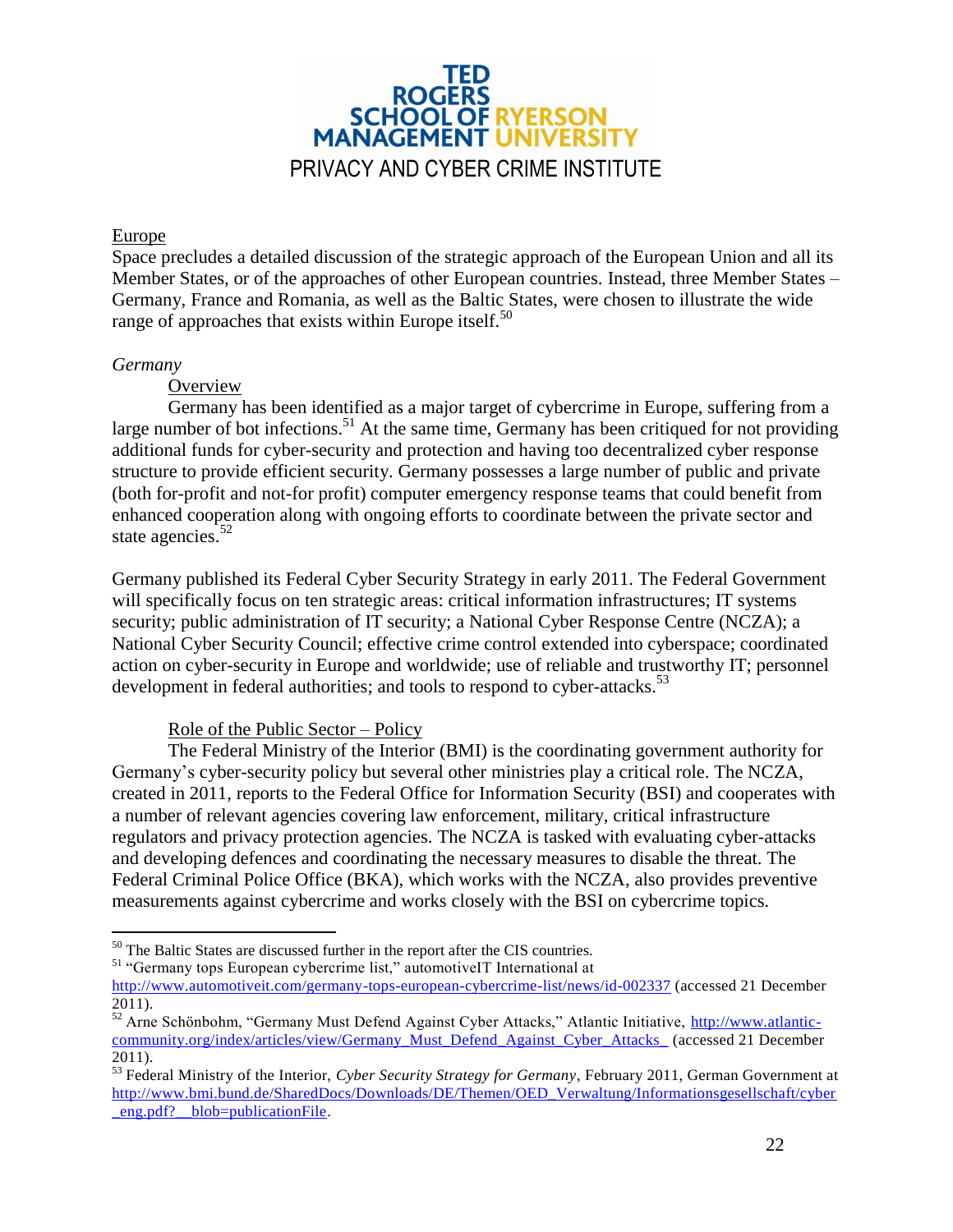

In 2009, the Bundestag passed the Act to Strengthen the Security of Federal Information Technology. The act made the BSI the central reporting office for cooperation among federal authorities in matters related to protection against malicious software and threats to federal communications technology, destruction of personal data, and warnings of IT security vulnerabilities. The government also maintains a number of emergency response teams overseen by the BSI and the Ministry of Defence.

The BMI published the German National Strategy for Critical Infrastructure Protection in 2009. It is carried out jointly by government bodies such as the Federal Office of Civil Protection and Disaster Assistance, the BSI and Federal Network Agency and the private sector. In addition to government coordination with large private sector actors, the BMI and the Federal Ministry of Economics and Technology launched an initiative to raise awareness of internet security in SMEs to improve the competitiveness those companies.

Germany was recently recognized in a report commissioned by a US intelligence contractor as having the leading legal and regulatory framework among the countries surveyed, in part for being one of only five countries to have a comprehensive national cyber plan and a comprehensive cybersecurity plan.<sup>54</sup>

#### Role of the Public Sector – Law

Cybercrimes are generally addressed by updates to the German Criminal Code to explicitly criminalize traditional crimes committed by or to computers and networks. Relevant updates include additions to Violation Of Privacy (Section 202a Data espionage, 202b Phishing, 202c Acts preparatory to data espionage and phishing), Forgery (Section 269 Forgery of data intended to provide proof, 270 Meaning of deception in the context of data processing) and Criminal Damage (Section 303a Data tampering, 303b Computer sabotage, 303c Request to prosecute).

With a legal system that places a strong emphasis on privacy rights due to historical state abuses, the BMI is currently exploring new legislation to address data protection on the internet, geodata services, and a right to claim immaterial damages. The government has come under some criticism for using malware for law enforcement purposes. While the narrow use of Trojans for wiretapping purposes was approved by German courts in 2008,<sup>55</sup> the software seems to have far more extensive capabilities that may leave the computer vulnerable to planting of evidence by law enforcement or third-party actors. Further, the data is thought to have been routed through US-based servers in a possible attempt to hide German authorities involvement.

 $\overline{a}$ <sup>54</sup> Economist Intelligence Unit, "Cyber Power Index: Findings and Methodology," Booz Allen Hamilton at <http://www.cyberhub.com/Home/DownloadFindings> (accessed 29 January 2012).

<sup>&</sup>lt;sup>55</sup> Jason Mick, "German Hackers: Gov't Trojan Capable of Planting Evidence, Cybercrime," Daily Tech at [http://www.dailytech.com/German+Hackers+Govt+Trojan+Capable+of+Planting+Evidenc](http://www.dailytech.com/German+Hackers+Govt+Trojan+Capable+of+Planting+Evidence+Cybercrime/article22966.htm) e+Cybercrime/article [22966.htm](http://www.dailytech.com/German+Hackers+Govt+Trojan+Capable+of+Planting+Evidence+Cybercrime/article22966.htm) (accessed 21 December 2011).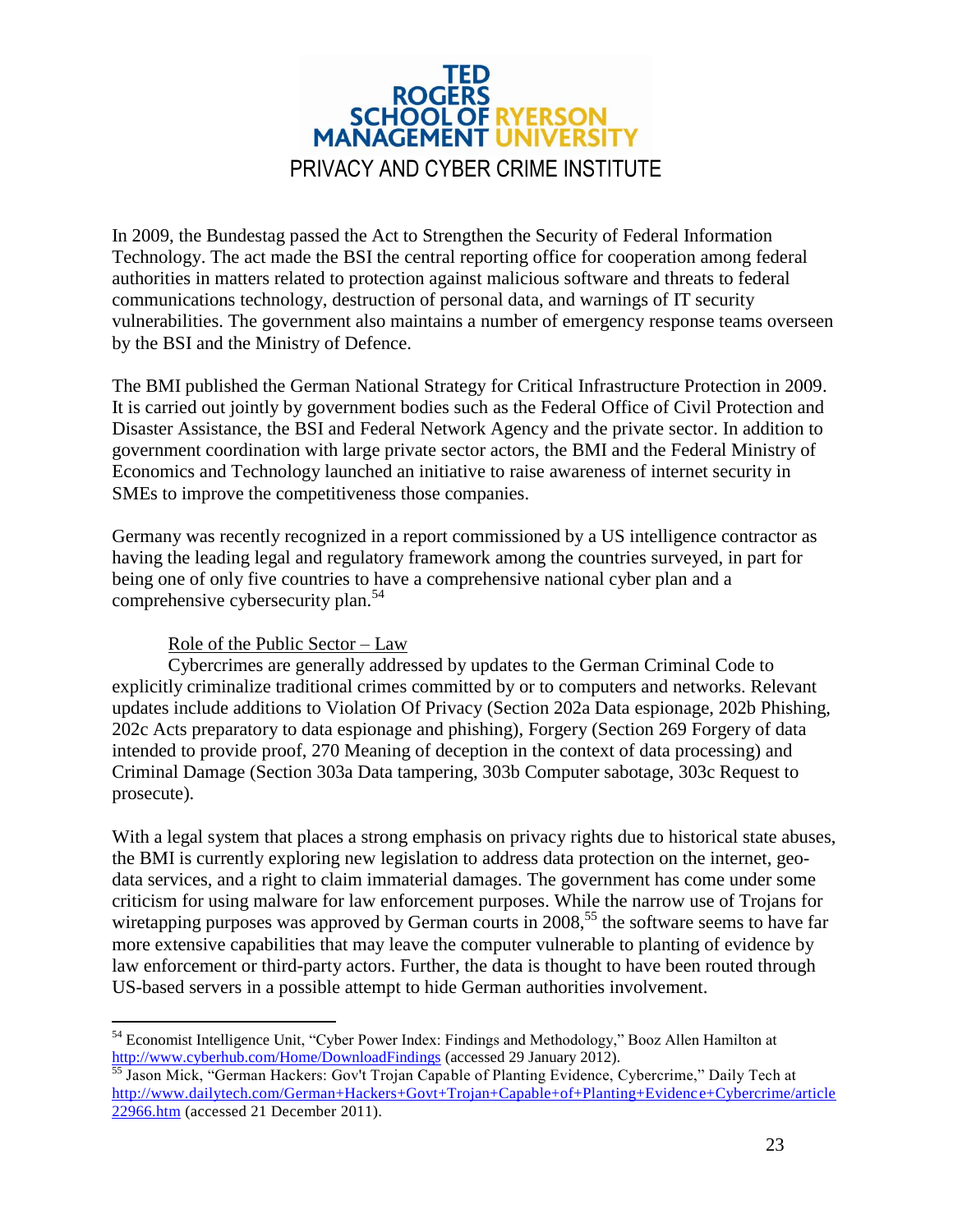

#### Role of the Private Sector – For-Profit

The for-profit sector is not as engaged in the national cyber-security strategy as it could, leading to criticism of the 2011 German approach which does not emphasize cooperation with the private sector. While the vast majority of German business executives believe cyber-attacks will increase in general, only 38% feel a specific threat to their firm.<sup>56</sup> In 2010, the German data protection authorities responsible for the private sector issued minimum requirements for the qualifications and independence of company data protection officers after inspections revealed a generally insufficient level of expertise to meet the Federal Data Protection Act. Further, changes in data processing volumes and complexity frequently increase the burden on data protection officers without a compensating increase in resources needed to ensure proper oversight.<sup>57</sup>

A number of German businesses operate computer emergency response teams including Siemens, Volkswagen, Telekom and Commerzbank. CERTCOM AG is the first commercial response team providing IT security products and services to manufacturing companies. In a coordinating effort, the Federal Association for Information Technology, Telecommunications and New Media (BITKOM) plays an important lobbying and coordinating effort for IT, telecommunications, and new media industries in Germany.

#### Role of the Private Sector – Not-For Profit

Non-profits largely appear to play a small but critical role in German cybercrime and cyber-securitypolicy. CERT-Verbund is an alliance of German public and private security and computer emergency response teams. Additionally, a number of academic institutions and independent think tanks provide research on broad areas related to cybercrime.

#### Cooperation with other jurisdictions

Germany was an original signatory to the Budapest Cybercrime Convention, with ratification occurring in 2009. In order to better coordinate legal frameworks and technical capabilities, Germany is looking to work with multinational organizations such as the United Nations, the EU, the Council of Europe, NATO and others. The aim is to ensure the coherence and capabilities of the international community to protect cyberspace.<sup>58</sup>

Germany is also exploring operation methods of better international cooperation with law enforcement agencies. In 2010, it joined several other countries – including the UK and Australia – in an internship program with the US's National Cyber-Forensics & Training Alliance.

 $\overline{a}$ <sup>56</sup> Rolf Wenkel, "Executives underestimate cybercrime danger," Deutsche Welle at [http://www.dw](http://www.dw-world.de/dw/article/0,,15083403,00.html)[world.de/dw/article/0,,15083403,00.html](http://www.dw-world.de/dw/article/0,,15083403,00.html) (accessed 21 December 2011).

<sup>57</sup> European Network and Information Security Agency, *Germany Country Report*, May 2011, European Union at [http://www.enisa.europa.eu/act/sr/files/country-reports/Germany.pdf/view.](http://www.enisa.europa.eu/act/sr/files/country-reports/Germany.pdf/view)

<sup>58</sup> Federal Ministry of the Interior, *Cyber Security Strategy for Germany*, February 2011, German Government at [http://www.bmi.bund.de/SharedDocs/Downloads/DE/Themen/OED\\_Verwaltung/Informationsgesellschaft/cyber](http://www.bmi.bund.de/SharedDocs/Downloads/DE/Themen/OED_Verwaltung/Informationsgesellschaft/cyber_eng.pdf?__blob=publicationFile) eng.pdf? blob=publicationFile.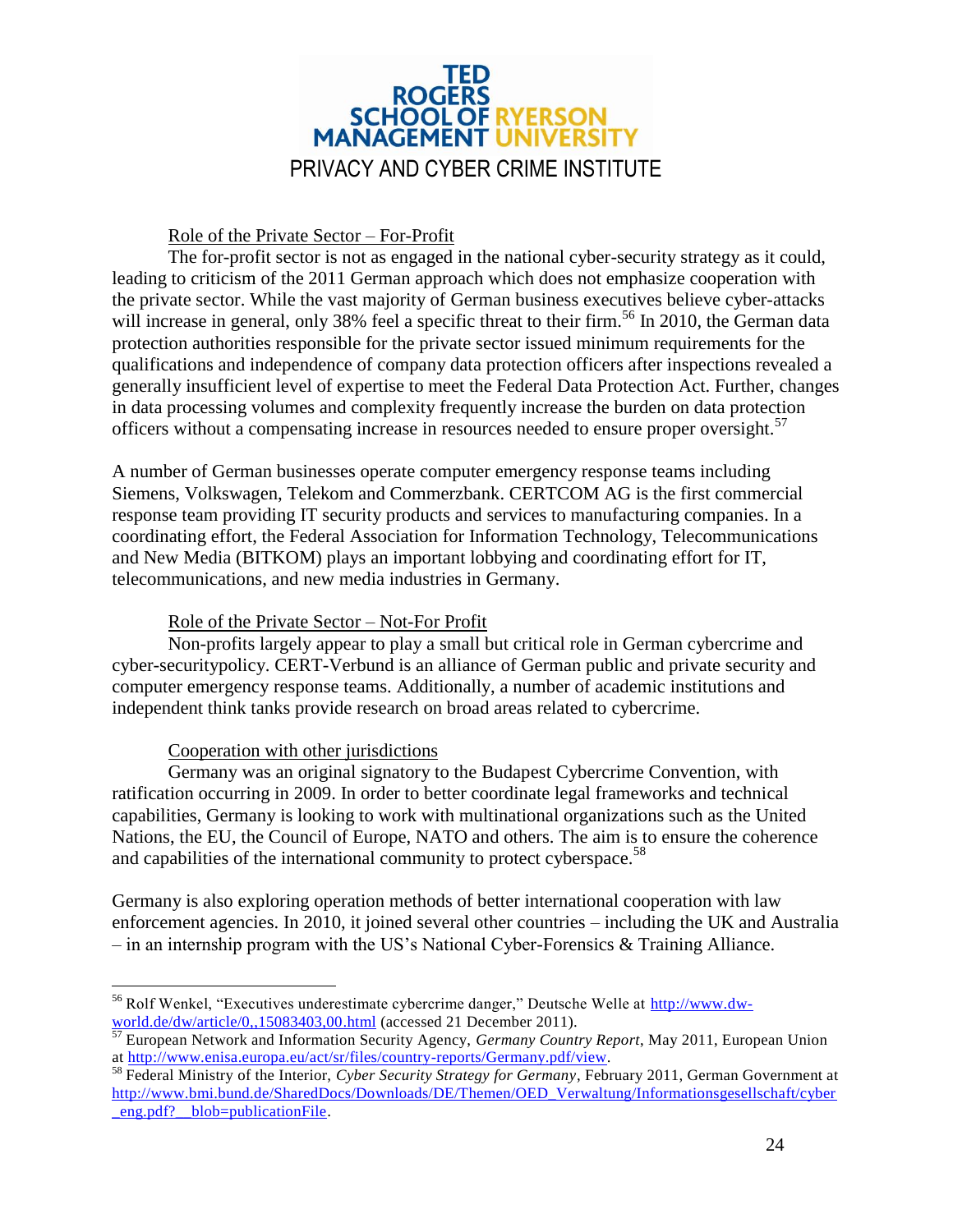

Furthermore, the country works with the European Government computer emergency response team. In addition to multilateral initiatives, Germany has cooperated bilaterally via the Franco-German Council of Ministers on issues including strengthening the protective measures against cyber-attacks.

However, Germany may have some reservations about international cooperation and extrajurisdictional enforcement.<sup>59</sup> Germany – along with France and the UK – raised concerns that a centralized EU cybercrime agency may conflict with national law enforcement efforts.

#### <span id="page-24-0"></span>*France*

 $\overline{a}$ 

#### **Overview**

The current French cyber-security policy is highly influenced by the release of the 2008 White Paper on Defence and National Security. An update for 2012 is being developed and expected to focus on four major topics: larger strategic developments, alliances, cross-sector threats such as terrorism and cyber-attacks, and financial and economic crises. The 2008 version labelled the threat against critical infrastructure from cyber-attacks a national security concern and stated that France is pursuing a dual strategy of building its defensive and offensive capabilities to ensure French sovereignty is "expressed fully" in cyberspace.<sup>60</sup>

#### Role of the Public Sector – Policy

The key outcome of the 2008 White Paper was the creation of a French Network and Information Security Agency (ANSSI),<sup>61</sup> under the authority of the Prime Minister. The ANNSI is attached to the General Secretariat for Defence and National Security (SGDSN). The SGDSN comprises a permanent group of around 350 staff with a  $\epsilon$ 100 million budget, which makes the secretariat a key influencer of policy.<sup>62</sup> The ANSSI was established in 2009 and its core missions are: the defence of sensitive government networks; the development of trusted products and services for government entities and economic actors; the support of government entities and critical infrastructure operators; and informing companies and the general public about information security threats through an active communication policy. The offensive counterpart for France's cyber-strategy operates under the Joint Staff, with both the army and the air force possessing electronic warfare units; intelligence services are also pursuing offensive

<sup>59</sup> ACM, "UK Minister, CoE chair Brokenshire+ to EuroFora on CyberCrime +CoE Internet Governance Strategy 2015," EuroFora at<http://www.eurofora.net/newsflashes/news/coeinternetstrategy.html> (accessed 21 December 2011).

<sup>60</sup> James A. Lewis and Katrina Timli, *Cybersecurity and Cyberwarfare: Preliminary Assessment of National Doctrine and Organization*, 2011, United Nations Institute for Disarmament Research at [http://www.unidir.ch/pdf/ouvrages/pdf-1-92-9045-011-J-en.pdf.](http://www.unidir.ch/pdf/ouvrages/pdf-1-92-9045-011-J-en.pdf)

<sup>61</sup> Network and Information Security Agency, *The* ANSSI, French Government at [http://www.ssi.gouv.fr/en/the](http://www.ssi.gouv.fr/en/the-anssi/)[anssi/.](http://www.ssi.gouv.fr/en/the-anssi/)

 $62$  Fabio Liberti and Camille Blain, "France's National Security Strategy," Real Instituto Elcano at [http://www.realinstitutoelcano.org/wps/portal/rielcano\\_eng/Content?WCM\\_GLOBAL\\_CONTEXT=/elcano/elca](http://www.realinstitutoelcano.org/wps/portal/rielcano_eng/Content?WCM_GLOBAL_CONTEXT=/elcano/elcano_in/zonas_in/defense+security/dt3-2011) no in/zonas in/defense+security/dt3-2011 (accessed 28 January 2012).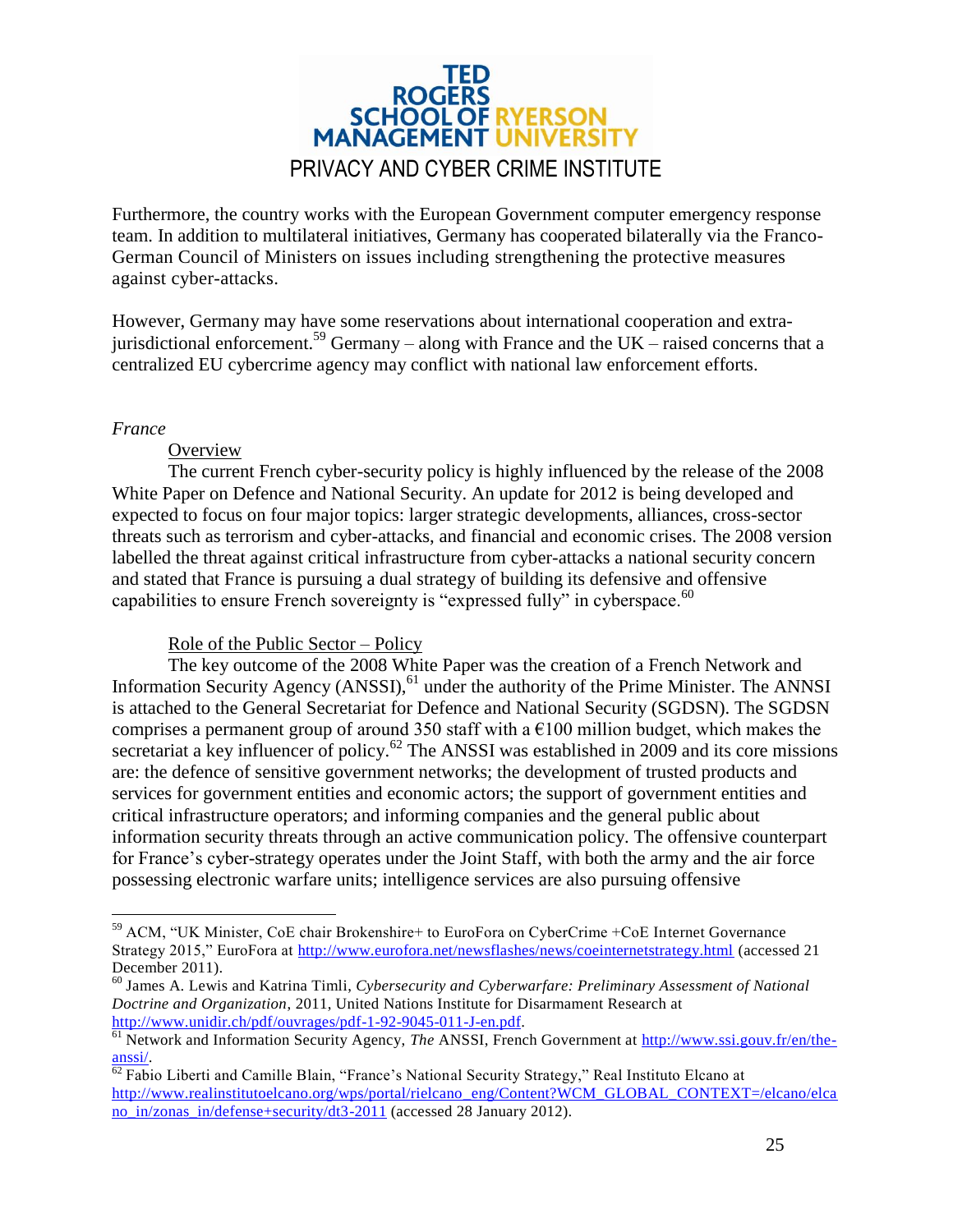

capabilities.<sup>63</sup>

 $\overline{a}$ 

In 2011, the ANSSI released the official French cyber doctrine. France's four objectives in cyberspace are: being a global power in cyber defence; protecting information sovereignty to guarantee France's freedom of decision; securing critical infrastructure and maintaining privacy in cyberspace. Information sovereignty and international cooperation are emphasized.

In addition to the ANSSI's role in helping to secure infrastructure, France issued a 2006 decree on Critical Infrastructure Protection that required operators to submit a master plan to ensure compliance with national security guidelines. The French Ministry of Economy, Industry and Employment has responsibility to verify plans have been implemented properly and satisfactorily. France has also created an inter-ministerial body to coordinate telecommunication and internet network performance.<sup>64</sup> Further, the National Council of Digital Matters was created in 2011 under the Minister of the Digital Economy to inform the government on the issues related to the digital economy and to improve dialogue between the government and the internet private sector. France also operates a governmental Computer Security Incident Response Team, which is the point of contact for all computer-related security incidents regarding France.

#### Role of the Public Sector – Law

France is one of the earliest adopters of data protection legislation, passing the Information Technology and Liberty Act in 1978. Ten years later the French penal code was updated by introducing Articles 323-1 to 323-7, regarding intrusion of information systems. The penal code was updated several times since, including the Reinforcing Trust in the Digital Economy Act in 2004. The updates cover various cyber-related areas including fraud, the distribution of child pornography, and spam with specific provisions being introduced in the Penal Procedure Code as to encryption, communications monitoring, and data seizure.<sup>65</sup> Other relevant pieces of the regulatory framework include the eGovernment Act (2005) and the eCommerce Act (2004).

France also introduced a law promoting the distribution and protection of creative works on the internet in 2009, widely known as the HADOPI Law for the acronym of the government agency created, to encourage compliance with copyright laws. This legislation is known colloquially as the "three-strike" rule. The system relies on a graduated response of notices when a user's IP address has been identified as sharing infringing content online. After a third notice, the agency may have a hearing with the user and may then refer the matter for judicial review. If a judge

<sup>63</sup> James A. Lewis and Katrina Timli, *Cybersecurity and Cyberwarfare: Preliminary Assessment of National Doctrine and Organization*, 2011, United Nations Institute for Disarmament Research at [http://www.unidir.ch/pdf/ouvrages/pdf-1-92-9045-011-J-en.pdf.](http://www.unidir.ch/pdf/ouvrages/pdf-1-92-9045-011-J-en.pdf)

<sup>&</sup>lt;sup>64</sup> European Network and Information Security Agency, *France Country Report*, May 2011, European Union at [www.enisa.europa.eu/act/sr/files/country-reports/France.pdf.](http://www.enisa.europa.eu/act/sr/files/country-reports/France.pdf)

<sup>65</sup>European Network and Information Security Agency, *France Country Report*, May 2011, European Union at [www.enisa.europa.eu/act/sr/files/country-reports/France.pdf.](http://www.enisa.europa.eu/act/sr/files/country-reports/France.pdf)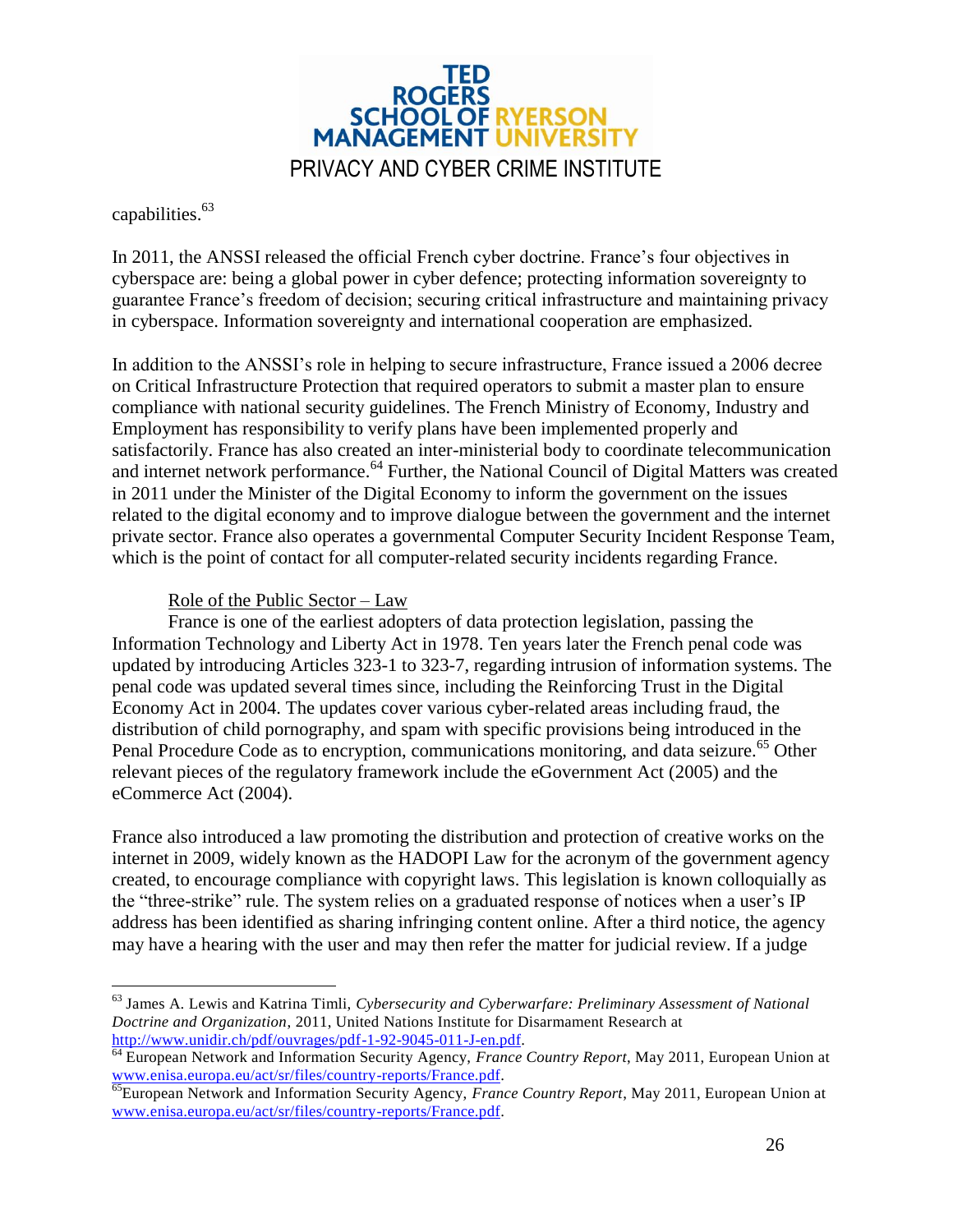

decides punishment is merited, the user can be fined up to  $E1500$  or lose their internet connection for up to one month. The law has been controversial, with digital rights activists and organizations like the UN and OSCE suggesting disconnection may be a disproportionate sanction.<sup>66</sup>

The Central Office for the Fight against Crime Related to Information Technology and Communication (OCLCTIC) is the lead cybercrime actor within French law enforcement. The agency was established in 2000 and its primary function is to facilitate and coordinate police activities against cybercrime at the national level and serve as the international contact point for cybercrimes. The OCLCTIC conducts investigations and assists national level civilian police, military police and fraud investigators, while also supporting local and regional police with IT expertise, IT data collection, and other IT crime-related needs. The OCLCTIC also houses a subunit, the Central Brigade for the Suppression of Counterfeit Credit Cards.

France was the recent victim of cyber espionage, when the Economy and Finance ministries were targeted for important G20 documents. Investigations by the ANSSI and the ministries' IT teams found the large-scale attack lasted for weeks before being detected and the level of technical expertise required suggested the attackers were organized professionals.<sup>67</sup> To help monitor cybercrime incidents on the internet, France has created the Pharos reporting platform, which allows the public to report suspicious websites or messages they encounter while surfing on the internet. In 2010, Pharos gathered over 77,000 reports that resulted in the investigation of between 6,000 and 8,000 incidents. 57% were related to fraud, 22% were classified as an offense against underage children, 10% were cases of "xenophobia" and 8% "others". Just 3% of the reports were classified as unfounded.<sup>68</sup>

France was an original signatory of the Budapest Convention on Cybercrime in 2001, as well an original signatory of the 2003 Additional Protocol to the Convention on Cybercrime, concerning the criminalisation of acts of a racist and xenophobic nature committed through computer systems.<sup>69</sup> France ratified both treaty and protocol in 2006.

#### Role of the Private Sector – For-Profit

The French for-profit sector appears to be more involved in attempts to combat intellectual property piracy than in other issues. The government provides the sector with

 $\overline{a}$ <sup>66</sup> Timothy B. Lee, "French copyright cops: we're swamped with "three strikes" complaints," Ars Technica at [http://arstechnica.com/tech-policy/news/2011/07/french-agency-were-swamped-with-three-strikes](http://arstechnica.com/tech-policy/news/2011/07/french-agency-were-swamped-with-three-strikes-complaints.ars)[complaints.ars](http://arstechnica.com/tech-policy/news/2011/07/french-agency-were-swamped-with-three-strikes-complaints.ars) (accessed 20 February 2012).

 $67$  Network and Information Security Agency, "Cyber-attack against the French Ministries of Economy and Finance," French Government at [http://www.ssi.gouv.fr/en/the-anssi/publications-109/press-releases/cyber](http://www.ssi.gouv.fr/en/the-anssi/publications-109/press-releases/cyber-attack-against-the-french-ministries-of-economy-and-finance.html)[attack-against-the-french-ministries-of-economy-and-finance.html](http://www.ssi.gouv.fr/en/the-anssi/publications-109/press-releases/cyber-attack-against-the-french-ministries-of-economy-and-finance.html) (accessed 28 January 2012). <sup>68</sup> Francois Paget, "Responses to Cybercrime in Japan and France," McAfee Inc at

<http://blogs.mcafee.com/mcafee-labs/responses-to-cybercrime-in-japan-and-france> (accessed 28 January 2012). <sup>69</sup> Due to concerns about the potential impact on domestic freedom of speech laws in various countries, the

protocol's subject matter was excluded from the original Convention on Cybercrime treaty.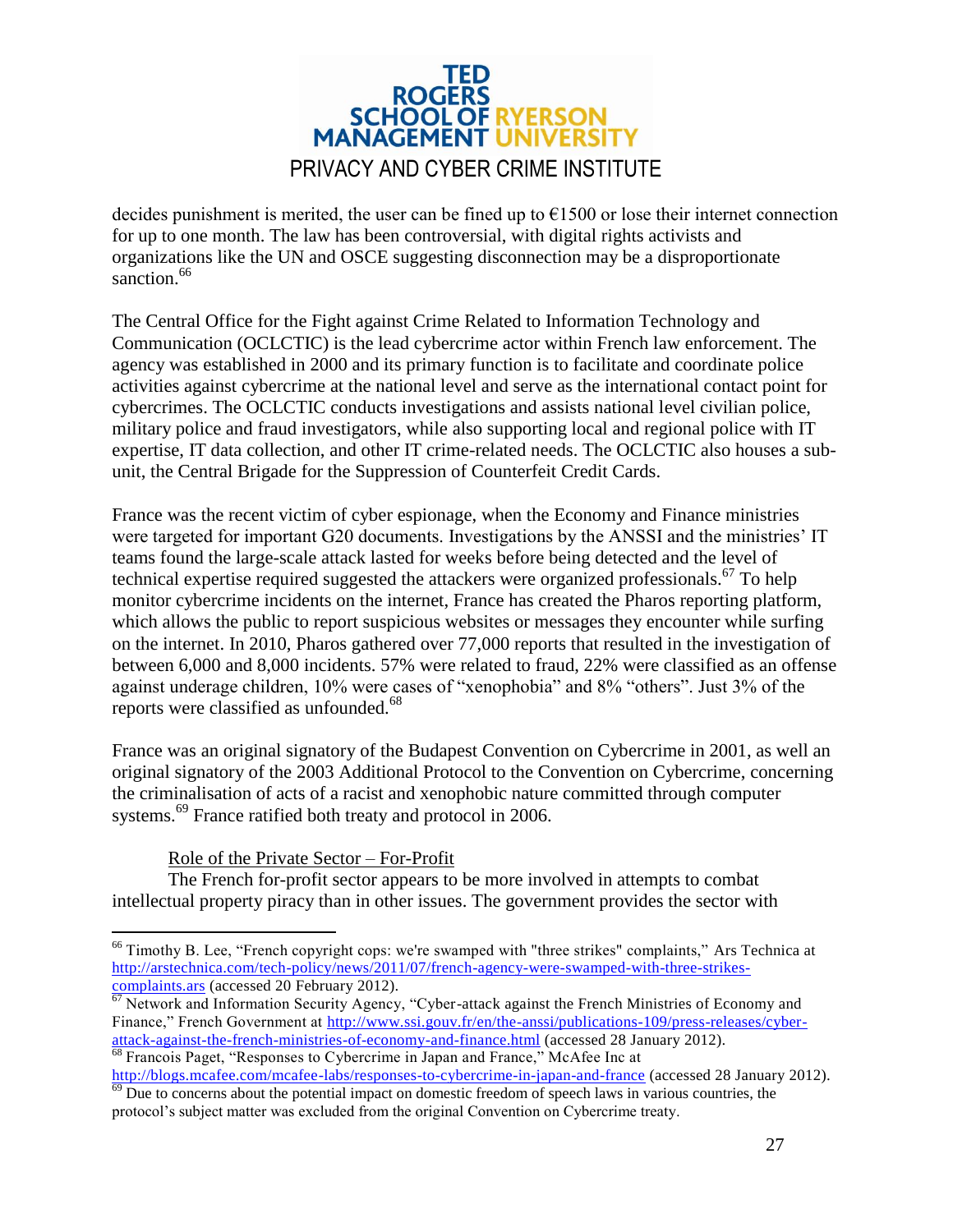

subsidies that, critics claim, will enable the usage of private sector companies to conduct online surveillance and filtering.<sup>70</sup> In 2009, with the assistance of the National Institute of Industrial Property, efforts at self-regulating resulted in a French Charter on the Fight against Cyber-Counterfeiting between e-commerce platforms, industry associations and rights holders. The initiative has been made permanent and continues to expand signatories, now including ad networks and postal operators.

#### Role of the Private Sector – Not-For Profit

France operates a not-for profit organization called Signal Spam, a public-private partnership dedicated to eliminating spam. Signal Spam partners include law enforcement agencies, French ISPs, security firms, consumers and marketing unions. End users can report all forms of spam, both legitimate unwanted advertising and cybercrime threats such as scams, frauds, and phishing attempts to the Signal Spam database. Analysis of the database assists with botnet detection and the identification of other cybercriminals.

Two NGOs operate in France that focus on the online protection of children. Internet Sans Crainte is the French organization of the Safer Internet Program. Action Innocence, working with the Canton of Geneva's Department of Justice, Police and Safety and Department of Public Education, operates in all French-speaking parts of Europe.

#### Cooperation with other jurisdictions

 $\overline{a}$ 

As noted above, France has ratified the Convention on Cybercrime. France has also partnered with a number of countries on a bilateral basis, and participates in a number of other multi-lateral fora discussed below. France and Estonia signed a cooperation agreement in November 2010 that will see the French ANSSI and Estonian Informatics Centre share information and experience to help protect IT systems.<sup>71</sup> In 2010 France and Germany pledged to work together on improving cyber defences and ANSSI and the German BSI reinforced their efforts to cooperate against emerging forms of cyber-attacks.<sup>72</sup>

France is also an original partner with Ireland in the 2CENTRE project, Cybercrimes Centres of Excellence for Training Research and Education. The project, supported by the European Commission, is designed to partner academics, law enforcement officers and members of industry to develop the technical skills and education needed for cybercrime investigation. The University of Technology of Troyes and University of Montpellier are responsible for the French Centre of Excellence. While the initiative is quite new, it is expanding to other European

<sup>&</sup>lt;sup>70</sup> "Countries Under Surveillance: France," Reporters Without Borders a[t http://en.rsf.org/surveillance](http://en.rsf.org/surveillance-france,39715.html)france, 39715.html (accessed 10 February 2012).

 $71$  Network and Information Security Agency, "Cyberdefence: France and Estonia sign a cooperation agreement," French Government at [http://www.ssi.gouv.fr/en/the-anssi/publications-109/press-](http://www.ssi.gouv.fr/en/the-anssi/publications-109/press-releases/cyberdefence-france-and-estonia-sign-a-cooperation-agreement.html)

[releases/cyberdefence-france-and-estonia-sign-a-cooperation-agreement.html](http://www.ssi.gouv.fr/en/the-anssi/publications-109/press-releases/cyberdefence-france-and-estonia-sign-a-cooperation-agreement.html) (accessed 28 January 2012). <sup>72</sup> European Network and Information Security Agency, *France Country Report*, May 2011, European Union at [www.enisa.europa.eu/act/sr/files/country-reports/France.pdf.](http://www.enisa.europa.eu/act/sr/files/country-reports/France.pdf)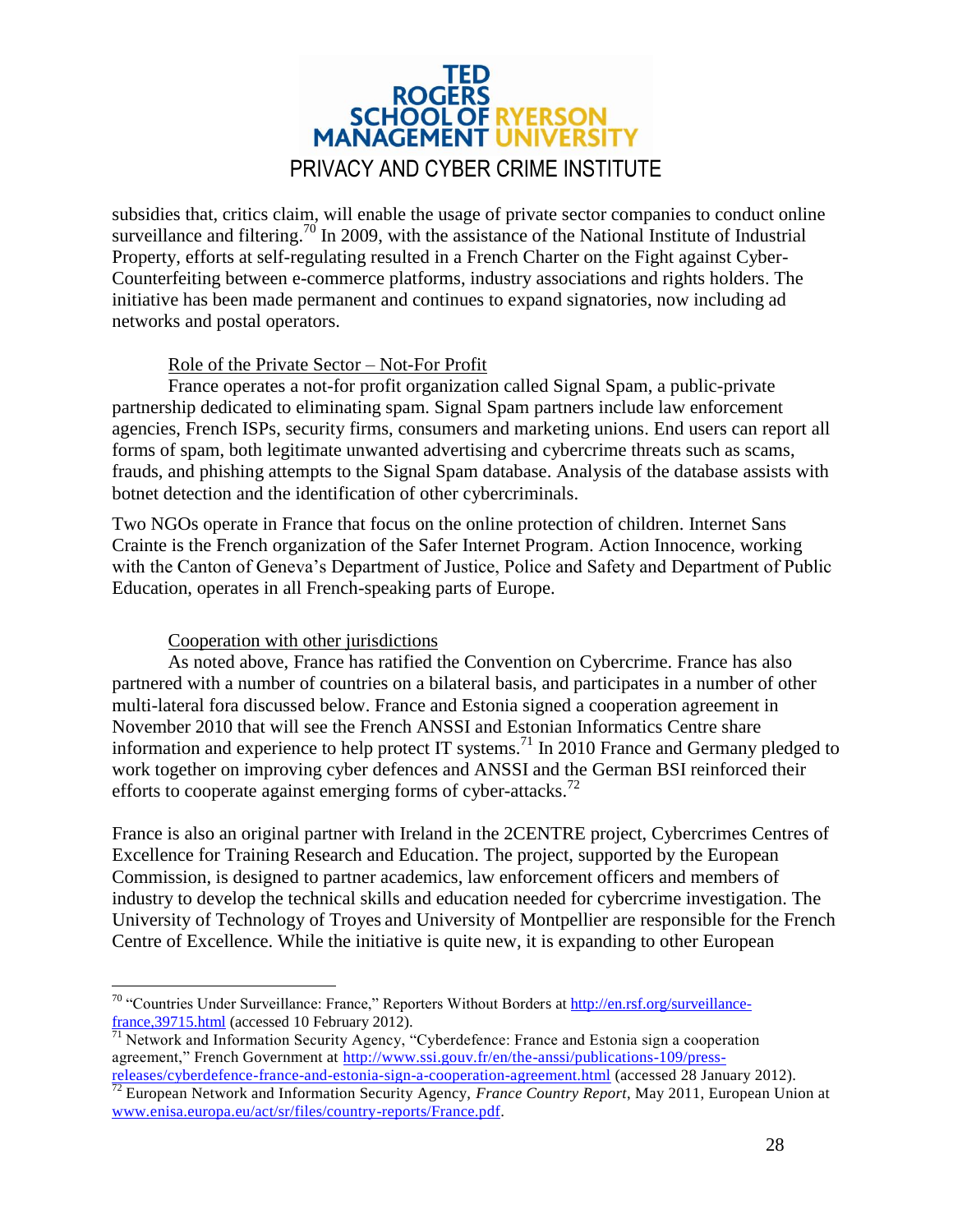

nations.<sup>73</sup>

France has also worked on enhancing cyber defences through participating in US-led cyber exercises, European cyber exercises and NATO's 2010 exercise. In addition to specific cyber exercises, France's emergency response team is an active member in the European Government group.

#### <span id="page-28-0"></span>*Romania*

 $\overline{a}$ 

**Overview** 

As Romania consolidates its transition to democratic governance and a market-based economy, it faces growing pains in its ICT policy – both technical and social. Often perceived as a cybercrime haven, the government is attempting to modernize telecommunication and internet infrastructure and working towards basic access issues for large parts of the country. While suffering from capacity issues, government and law enforcement officials are working with international counterparts in both the EU and US in an attempt to enhance cybercrime response.

#### Role of the Public Sector – Policy

Government remains the most important and active actor in developing a response to cybercrime. In 2009, the Romanian Government approved a Digital Romania Strategy, a national strategy proposed by the Ministry of Communications and Information Society (MCIS) for 2010- 2013. The primary goals of the strategy are to modernize the state through improved, computerized interaction with citizens and businesses and move towards an information society and knowledge based society.

Under the umbrella of this digital strategy, the government is developing a unified strategic framework that includes the following strategic directions: network interoperability; IT infrastructure deployment; electronic government services; cybercrime; improved access; national strategy for postal services and telecommunications; and broadband and spectrum strategy. In addition to planning, the strategy looks to implement ICT infrastructure upgrades, improve governance and the implementation of a national centre for the prevention, detection and combating of cybercrime.<sup>74</sup> With funding in late 2010 from the European Commission, MCIS and an intergovernmental commission are studying how to develop and deploy the necessary infrastructure for a modern, robust ICT system that includes protection against cyberattacks on critical national infrastructure.<sup>75</sup>

<sup>73</sup> 2Centre, *2CENTRE*, Cybercrime Centres of Excellence Network for Training Research and Education at [http://www.2centre.eu/.](http://www.2centre.eu/)

<sup>74</sup> Government, *Government's Program: Chapter 14 – Information Society*, Romanian Government at http://www.gov.ro/chapter-14-information-society\_12a1048.html (accessed 5 January 2012).

<sup>75</sup> European Network and Information Security Agency, *Romania Country Report*, May 2011, European Union at [http://www.enisa.europa.eu/act/sr/files/country-reports/Romania.pdf/view.](http://www.enisa.europa.eu/act/sr/files/country-reports/Romania.pdf/view)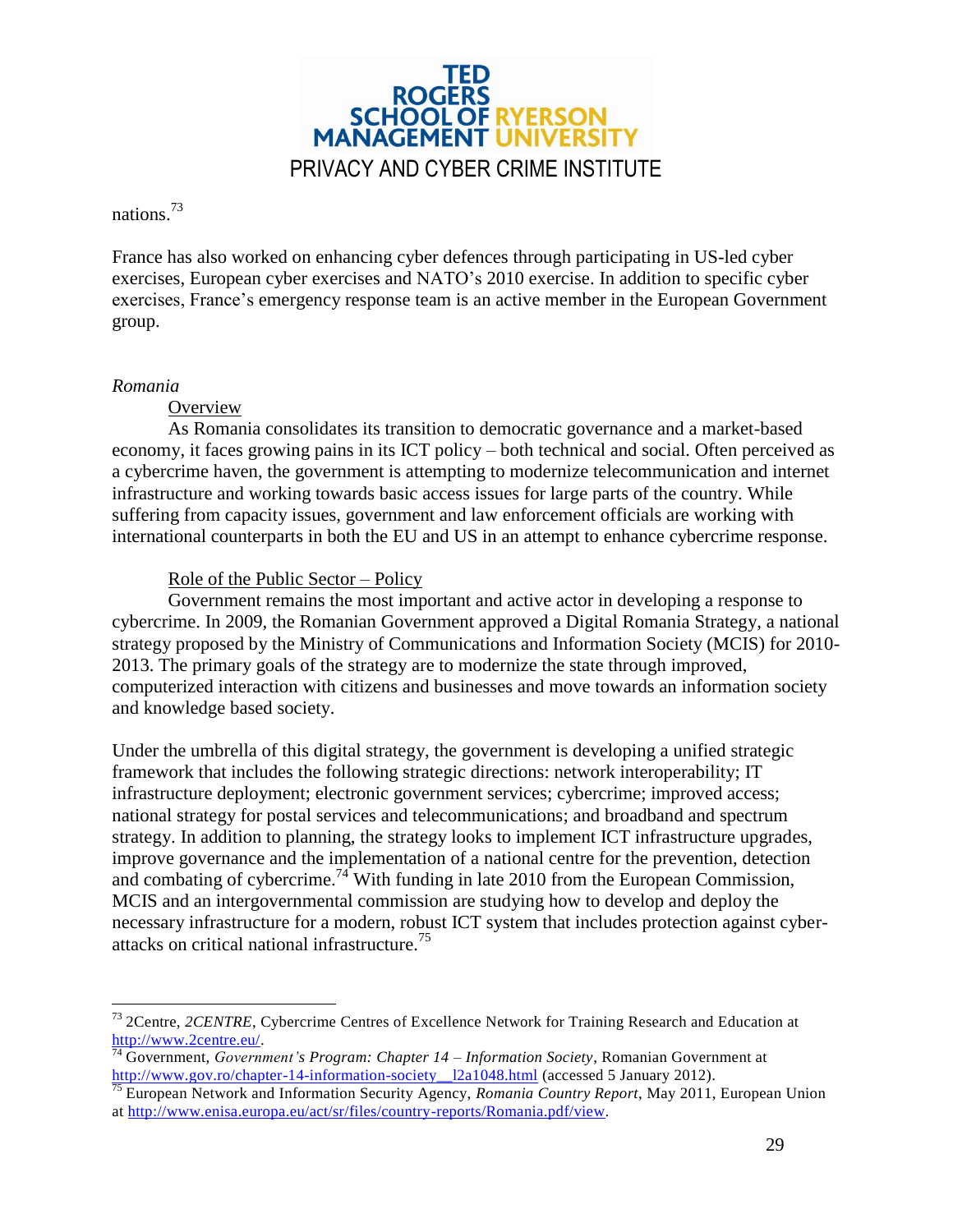

While MCIS is the lead government body for cybercrime policy, the Service for Combating Cybercrime operating in the Romanian Directorate for Investigating Organised Crime and Terrorism Offences (DIICOT) is the competent Romanian authority in enforcing the legal measures against cybercrime. The DIICOT works closely with other national and international law enforcement agencies to combat domestic and international cybercrime. Romania created a national computer emergency response team in 2009 and established internal regulations the following year, though its impact at this time seems minimal. The Service for Countering the Cyber Criminality is also responsible for running e-Fraudo,<sup>76</sup> a centralized reporting point for various types of cybercrime from malware to phishing and other online frauds and online child exploitation.

#### Role of the Public Sector – Law

In Romania, cybercrime is primarily prosecuted under Law 161/2003, Anti-Corruption Law, Title III with some protections provided under Law 365/2002 Electronic Commerce. Additional regulatory elements include the Law on Free Access to Information of Public Interest (2001); the Law on the Protection of Persons concerning the Processing of Personal Data and the Free Circulation of Such Data (2001); and the Law on the processing of personal data and the protection of privacy in the electronic communications sector (2004). Romania was also an original signatory to the Budapest Convention, ratifying it in 2004.

Although Romania remains a perceived cybercrime haven, its government has shown an increased capacity for law enforcement, supported by increased international assistance. It has been estimated that 80-90% of internet fraud cases investigated by the police involve American businesses or individuals,  $^{77}$  so a high level of US cooperation is understandable. In 2005, 153 cybercrime cases were investigated jointly by Romanian and US authorities;<sup>78</sup> this number climbed to 977 new cases registered during the first eight months of 2011 by DIICOT.<sup>79</sup> The climb is attributed not only to increased law enforcement, but also to a combination of social factors such as a lack of legitimate economic opportunities and lenient sentences.

#### Role of the Private Sector – For-Profit

 $\overline{a}$ 

Without a well-developed market-economy, the for-profit private sector in Romania plays a minor role in combating cybercrime. Telecommunication and internet service providers, in general, do not voluntarily report security incidents and operate under a number of codes of conduct. While there are a number of industry organisations currently in Romania (e.g. the

<sup>76</sup> Romanian Police, *Crime Information Service*, Romanian Government at [http://www.efrauda.ro/.](http://www.efrauda.ro/)

<sup>77</sup> State Department, "FY 2007 U.S. Government Assistance to and Cooperative Activities with Central and Eastern Europe," US Government at<http://www.state.gov/p/eur/rls/rpt/seedfy07/116209.htm> (accessed 5 January 2012).

<sup>78</sup> State Department, "U.S. Government Assistance to and Cooperative Activities with Central and Eastern Europe," US Government at<http://www.state.gov/p/eur/rls/rpt/92682.htm> (accessed 5 January 2012). <sup>79</sup> Lucian Constantin, "Romania's Anti-Cybercrime Efforts Lack a Social Component," CSO at

<http://www.csoonline.com/article/690521/romania-s-anti-cybercrime-efforts-lack-a-social-component> (accessed 5 January 2012).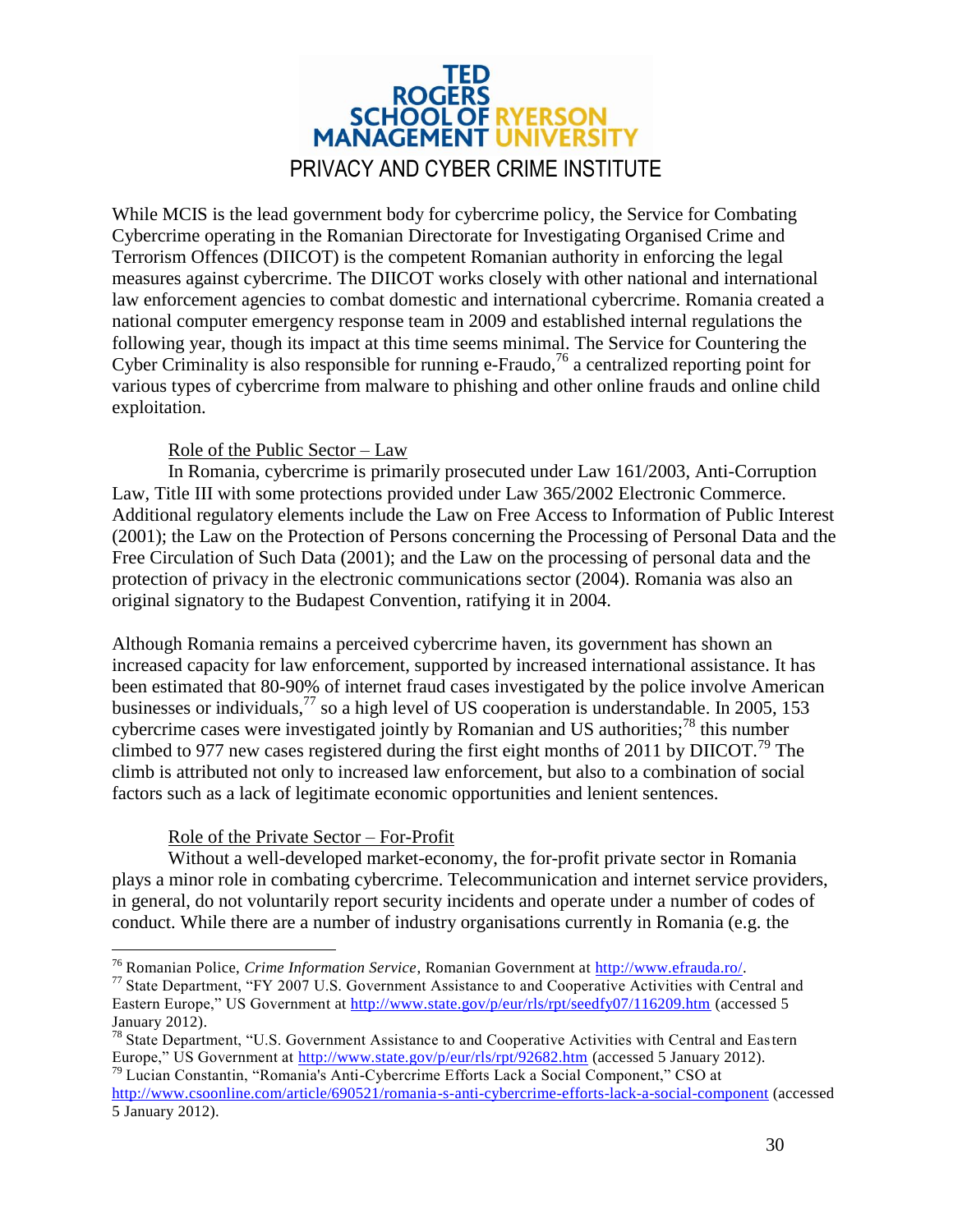

Romanian Association for Electronic and Software Industry, the National Association of Romanian ISPs, the Employers' Association of the Software Industry and Services, the Association for IT&C, the Association of Telecommunications Operators, Cable Communication Association), the European Network and Information Security Agency reports not much public information is available on the cooperation between the Romanian government, industry and other stakeholders on combating spam and malware.<sup>80</sup>

#### Role of the Private Sector – Not-For Profit

This sector plays a relatively minor role in tackling cybercrime in Romania. RoCSIRT is an outgrowth of the Computer Security Incident Response Team of the Romanian Education Network, a collective of academic institutions in Romania. Key stakeholders in the academia include the Military Technical Academy, National Communications Research Institute and National Institute for Research and Development in Informatics. In addition, the Information and Communication Technology association, the Romanian Association of Telecommunications' Engineers and the Association for Consumers' Protection all play a small contributing role in national information security.

Safer Internet is a collaborative project between NGOs, government and industry, with further funding from the European Commission. The website serves as a contact point for reports on online material of an illegal or harmful nature for children. In addition to the hotline, the site strives to provide teachers, parents and child protection specialists with knowledge and tools to protect their children in the new technological environment.<sup>81</sup>

#### Cooperation with other jurisdictions

Although it ratified the CoE Convention on Cybercrime early, Romania lacks the internal resources to tackle its cybercrime problem effectively on its own. As noted above, it has received EU funding to modernize Romanian ICT networks, and in 2010 participated in the first pan-European exercise on critical information infrastructure protection, Cyber Europe 2010, designed to test defense systems against cyber-attacks.

Further, Romanian law enforcement actors work closely with counterparts in the US and FBI officers are stationed in Romania to support joint investigations. Approximately 228 Romanian law enforcement officers have graduated from the FBI's International Law Enforcement Academy in Budapest and from the National Academy in the US, with another 350 officers taking specialized courses in the US.<sup>82</sup> The Department of Justice International Organized Crime Intelligence and Operations Center has worked with Romanian justice officers for over 10 years to successfully arrest and charge Romanian-based organized crime networks that specialize in

 $\overline{a}$ 

<sup>80</sup> European Network and Information Security Agency, *Romania Country Report*, May 2011, European Union at [http://www.enisa.europa.eu/act/sr/files/country-reports/Romania.pdf/view.](http://www.enisa.europa.eu/act/sr/files/country-reports/Romania.pdf/view)

<sup>81</sup> Safernet, *Safernet - Hotline for a safer Internet*, [http://www.safernet.ro/.](http://www.safernet.ro/)

<sup>82</sup> Ovidiu Posirca, "FBI Director visits Romania," Business Review at [http://business-review.ro/news/fbi](http://business-review.ro/news/fbi-director-visits-romania/12947)[director-visits-romania/12947](http://business-review.ro/news/fbi-director-visits-romania/12947) (accessed 5 January 2012).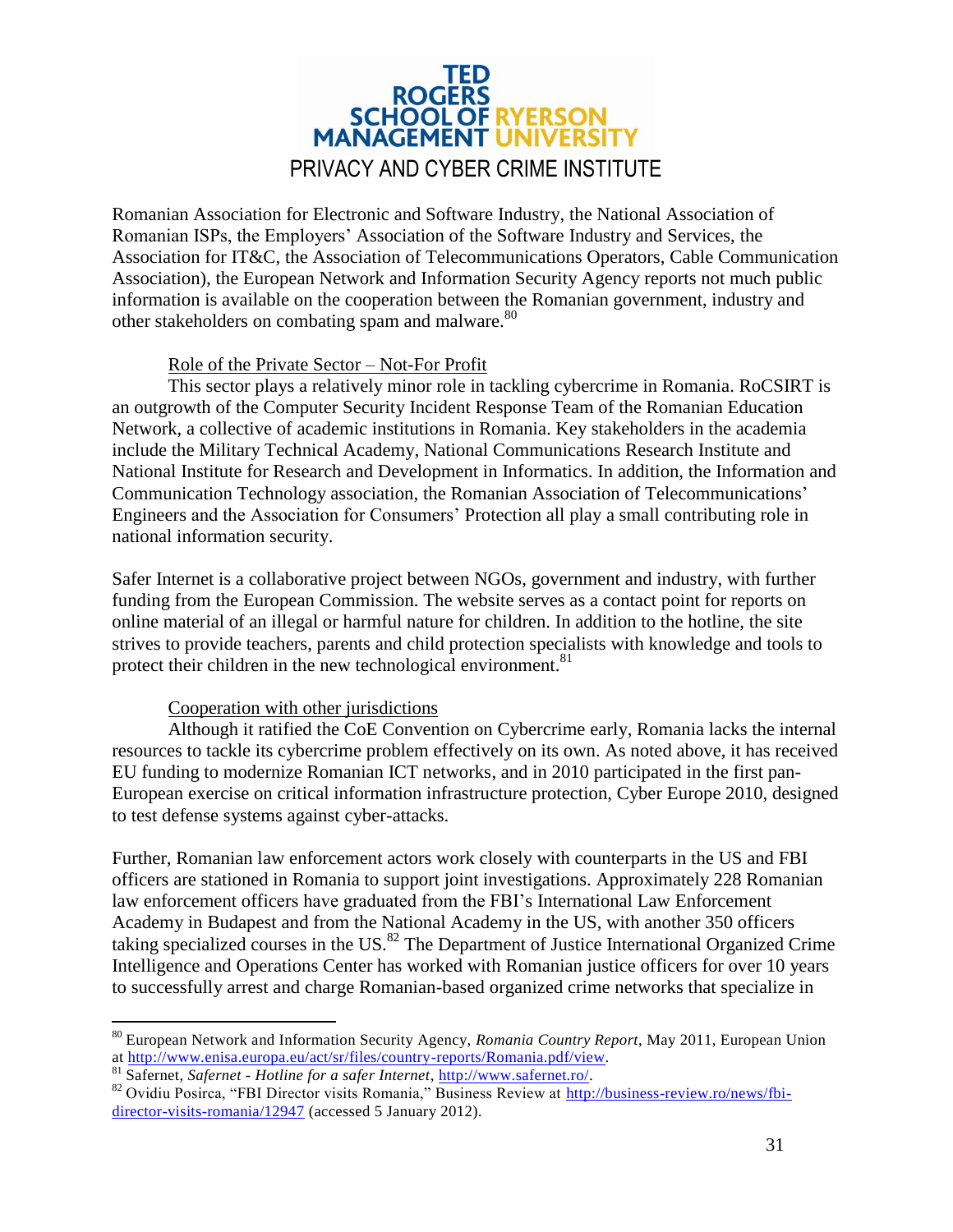

phishing, credit card and ATM thefts, auction fraud, and other forms of cybercrime.<sup>83</sup>

#### <span id="page-31-0"></span>Commonwealth of Independent States (CIS)

 $\overline{a}$ 

The Commonwealth of Independent States (CIS) is a regional organization founded after the breakup of the Soviet Union in 1991, and whose member states are the following former Soviet Republics: Armenia, Azerbaijan, Belarus, Kazakhstan, Kyrgyzstan, Moldova, Russia, Tajikistan, and Uzbekistan. In addition, there are two unofficial members of CIS: Turkmenistan and Ukraine. Georgia was a member of CIS since 1994, but ceased its participation in 2009, after the 2008 Georgia-Russia crisis. Cyber-security in CIS countries is discussed as part of information security, and is always included in it, implicitly or explicitly.

An Agreement on Establishment of the Regional Commonwealth in the field of Communications (RCC) was signed by CIS members in 1992. The RCC's mission is to carry out cooperation between the member states in the field of telecommunication and postal communication.<sup>84</sup> Ukraine, Georgia and Turkmenistan are also official members of the RCC. $85$  RCC participants determine collaboration around information security and trans-border information exchange between member states.<sup>86</sup> In 1998, the Information Security Commission of the Coordination Council of the CIS member states was established within the RCC. The commission is responsible for developing cooperative proposals on information security matters and for harmonizing national legislation systems accordingly.<sup>87</sup>

In 2011 a report on the main services and tariffs on cybercrime in CIS countries in 2010 was released by Group-IB, a business group, which positions itself as Russia's only company that offers investigation of cybercrimes to businesses.<sup>88</sup> The report discusses cybercrime as a market, and presents its economic analysis from this point of view. Group-IB estimated the financial turnover of the global market for computer crimes to be \$7 billion in 2010, of which criminals from CIS countries were estimated to pocket \$ 2.5 billion, or roughly one-third. According to

<sup>&</sup>lt;sup>83</sup> Jay Decenella, "Cyber Crime Involving Romanians Targeted by DOJ, Romanian Police," inAudit at <http://inaudit.com/audit/it-audit/cyber-crime-involving-romanians-targeted-by-doj-romanian-police-6897/> (accessed 5 January 2012).

<sup>84</sup>Regional Commonwealth in the field of Communications, *Official website: About*, Commonwealth of Independent States at<http://www.en.rcc.org.ru/index.php/rcc/about-rcc> (accessed 4 December 2011).

<sup>85</sup> Regional Commonwealth in the field of Communications, *RCC participants*, Commonwealth of Independent States at [http://www.en.rcc.org.ru/index.php/rcc/rcc-participants](../../../../AppData/Local/Microsoft/Windows/Temporary%20Internet%20Files/Content.Outlook/OHD1IP70/%20http:/--www.en.rcc.org.ru-index.php-rcc-rcc-participants) (accessed 4 December 2011).

<sup>86</sup> Regional Commonwealth in the field of Communications, *Strategic lines of activities*, Commonwealth of Independent States at<http://www.en.rcc.org.ru/index.php/rcc/strategic-lines-of-activities-> (accessed 4 December 2011).

<sup>87</sup> Donos Alexander, *Activities of the Commission on Information Security under Coordinating Council of the CIS Member States on Informatization attached to RCC*, International Telecommunications Union at <http://www.itu.int/ITU-D/cyb/events/2008/sofia/docs/donos-RCC-overview-sofia-oct-08.pdf> (accessed 13 December 2011).

<sup>88</sup> Group IB, *"Russian" Cybercrime Market in 2010: State and Trends*, 2011, at [http://www.group-ib.ru/wp](../../../../AppData/Local/Microsoft/Windows/Temporary%20Internet%20Files/Content.Outlook/OHD1IP70/%20http:/--www.group-ib.ru-wp-content-uploads-2011-03-GIB-Issl-rynka_2010.pdf)[content/uploads/2011/03/GIB-Issl-rynka\\_2010.pdf](../../../../AppData/Local/Microsoft/Windows/Temporary%20Internet%20Files/Content.Outlook/OHD1IP70/%20http:/--www.group-ib.ru-wp-content-uploads-2011-03-GIB-Issl-rynka_2010.pdf) (accessed 4 December 2011). [Document in Russian]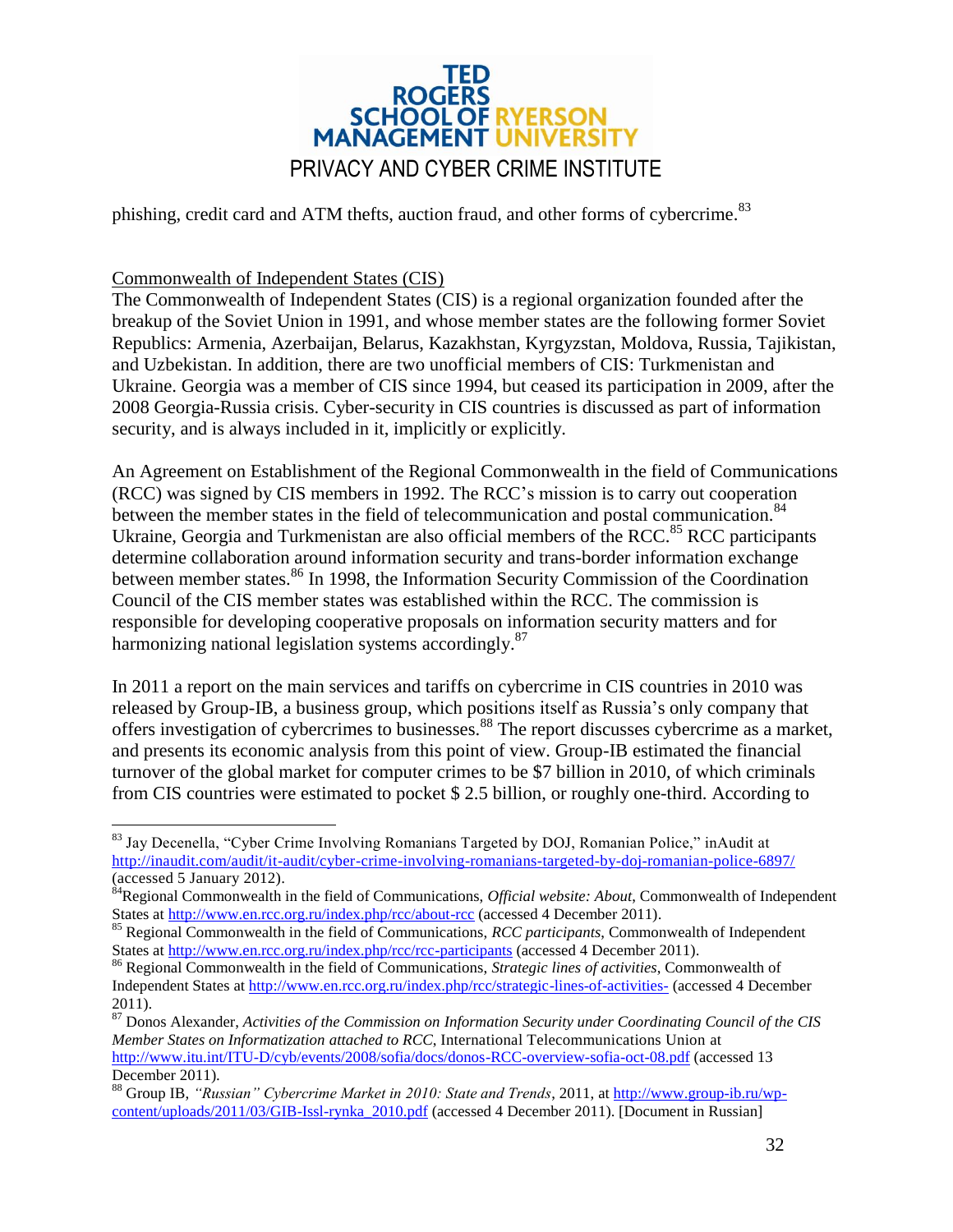

Group-IB, the CIS cybercrime market increased substantially due to weak information security legislation and poor law enforcement in the post-Soviet countries, coupled with a high level of technical education, a common language (Russian), and an unstable economy. The report also presented some prices for different types of cybercrimes on CIS's black market of computer crime services.

The approaches to cyber-security of three CIS-RCC countries – Russia, Belarus and Ukraine – are presented in more detail below.

#### <span id="page-32-0"></span>*Russia*

 $\overline{a}$ 

**Overview** 

The approach to ensuring cyber-security in Russia is not officially documented or publicly available because the strategy is not fully developed. However, the Russian Ministry of External Affairs proposed a UN convention on International Information Security Provision, which is expected to become the basis for the Russian national cyber-strategy.<sup>89</sup> The main terms of this document are discussed below. Russia's approach is to establish common international rules prior to national strategies, in order to protect the world from international cyber-war.

The International Conference on Cyber Security Attacks held in London in 2011 revealed a public dispute between Russia and other members of the international community over Russia's goals, and whether Russia is ultimately after more state control over the internet.<sup>50</sup> One of the terms in the Russian UN convention draft will allow countries to control and censor the internet inside their boundaries without international intervention.<sup>91</sup> US officials have claimed that "Russia has made cyberspace attack a major factor in its military strategy in order to coerce 'near abroad' nations to align with Russian national interests".<sup>92</sup> The nature of such alleged attacks indicates that the Russian strategic approach for dominance in cyberspace and ensuring its own cyber-security is not through the theft or destruction of Russia's adversaries data but, rather, through the disruption of internal and external communication and information flows.

Russia (and China) often uses the term "informationization", by which it means the intensive exploration and use of information resources for social and economic development. As well, the term "information security" in Russia is a broader notion than in the Anglosphere, emphasizing

<sup>91</sup> "Conven[t](../../../../AppData/Local/Microsoft/Windows/Temporary%20Internet%20Files/Content.Outlook/OHD1IP70/%20http:/--www.interfax.ru-politics-txt.asp?id=209093)ion of Russian Federation against Cyber Wars," Interfax News Agency at [http://www.interfax.ru/politics/txt.asp?id=209093](../../../../AppData/Local/Microsoft/Windows/Temporary%20Internet%20Files/Content.Outlook/OHD1IP70/%20http:/--www.interfax.ru-politics-txt.asp?id=209093) (accessed 4 December 2011). [Document in Russian] <sup>92</sup> Richard G. Zoller, *Russian Cyberspace Strategy and a Proposed United Stated Response*, January 2010, US Government at [http://www.dtic.mil/cgi-bin/GetTRDoc?AD=ADA522027.](../../../../AppData/Local/Microsoft/Windows/Temporary%20Internet%20Files/Content.Outlook/OHD1IP70/%20http:/--www.dtic.mil-cgi-bin-GetTRDoc?AD=ADA522027)

<sup>89</sup> Department of Public Information: News and Media Division, *Unregulated Information Highway is Non-Traditional Security Threat with Too Many 'Traffic Accidents', China Tells First Committee, Warning of Security Breaches*. UN General Assembly at<http://www.un.org/News/Press/docs/2011/gadis3442.doc.htm> (accessed 15 December 2011).

<sup>90</sup> Olga Dmitrieva, "Russia will not close Web," Russian Newspaper at [http://www.rg.ru/2011/11/03/shegolev.html](../../../../AppData/Local/Microsoft/Windows/Temporary%20Internet%20Files/Content.Outlook/OHD1IP70/%20http:/--www.rg.ru-2011-11-03-shegolev.html) (accessed 3 December 2011). [Document in Russian]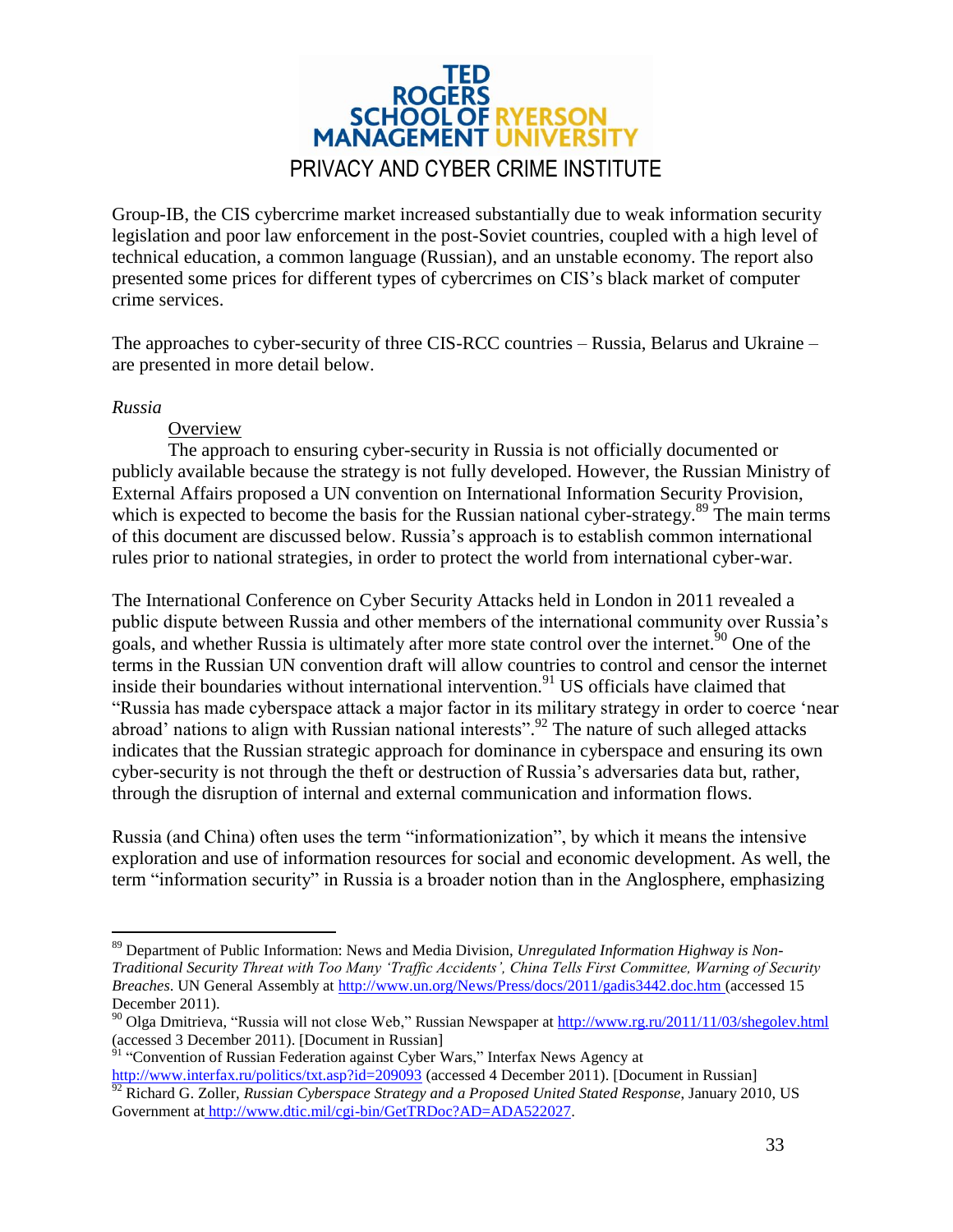

national security over personal computer security.<sup>93</sup> The Information Security Doctrine of the Russian Federation, ratified in 2000, includes some points on national cyber-strategy. <sup>94</sup> The second part of the Doctrine discusses types of threats to information security. These were also incorporated into the Russian Criminal Code. The fourth component of this doctrine includes the protection of information resources from unauthorized access, and the security of information and telecommunications systems that are already deployed and that are being established on the territory of Russia.

#### Role of the Public Sector – Policy

There is no special public department that deals particularly with cyber-security and monitors the activities on cyberspace in Russia. Activities in this area, as are all governmental activities, appear to be centralized in the president and prime minister's offices. However, according to the Russian private sector, Russia is contemplating the establishment of such a department as it develops its strategy.  $95$ 

The State Duma Committee on Information Policy, IT and Communication regulates media organizations, media relations with citizens, communications, the use of radio spectrum, and the use of public ICT networks, including the internet*.* However, due to budget cuts the Russian parliament decided to eliminate this committee as of 2012. Its responsibilities will be assigned to the Committee of Culture.<sup>96</sup>

Russia distinguishes between external and internal threats. According to the doctrine mentioned above, external threats include: the activities of foreign countries directed against Russian information interests, the intensification of international competition in information technology, the activities of international terrorist organizations, and the development of information espionage and warfare. $97$ 

The Institute of World Economy and International Relations of the Russian Academy of Sciences, which is not formally part of the Russian government, produced a report on "Cyberwars and International Security".<sup>98</sup> The report addresses such issues as transactions in cyberspace

<sup>94</sup> "The Information Security Doctrine of the Russian Federation," deHack at

 $\overline{a}$ 

<sup>93</sup> John Markoff, "At Internet Conference, Signs of Agreement Appear Between U.S. and Russia," *New York Times*, 15 April 2010, Science section at [http://www.nytimes.com/2010/04/16/science/16cyber.html.](../../../../AppData/Local/Microsoft/Windows/Temporary%20Internet%20Files/Content.Outlook/OHD1IP70/%20http:/--www.nytimes.com-2010-04-16-science-16cyber.html)

[http://dehack.ru/zak\\_akt/npa\\_prezidentarf/doktrina\\_ib/?all](../../../../AppData/Local/Microsoft/Windows/Temporary%20Internet%20Files/Content.Outlook/OHD1IP70/%20http:/--dehack.ru-zak_akt-npa_prezidentarf-doktrina_ib-?all) (accessed 3 December 2011). [Document in Russian]  $\frac{95}{95}$  Oleg Sincha, "Russian secre[t](../../../../AppData/Local/Microsoft/Windows/Temporary%20Internet%20Files/Content.Outlook/OHD1IP70/%20http:/--www.hardforum.ru-t92299-) services should prepare for cyber-war," Digit.ru at

[http://digit.ru/state/20111212/387789149.html](../../../../AppData/Local/Microsoft/Windows/Temporary%20Internet%20Files/Content.Outlook/OHD1IP70/%20http:/--www.hardforum.ru-t92299-) (accessed 13 December 2011). [Document in Russian] <sup>96</sup> Natalia Lavrentieva, "State Duma licvidated the Committee on IT and Communications," CNews at <http://www.cnews.ru/news/top/index.shtml?2011/12/20/469659> (accessed on 20 December 2011). [Document in Russian]

<sup>&</sup>lt;sup>97</sup> "The Information Security Doctrine of the Russian Federation," Russian Newspaper at [http://www.rg.ru/oficial/doc/min\\_and\\_vedom/mim\\_bezop/doctr.shtm](http://www.rg.ru/oficial/doc/min_and_vedom/mim_bezop/doctr.shtm) (accessed 3 December 2011). [Document in Russian]

<sup>98 &</sup>quot;Conven[t](../../../../AppData/Local/Microsoft/Windows/Temporary%20Internet%20Files/Content.Outlook/OHD1IP70/%20http:/--www.interfax.ru-politics-txt.asp?id=209093)ion of Russian Federation against Cyber Wars," Interfax News Agency at [http://www.interfax.ru/politics/txt.asp?id=209093](../../../../AppData/Local/Microsoft/Windows/Temporary%20Internet%20Files/Content.Outlook/OHD1IP70/%20http:/--www.interfax.ru-politics-txt.asp?id=209093) (accessed 4 December 2011). [Document in Russian]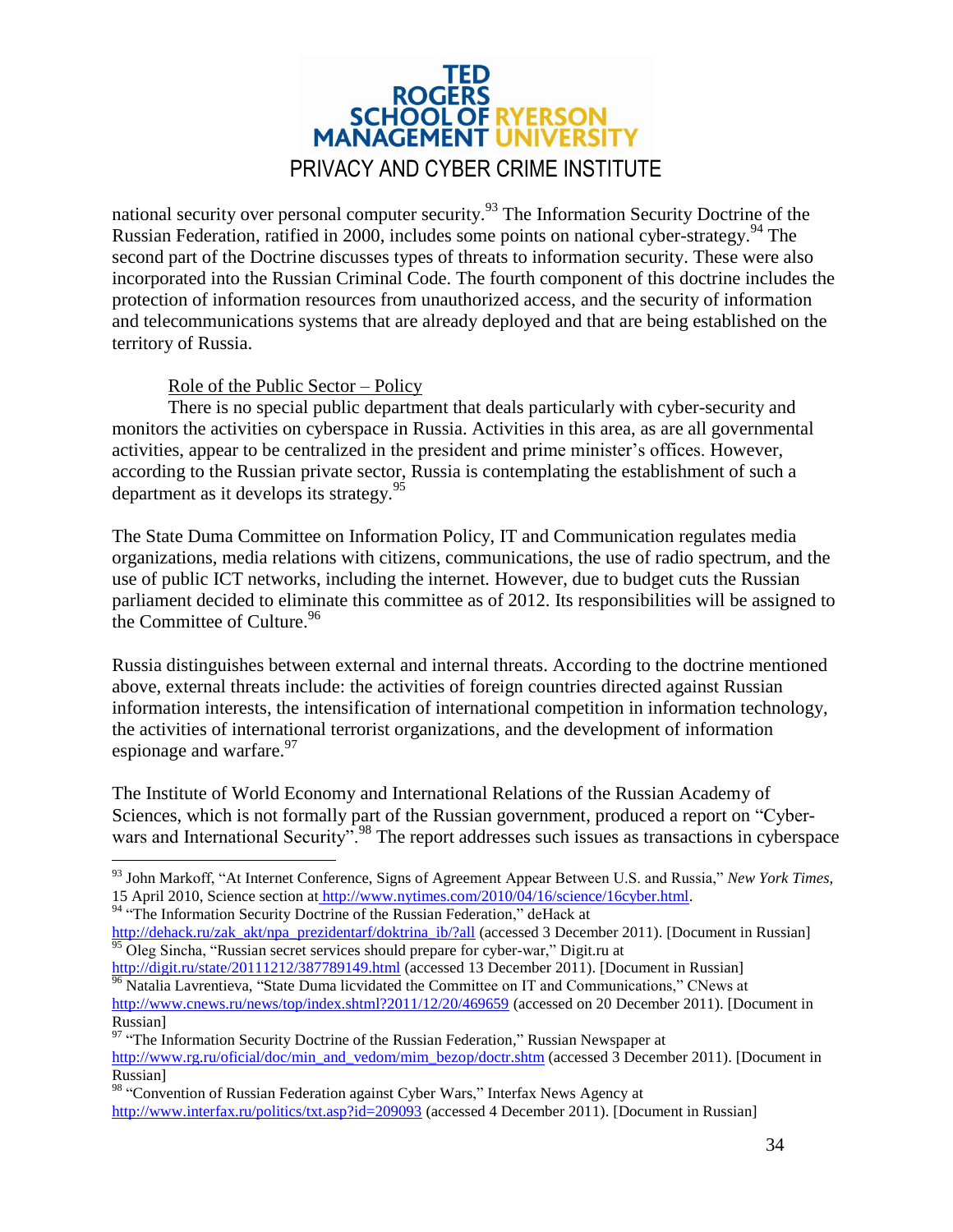

as an integral component of information operations, the main provisions of the American doctrine on "cyber-wars", the development of the organizational structure of US warfare in cyberspace, and the conceptual basis of "information warfare" in China. This research indicates where Russian interests are focused and will help Russian officials in the development of their national cyber-strategy.

#### Role of the Public Sector – Law

 $\overline{a}$ 

Several significant federal statutes relating to cybercrime were passed in Russia in the 1990s. The Act About Information, Informationization and Information Protection was passed in 1995, The Act About Legal Protection of Software for Computers and Databases was passed in 1992, and The Act About Copyright and Related Rights, The Act About State Secrets and The Act About Communication were passed in 1993.<sup>99</sup>

Article 28 of the Russian Criminal Code addresses Computer Information Crimes and was amended in 2011. The Article defines criminal cyber-activity and has the following three clauses: Clause 272 – Illegal Access to Computer Information; Clause 273 – Creation, Use and Distribution of Malware Software on Computers; and Clause 274 – Violation of Rules of Usage of Computers, Computer Systems or Computer Networks.

Clause 272 deals with invasion of privacy and identity theft. Clause 273 deals with malware, and Clause 274 refers to other Russian legislation that protects computer information.<sup>100</sup> The same amendment, however, deleted an earlier clause that criminalized "causing damage to computers and computer networks", making the prosecution of organizers of denial of service attacks harder. $101$ 

Russia has not signed the Budapest Convention on Cybercrime yet, because it claims that accepting the convention would grant foreign law enforcement agencies the authority to intercept Russian internet traffic.<sup>102</sup> Ratification would also obligate Russia to recognize as criminal acts such activities as the acquisition and possession of devices and computer programs designed or adapted for the commission of a crime (i.e., malware), as well as the acquisition and possession of computer passwords, access codes or other similar data that can be used to access a computer system or its part. As described above, Russian criminal law criminalizes the creation, use and dissemination of malicious software, but not its possession. A similar change would be required

<sup>99</sup> Victor Karpov, *Criminal liability for the crimes in the field of computer information*, 2002, Krasnoyarsk State University at [http://mirt-d.ru/ugolov-komp.html](../../../../AppData/Local/Microsoft/Windows/Temporary%20Internet%20Files/Content.Outlook/OHD1IP70/%20http:/--mirt-d.ru-ugolov-komp.html) (accessed 3 December 2011). [Document in Russian] <sup>100</sup>"Legislation in the field of information security," L-Soft Company at

[http://www.lcnsoft.ru/index.php?option=com\\_content&view=article&id=27&Itemid=37&lang=ru](../../../../AppData/Local/Microsoft/Windows/Temporary%20Internet%20Files/Content.Outlook/OHD1IP70/%20http:/--www.lcnsoft.ru-index.php?option=com_content&view=article&id=27&Itemid=37&lang=ru) (accessed 4 December 2011). [Document in Russian]

<sup>&</sup>lt;sup>101</sup> "Russia updated the law on cybercrimes," Segodnya.ua at [http://www.segodnya.ua/news/14315998.html](../../../../AppData/Local/Microsoft/Windows/Temporary%20Internet%20Files/Content.Outlook/OHD1IP70/%20http:/--www.segodnya.ua-news-14315998.html) (accessed 4 December 2011). [Document in Russian]

 $102$  Pavel Domkin, "Criminal liability for committing computer (cyber) crimes in accordance with international law," Domkins and Partners at [http://www.advodom.ru/practice/cybercrime-2.php](../../../../AppData/Local/Microsoft/Windows/Temporary%20Internet%20Files/Content.Outlook/OHD1IP70/%20http:/--www.advodom.ru-practice-cybercrime-2.php) (accessed 2 January 2012). [Document in Russian]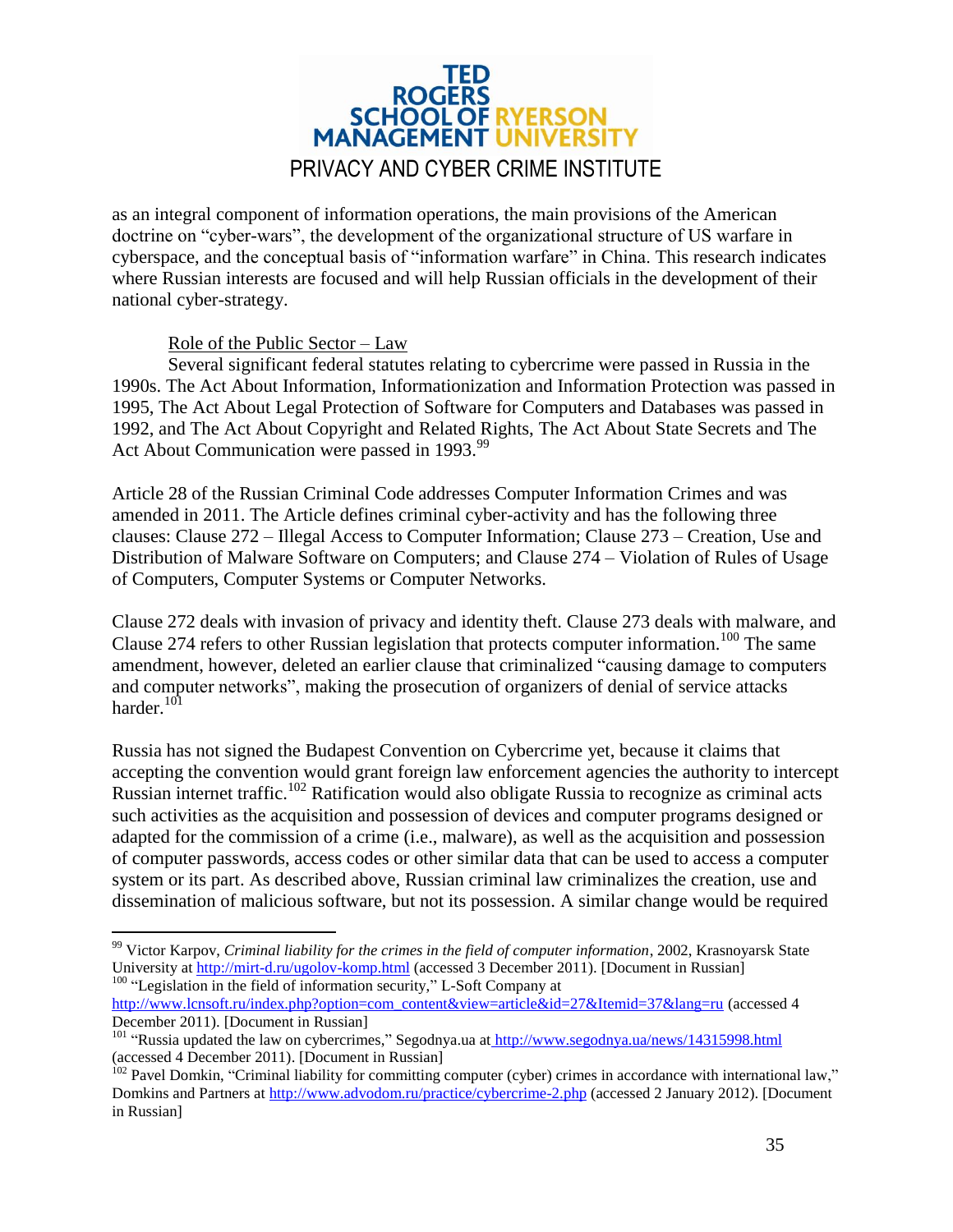

in the Russian criminal offence of child pornography (Article 242.1) which currently only criminalizes the creation, use, distribution and possession with intention to distribute of child pornography.<sup>103</sup>

#### Role of the Private Sector – For-Profit

One of the objectives of the Russian information security strategy is to bring all communication networks and computer systems across Russia and inside the Russian Ministry of Internal Affairs to one common standard. The Russian government handed over the administration of this project to the Science and Technology Center of European-Asian Association of Security Products and Services Providers.<sup>104</sup> This association was established in 1997 to shape and develop the market of security products and services in Russia. Nowadays it is a multi-disciplinary business entity that has the appropriate licenses and certificates from the Russian Federal Security Service, Russia's Federal Service for Technology and Export Control, the Russian Emergencies Ministry and the Ministry of Transport. The project was awarded in 2011 to the Kaspersky Lab.<sup>105</sup>

#### Cooperation with other jurisdictions

 $\overline{a}$ 

As mentioned above, Russia drafted a UN Convention in 2011 on international information security. The draft aims to reduce the possibility of international cyber-war, but there seem to be a common opinion among Russian and American analysts that the real purpose of this document is to protect Russia from international retaliation. The draft supports the idea of "national internets", and stresses that the security problems on the internet should be solved within the country that has the problem without intervention from other countries. Critics argue that the provisions offered by the Russian Ministry of External Affairs will not affect national security but rather limit the freedoms of law-abiding citizens.<sup>106</sup> Countries that have already invested in military cyber-divisions will probably resist signing the convention.

At the 2011 London Conference Russia suggested establishing a "cyberspace code of conduct", which was essentially its draft UN Convention. Russian officials acknowledge that many countries would not want to sign their draft, but believe that the development of a common international code is important. 107

<sup>&</sup>lt;sup>103</sup> "Section 242.1. Manufacturing and sales of materials or objects with pornographic images of minors," The Criminal Code of Russian Federation a[t http://www.ukru.ru/code/09/242.1/index.htm](http://www.ukru.ru/code/09/242.1/index.htm) (accessed 5 December 2011). [Document in Russian]

<sup>&</sup>lt;sup>104</sup> The Science and Technology Center of European-Asian Association of Security Products and Services Providers, *About the organization*, at [http://www.evraas.ru/index.php?option=com\\_content&view=article&id=18&Itemid=5.](../../../../AppData/Local/Microsoft/Windows/Temporary%20Internet%20Files/Content.Outlook/OHD1IP70/%20http:/--www.evraas.ru-index.php?option=com_content&view=article&id=18&Itemid=5)

<sup>&</sup>lt;sup>105</sup> "Kaspersky Lab' will provide cyber-security for Ministry of Interior Affairs of Russian Federation," Kaspersky Lab at <http://www.kaspersky.ru/news?id=207733601> (accessed 13 December 2011). [Document in Russian] <sup>106</sup> Savva Kozlovsky, "Russian Ministry of Interior Affairs will deal with cyber-security," Mnenia.ru a[t](../../../../AppData/Local/Microsoft/Windows/Temporary%20Internet%20Files/Content.Outlook/OHD1IP70/%20http:/--mnenia.ru-rubric-tech-mid-rossii-zaymetsya-kiberbezopasnostyu-)

[http://mnenia.ru/rubric/tech/mid-rossii-zaymetsya-kiberbezopasnostyu/](../../../../AppData/Local/Microsoft/Windows/Temporary%20Internet%20Files/Content.Outlook/OHD1IP70/%20http:/--mnenia.ru-rubric-tech-mid-rossii-zaymetsya-kiberbezopasnostyu-) (accessed 14 December 2011). [Document in Russian]

<sup>&</sup>lt;sup>107</sup> Olga Dmitrieva, "Russia will not close Web," Russian Newspaper a[t http://www.rg.ru/2011/11/03/shegolev.html](../../../../AppData/Local/Microsoft/Windows/Temporary%20Internet%20Files/Content.Outlook/OHD1IP70/%20http:/--www.rg.ru-2011-11-03-shegolev.html) (accessed 3 December 2011). [Document in Russian]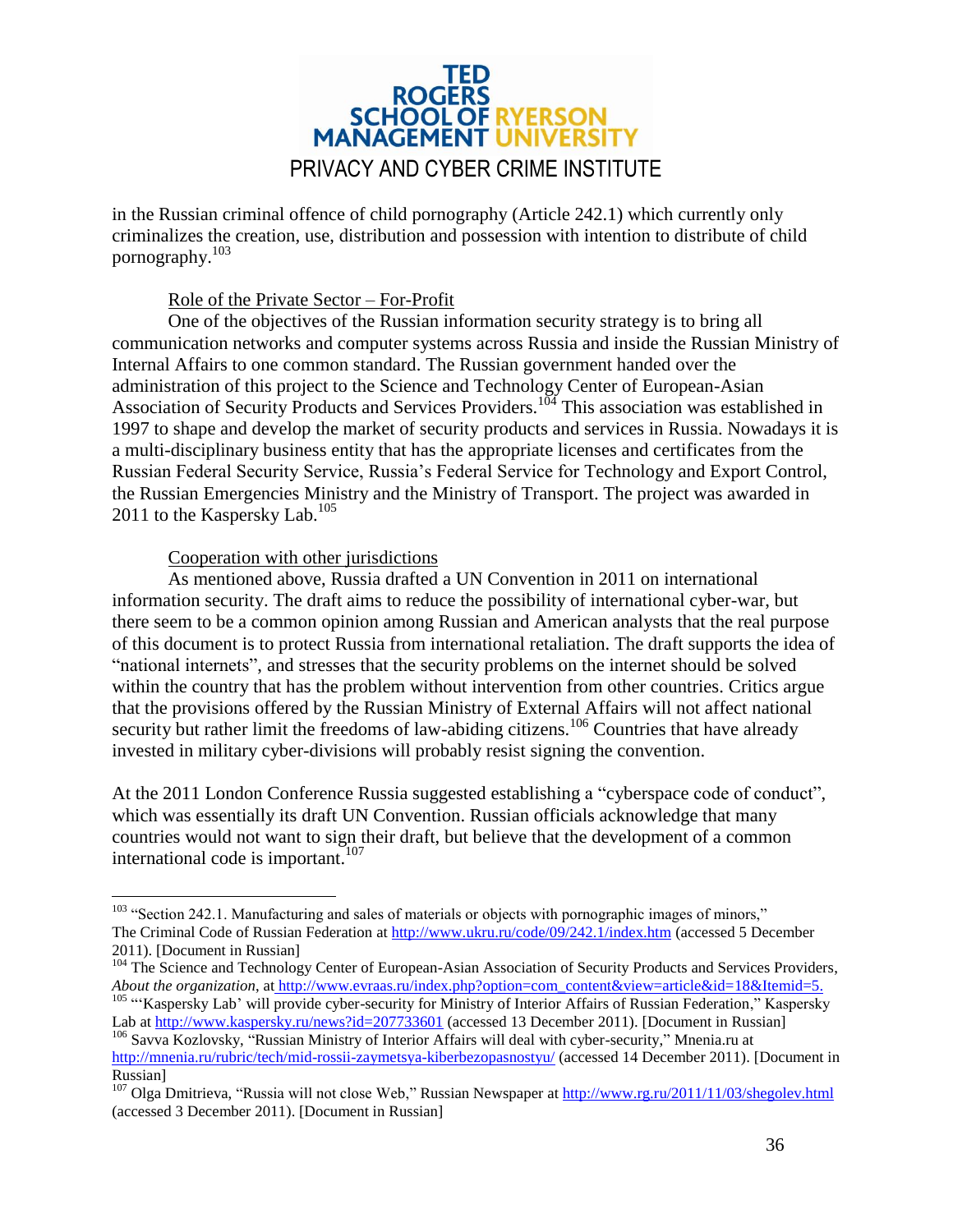## **ROGERS SCHOOL OF RYERSON MANAGEMENT UNIVERSIT** PRIVACY AND CYBER CRIME INSTITUTE

Furthermore, in 2011 the US and Russia signed a pact on cooperation in information security, which includes the agreement to exchange information about imminent cyber-offenses, and information exchange between the computer emergency response teams of both countries. 108 Both Russia and the US are concerned ostensibly about state-initiated cyber-attacks, since these are difficult to formally link to specific governments. The Russian approach advocates the need for common international legislation or a common code of conduct in cyberspace, while maintaining national independence of action. The US, on the other hand, considers such international regulation an unnecessary restraint, and advocates for improved cooperation between countries and international law enforcement groups.<sup>109</sup> Of course, Russia has been accused of cyber-attacks against Estonia in 2007 and Georgia in 2008. Both attacks used bot-nets and the Russian government denied involvement.

#### <span id="page-36-0"></span>*Belarus*

#### **Overview**

The Belarus government sees the main danger not in cyber-attacks on its information systems but in Belarus citizens' social and political activity outside of governmental control. A presidential decree, "On Measures of Improvement of the National Segment of the Internet" was introduced in 2010. According to this decree, owners of internet cafes are required to identify individual customers and service providers have to store information about all the webpages that are visited by users. $110$ 

Belarus also published in 2010 its information security strategy, titled "Concept of the National Security of Republic of Belarus".<sup>111</sup> Among the security priorities are: the development and introduction of modern methods and means for protecting information technologies that are used primarily in weapon and troop control systems; environmentally hazardous and economically important infrastructure; state control over the design, creation, development and the use of the means for information security; and, providing legal and organizational conditions for the prevention, detection, and combat of crime in the information area.<sup>112</sup>

<sup>111</sup> State Committee on Science and Technology of the Republic of Belarus, *The Concept of National Security of the Republic of Belarus*, Belarus Government at [http://gknt.org.by/rus/bulletin/20100910/20100910/](../../../../AppData/Local/Microsoft/Windows/Temporary%20Internet%20Files/Content.Outlook/OHD1IP70/%20http:/--gknt.org.by-rus-bulletin-20100910-20100910-) (accessed 17 February 2012). [Document in Russian, for English translation of this document see [http://www.canada.belembassy.org/eng/copy\\_legislation\\_2618/concept\\_of\\_the\\_national\\_security\\_of\\_the\\_republic\\_](http://www.canada.belembassy.org/eng/copy_legislation_2618/concept_of_the_national_security_of_the_republic_of_belarus/)

 $\overline{a}$ <sup>108</sup> Valeriy Ledovskoi, "Russia and [t](../../../../AppData/Local/Microsoft/Windows/Temporary%20Internet%20Files/Content.Outlook/OHD1IP70/%20http:/--www.anti-malware.ru-news-2011-07-16-4312)he U.S. signed a pact in the field of computer security," Anti-Malware News at [http://www.anti-malware.ru/news/2011-07-16/4312](../../../../AppData/Local/Microsoft/Windows/Temporary%20Internet%20Files/Content.Outlook/OHD1IP70/%20http:/--www.anti-malware.ru-news-2011-07-16-4312) (accessed 5 December 2011). [Document in Russian]

<sup>109</sup> John Markoff and Andrew E. Kramer, "U.S. and Russia Differ on a Treaty for Cyberspace," *New York Times,* 27 June 2009, World Section at [http://www.nytimes.com/2009/06/28/world/28cyber.html?pagewanted=all.](../../../../AppData/Local/Microsoft/Windows/Temporary%20Internet%20Files/Content.Outlook/OHD1IP70/%20http:/--www.nytimes.com-2009-06-28-world-28cyber.html?pagewanted=all)

<sup>110</sup> The President of the Republic of Belarus. *Presidential Decree of 1 February 2010*, Belarus Government at [http://president.gov.by/data/press83054.doc.](http://president.gov.by/data/press83054.doc) [Document in Russian]

of belarus/l

<sup>112</sup> From A.N Kurbatsky (ed), *Materials on XVI Theoretical and Practical Conference* (Minsk, Belarus, 2011), 24.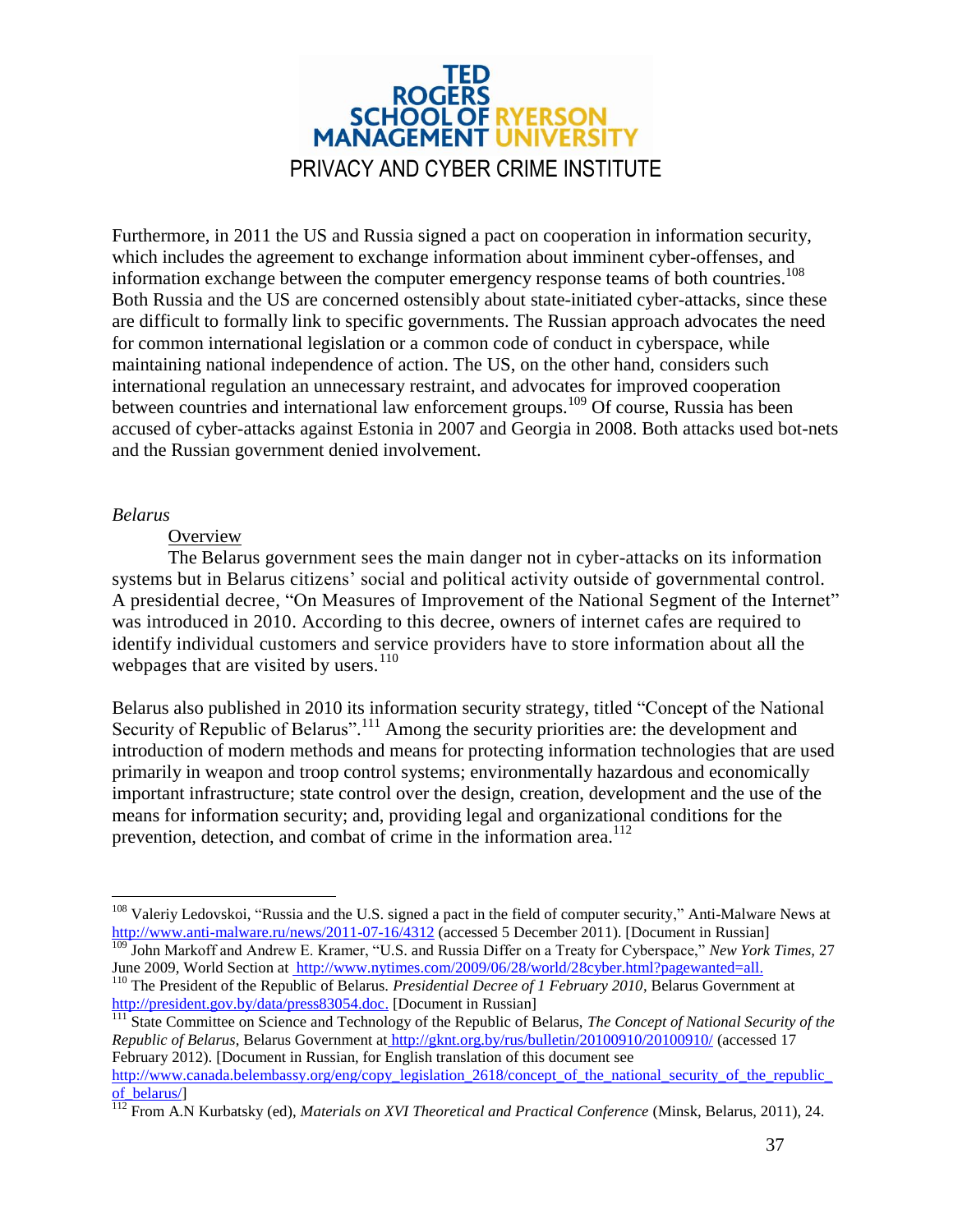

#### Role of the Public Sector – Policy

The state-owned Beltelecom monopoly is the sole provider of telephone and internet connectivity, although about 30 national ISPs connect through Beltelecom. The only reported independent internet link is via the government's academic and research network, BasNet. Strict government controls are enforced on all telecommunications technologies; for example, transceiver satellite antennas and IP telephony are prohibited. Beltelecom has been accused of "persecution by permit" and of requiring a demonstration of political loyalty to access its service. $113$ 

The State Center for Information Security (GCBI), in charge of domestic signals intelligence, controls the ".by" top level domain and, thus, manages both the national domain name service and website access in general. Formerly part of the Belarusian KGB, the GCBI reports directly to President Lukashenko. Department "K" (for K $u$ <sub>6</sub> are Cyber) within the Ministry of Interior has the lead in pursuing cybercrime. A common media offence in Belarus is defaming the "honour and dignity" of state officials.

Belarus has developed a four-year State Scientific and Technical Program, "Development of Methods and Tools for Integrated Information Security" (also known as "Information Security-2") for 2011-2015, which is primarily focused on the implementation of the Concept of the National Security of Republic of Belarus.

#### Role of the Public Sector – Law

 $\overline{a}$ 

Belarus passed the Law About Informationization in 1995, that was amended in 2006; it defines the concept of informationization and its main principles.<sup>114</sup> Article 4 describes national policy in the informationization area. This article prescribes that the government has the following responsibilities: organize the formation and use of information resources of the republic; ensure public support for informationization; take action to improve the quality of documented information and information services; stimulate the creation of modern information technology, information systems and networks; support the development of communication systems; create the conditions for openness, accessibility and security of information resources; regulate relations in the area of informationization through the investment, tax and budget policy; and, establish public authorities on matters of informationization. Article 5 describes the "Protection of Information Resources and the Rights of Informationization Parties" and presents the basic objectives of information protection (to prevent information leaks or distortion, preserve documented information, protect the rights of the informationization parties, etc.).

<sup>113</sup> This and the next paragraph contain extracts from Kenneth Geers, *Strategic Cyber Security* (Estonia: NATO Cooperative Cyber Defence Centre of Excellence, 2011), 72 -73.

<sup>&</sup>lt;sup>114</sup> Republic of Belarus, *The Law About Informationization*, 6 September 1995, with amendments of 20 June 2006, Commonwealth of Independent States at [http://tammby.ru/belarus-zakon/zakon\\_3850-1995.htm](../../../../AppData/Local/Microsoft/Windows/Temporary%20Internet%20Files/Content.Outlook/OHD1IP70/%20http:/--tammby.ru-belarus-zakon-zakon_3850-1995.htm) (accessed 27 December 2011). [Document in Russian]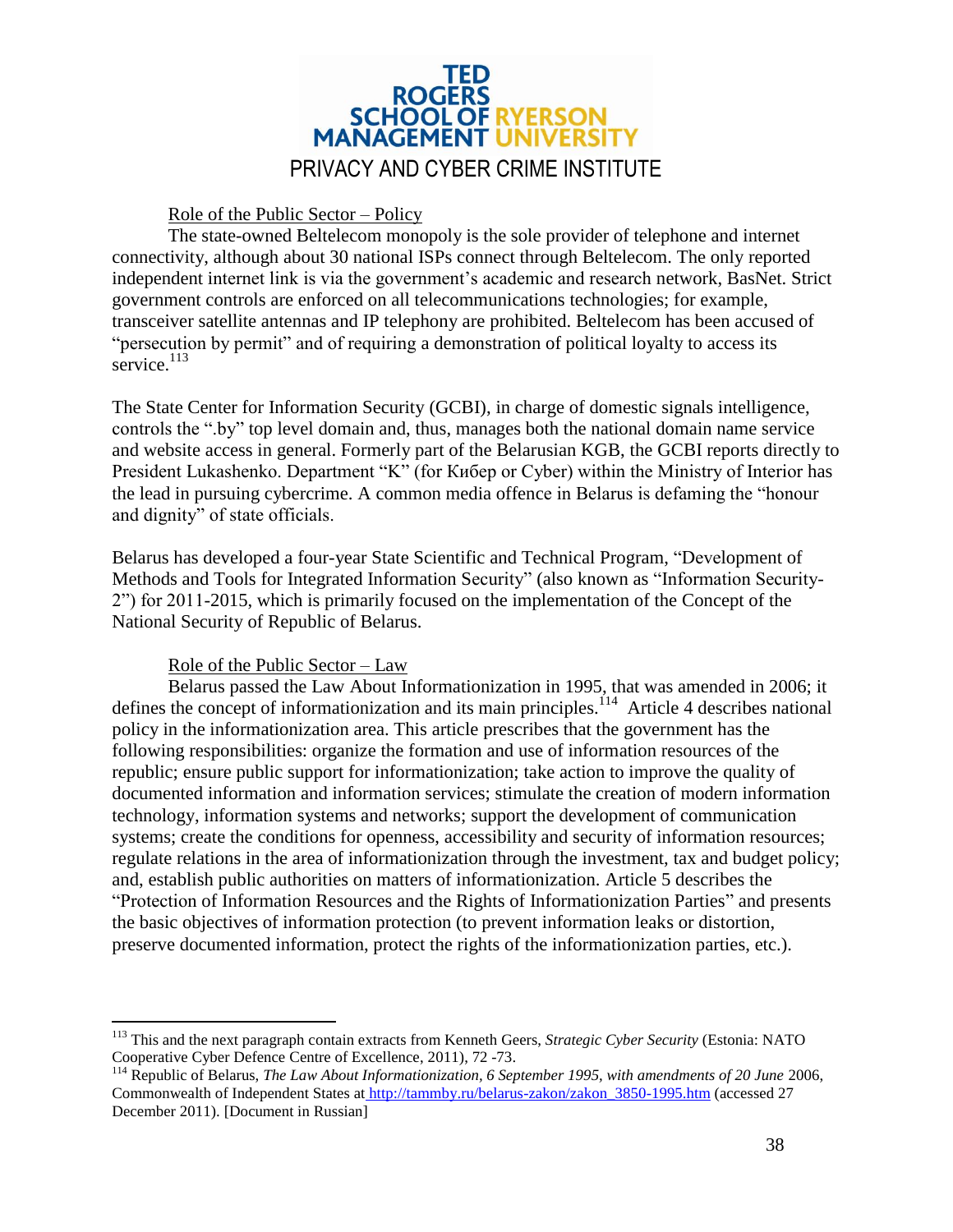

In 2008 Belarus passed the Law About Information, Informationization and Information Protection,<sup>115</sup> which deals with information security more directly. Violations of this law are either administrative, as per the Code of Administrative Offences (Chapter 22, "Administrative Violations in the Field of Communication and Information")<sup>116</sup> or criminal, as per the Criminal Code of the Republic of Belarus (Chapter 31, "Crimes Against Information Security").<sup>117</sup>

Articles 349-355 of Chapter 31 of the Criminal Code define the following types of computer crimes: unauthorized access to computer information; modification of computer information; cyber sabotage; illegal possession of computer information; creation or distribution of special means for unauthorized access to computer system or network; development, use or distribution of malicious software; and, violation of the rules of operation of computer systems or networks.

In 2012 new amendments to the Code of Administrative Offences should enter into force in Belarus. According to these amendments, Belarusian citizens will not be able to visit foreign websites, i.e. websites that have their servers located outside the Belarus national borders. Penalties of up to 1 million Belarusian Rubles (equivalent to \$120) will be imposed. The law will apply not only to private individuals but also to businesses. $118$ 

Role of the Private Sector – For-Profit

 $\overline{a}$ 

Under the authoritarian government of Belarus there is no genuine private sector to speak of. The Belarus company VirusBlockAda is the only developer of antivirus software in the Republic of Belarus. Their product is the antivirus VBA-32 for personal computers running Microsoft Windows. They are endorsed by the Belarus government and state, with the primary strategic objective to develop and support a national program on protection against the impact of malware.<sup>119</sup> Another Belarus company, S-Bel Terra, develops network security products. It was founded by the Russian network security company S-Terra CSP, the first technological partner of Cisco Systems in Russia.

Role of the Private Sector – Not-For Profit The not-for profit sector is non-existent in Belarus.

<sup>&</sup>lt;sup>115</sup> Republic of Belarus, *On information, informationization and information protection*, Valery Levaneuski Personal Site at [http://pravo.levonevsky.org/bazaby09/sbor00/text00878.htm](../../../../AppData/Local/Microsoft/Windows/Temporary%20Internet%20Files/Content.Outlook/OHD1IP70/%20http:/--pravo.levonevsky.org-bazaby09-sbor00-text00878.htm) (accessed 3 January 2012). [Document in Russian]

<sup>&</sup>lt;sup>116</sup> Republic of Belarus, "The Code of Adminis[t](../../../../AppData/Local/Microsoft/Windows/Temporary%20Internet%20Files/Content.Outlook/OHD1IP70/%20http:/--uvd.grodno.by-index.php?option=com_content&view=article&id=1536%3Aglava-22&catid=34&Itemid=188)rative Offences of Belarus, Chapter 22," City of Grodno at [http://uvd.grodno.by/index.php?option=com\\_content&view=article&id=1536%3Aglava-22&catid=34&Itemid=188](../../../../AppData/Local/Microsoft/Windows/Temporary%20Internet%20Files/Content.Outlook/OHD1IP70/%20http:/--uvd.grodno.by-index.php?option=com_content&view=article&id=1536%3Aglava-22&catid=34&Itemid=188) (accessed 3 January 2012). [Document in Russian]

<sup>&</sup>lt;sup>117</sup> Republic of Belarus, "Crimes agains[t](../../../../AppData/Local/Microsoft/Windows/Temporary%20Internet%20Files/Content.Outlook/OHD1IP70/%20http:/--www.yurist.by-glava-31-prestupleniya-protiv-informatsionnoi-bezopasnosti) information security," Legal Forum of the Republic of Belarus at [http://www.yurist.by/glava-31-prestupleniya-protiv-informatsionnoi-bezopasnosti](../../../../AppData/Local/Microsoft/Windows/Temporary%20Internet%20Files/Content.Outlook/OHD1IP70/%20http:/--www.yurist.by-glava-31-prestupleniya-protiv-informatsionnoi-bezopasnosti) (accessed 3 January 2012). [Document in Russian]

<sup>118</sup> Federico Guerrini, "Foreign websites are banned," *La Stampa*, 4 January 2011 a[t](../../../../AppData/Local/Microsoft/Windows/Temporary%20Internet%20Files/Content.Outlook/OHD1IP70/%20http:/--www.lastampa.it-_web-cmstp-tmplrubriche-tecnologia-grubrica.asp?ID_blog=30&ID_articolo=9939)

[http://www.lastampa.it/\\_web/cmstp/tmplrubriche/tecnologia/grubrica.asp?ID\\_blog=30&ID\\_articolo=9939.](../../../../AppData/Local/Microsoft/Windows/Temporary%20Internet%20Files/Content.Outlook/OHD1IP70/%20http:/--www.lastampa.it-_web-cmstp-tmplrubriche-tecnologia-grubrica.asp?ID_blog=30&ID_articolo=9939) [Document in Italian]

<sup>119</sup> VirusBlockAda, *About the Company*, at [http://www.anti-virus.by/about/vba/.](http://www.anti-virus.by/about/vba/)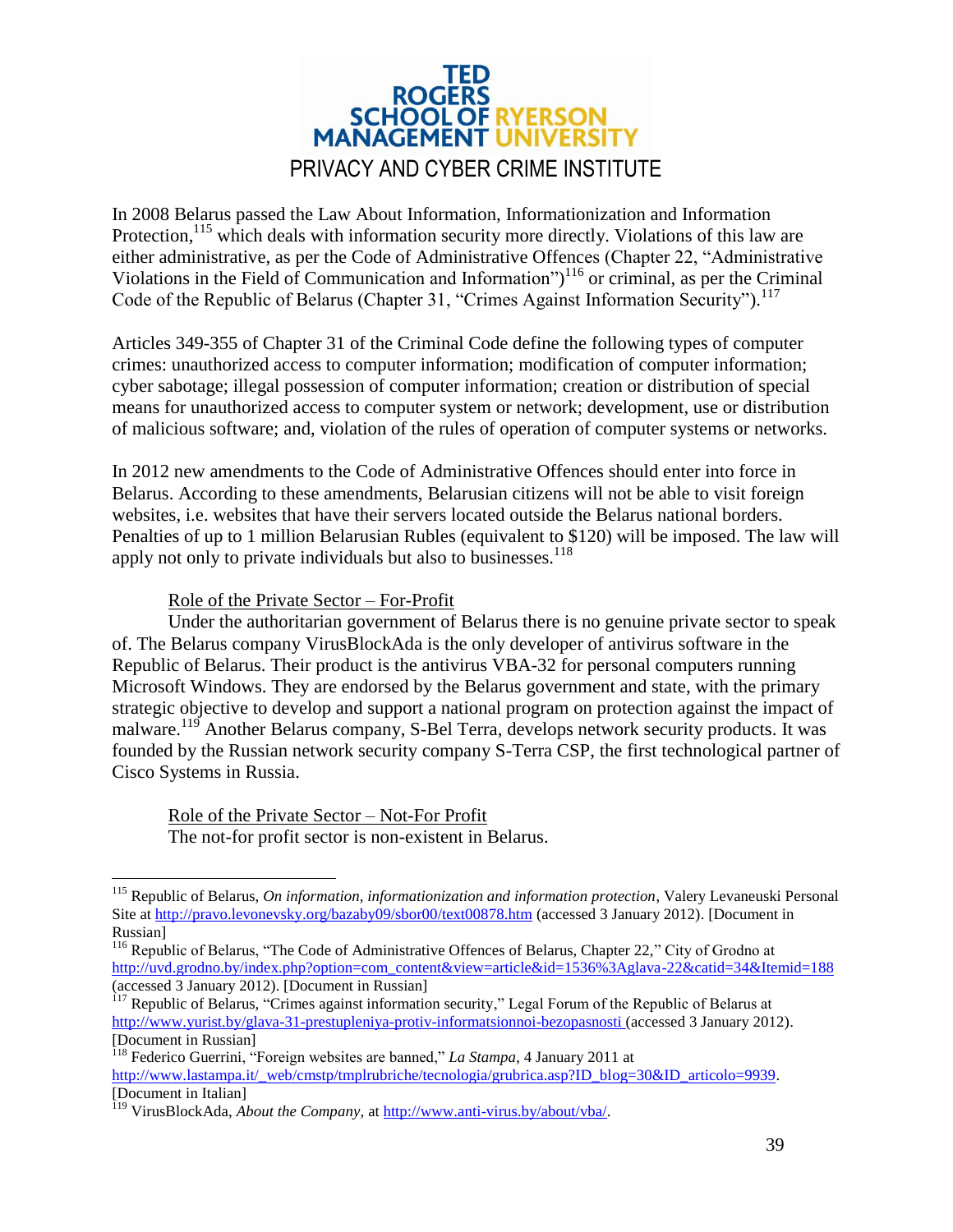

#### Cooperation with other jurisdictions

There is active cooperation between Belarusian and Russian intelligence agencies in cyberspace, as specified in the Agreement on Cooperation of the Commonwealth of Independent States (CIS) in Combating Cybercrime, signed in  $2000$ .<sup>120</sup>

Although there is generally disagreement between the EU and Belarus,  $^{121}$  in 2011 the European Union and the Council of Europe launched a project in cooperation with several "Eastern Partnership" countries (Armenia, Azerbaijan, Belarus, Georgia, Moldova, and Ukraine) against cybercrime. "The specific project purpose is to strengthen the capacities of criminal justice authorities of the Eastern Partnership countries to cooperate effectively against cybercrime in line with European and international instruments and practices".<sup>122</sup>

#### <span id="page-39-0"></span>*Ukraine*

 $\overline{a}$ 

#### **Overview**

There is no official statistical data about cybercrime activity in Ukraine. According to external sources, crimes committed using information technology are in the top five most common economic crimes in Ukraine. More than 25% of organizations in Ukraine do not have adequate cybercrime incident response mechanisms.<sup>123</sup>

Ukraine underwent a massive cyber-attack late in 2011 by a group known as Kosovo Hackers Security (KHS). The group hacked more than 600 websites in Ukraine, including the official website of the Ukraine Police, Gazeta.ua (Ukraine's largest news portal) and many more high profile websites.<sup>124</sup> The organization claimed to have patriotic and political reasons for this attack. Ukrainian officials did not comment on this event and a strategy to respond to similar events has not yet been formulated or made public.

#### Role of the Public Sector – Policy

The Security Service of Ukraine (Sluzhba Bezpeky Ukrayiny – SBU) is the main government security agency responsible for the development of national cyber-securitystrategy

<sup>&</sup>lt;sup>120</sup> Kenneth Geers, *Strategic Cyber Security* (Estonia: NATO Cooperative Cyber Defence Centre of Excellence, 2011), 79.

<sup>&</sup>lt;sup>121</sup> European Commission, *Restrictive measures*, January 2012, European Union at [http://eeas.europa.eu/cfsp/sanctions/docs/measures\\_en.pdf.](http://eeas.europa.eu/cfsp/sanctions/docs/measures_en.pdf)

<sup>122</sup> Economic Crime Division, *Eastern Partnership – Cooperation against Cybercrime,* Council of Europe at [http://www.coe.int/t/dghl/cooperation/economiccrime/cybercrime/cy\\_project\\_eap/May11\\_Tallinn\\_Launching\\_event](http://www.coe.int/t/dghl/cooperation/economiccrime/cybercrime/cy_project_eap/May11_Tallinn_Launching_event/2523%20Act-0%20launch%20outline.pdf) [/2523%20Act-0%20launch%20outline.pdf](http://www.coe.int/t/dghl/cooperation/economiccrime/cybercrime/cy_project_eap/May11_Tallinn_Launching_event/2523%20Act-0%20launch%20outline.pdf) (accessed 3 February 2012).

<sup>&</sup>lt;sup>123</sup> "Ukraine Global Economic Crime Survey: Cybercrime in the spotlight," December 2011, PriceWaterhouseCoopers at [http://www.pwc.com/ua/en/press-room/assets/GECS\\_Ukraine\\_en.pdf](http://www.pwc.com/ua/en/press-room/assets/GECS_Ukraine_en.pdf) (accessed 4 January 2012).

<sup>&</sup>lt;sup>124</sup> Vogh Reporter, "Ukraine Under Massive Cyber Attack by Kosovo Hackers Security," Voice of Grey Hat at <http://www.voiceofgreyhat.com/2011/12/ukraine-under-massive-cyber-attack-by.html> (accessed 4 January 2012).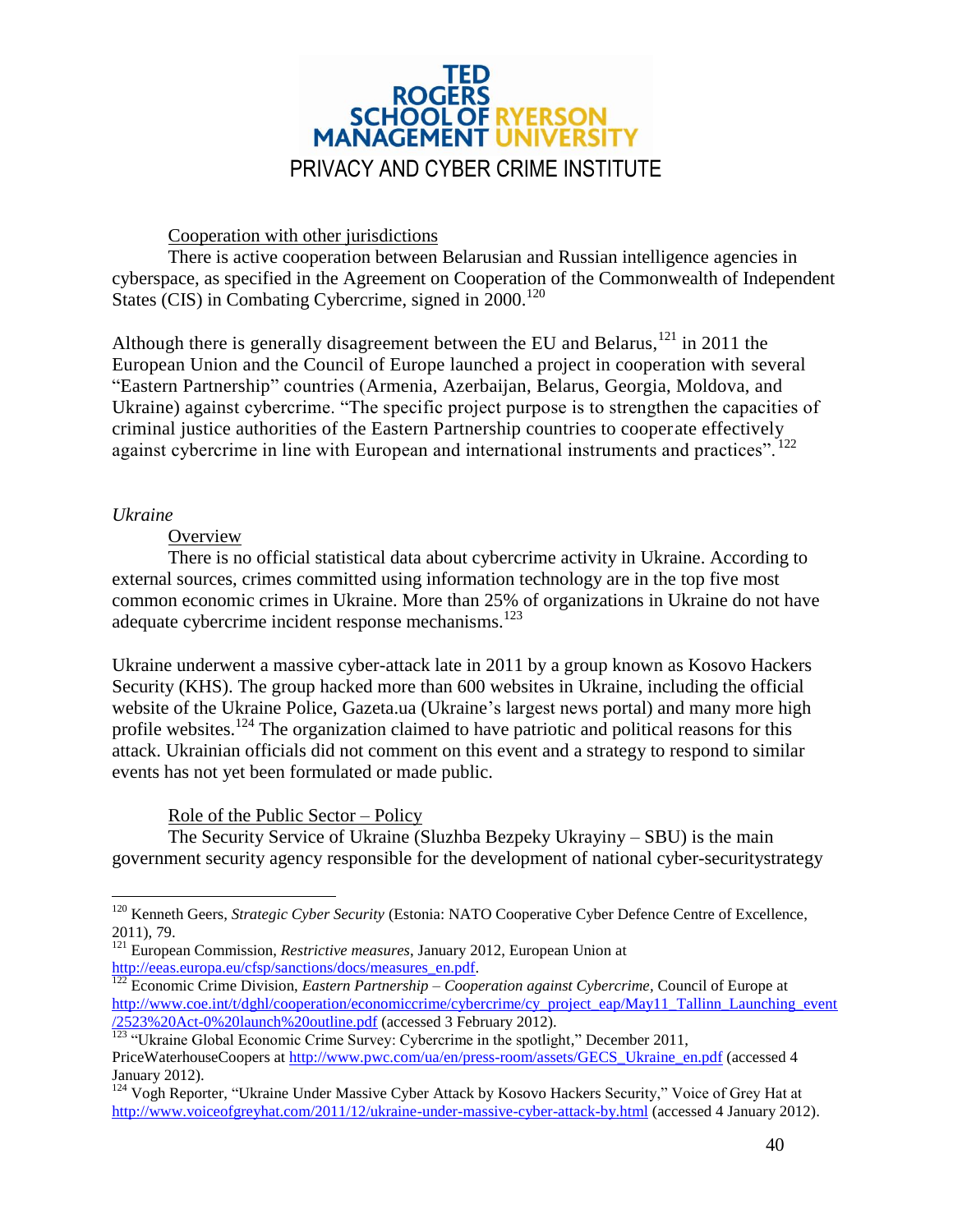# **ROGERS<br>SCHOOL OF RYERSON MANAGEMENT UNIVERSIT** PRIVACY AND CYBER CRIME INSTITUTE

in Ukraine, subject to the approval of the president. The Doctrine on Information Security (2009) highlights the main areas of public policy related to information security in Ukraine: foreign policy, national security, military, internal affairs, economy, social and humanitarian affairs, scientific-technological development, and ecology.<sup>125</sup>

#### Role of the Public Sector – Law

Ukraine has a number of national laws covering issues of cyber-security, such as On Main Principles of Information Society Development In Ukraine; On State Service of Special Communication and Information Protection of Ukraine; On Information Security in Information and Telecommunication Systems; and On The Fundamentals Of National Security Of Ukraine.<sup>126</sup>

The first law in Ukraine aimed at regulating computer crime was Article 198-1 of the Criminal Code of Ukraine (1992). The article provided a broad coverage of the different forms of computer crime and methods to commit it, and, until recently, was the only legal instrument dealing with cybercrime. In 2001, a new version of the Criminal Code was adopted and entered into force with an expanded chapter on cybercrime. Chapter XVI – Crimes in the Use of Computers, Computer Systems and Computer Networks consists of Articles 361, 362, 363.<sup>127</sup> Computer crime is defined as a socially dangerous act in which computer information is the subject of a criminal assault.<sup>128</sup> Few other terms are defined however, and the National Institute for Strategic Studies suggested some amendments to the current legislation, including adding the definitions for the following terms: cyber-space, cyber infrastructure, critical cyber infrastructure, cyber-security, cyber-attack, cybercrime, and cyber-terrorism.<sup>129</sup>

#### Role of the Private Sector – For-Profit

There is a lack of IT market segmentation in Ukraine. The information security companies that are currently present in Ukraine are either well-known branches of international companies or Russian companies. For example, the Centre for Information Security LLC is a Ukrainian company specializing in information technology and information security. The company has a free online portal about laws and news in information security;  $130$  the portal is in

 $\overline{a}$ <sup>125</sup> President of Ukraine, "The Doctrine on Information Security," Ukrainian Government at <http://www.president.gov.ua/documents/9570.html> (accessed 3 December 2011). [Document in Ukrainian] 126 Verkhovna Rada of Ukraine, "The Law of Ukraine On Information Security in Information and

Telecommunication systems," Ukrainian Government at [http://zakon2.rada.gov.ua/rada/show/80/94-](http://zakon2.rada.gov.ua/rada/show/80/94-%D0%B2%D1%80/conv) [%D0%B2%D1%80/conv](http://zakon2.rada.gov.ua/rada/show/80/94-%D0%B2%D1%80/conv) (accessed 2 December 2011). [Document in Ukrainian]

 $\frac{127}{127}$  "Criminal Code of Ukraine, Chapter XVI: Crimes in the Use of Computers, Computer Systems and Computer Networks," Computer Crime Research Center at <http://www.crime-research.ru/library/npkrus.htm> (accessed 4 December 2011). [Document in Russian]

<sup>&</sup>lt;sup>128</sup> Mikhail Dutov, "Liability for computer crimes according the new version of the Criminal Code of Ukraine," Computer Crime Research Center at <http://www.crime-research.ru/library/dutov.htm> (accessed 4 December 2011). [Document in Russian]

 $^{129}$  The National Institute for Strategic Studies, "The problems of the current national legal framework for combating cybercrime: Main Directions for reform," Ukrainian Government at <http://www.niss.gov.ua/articles/454/> (accessed 17 December 2011). [Document in Ukrainian]

<sup>130</sup> Ukrainian Information Security Center, *Information Security Center*, at [http://www.bezpeka.com.](http://www.bezpeka.com/)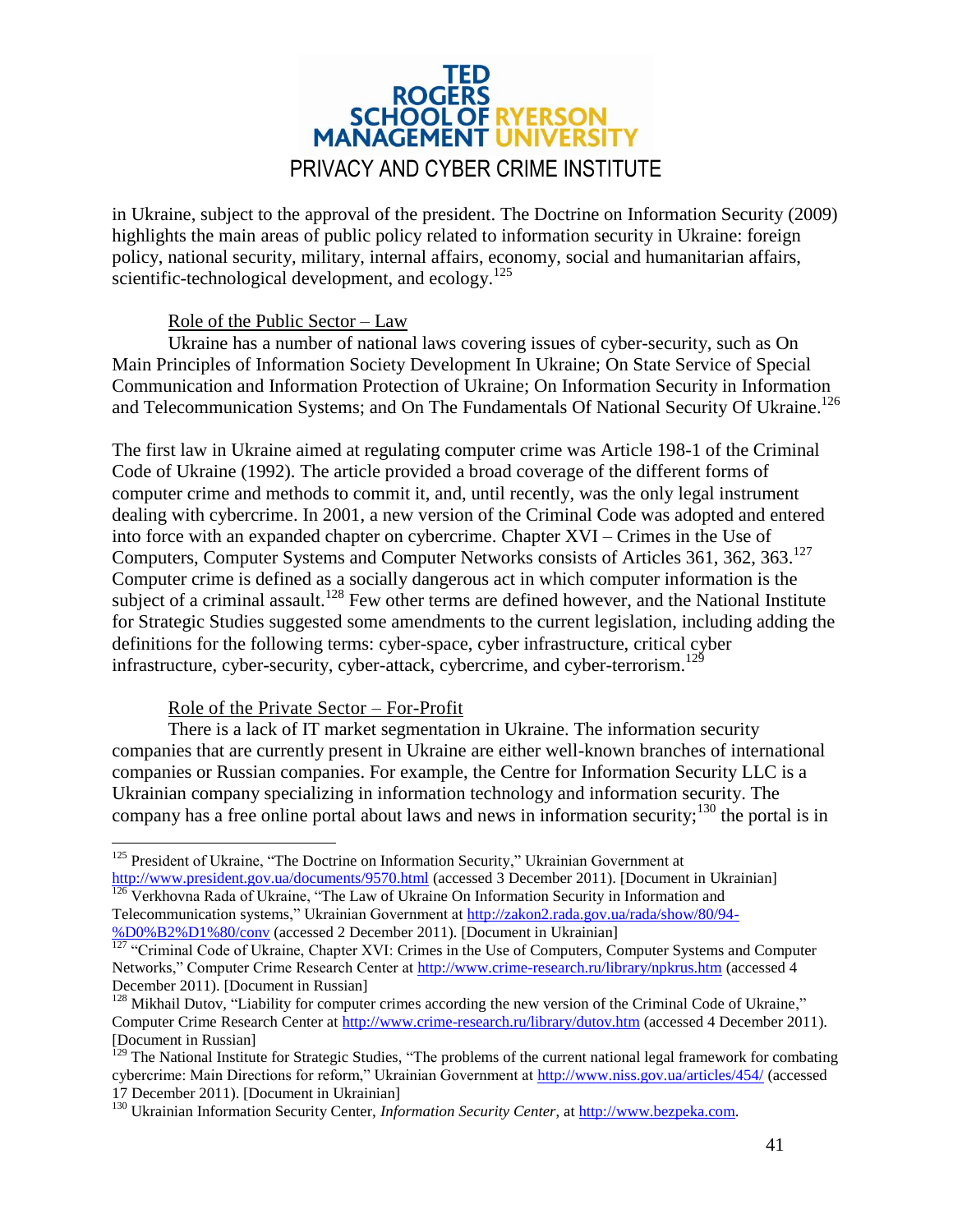

the top-ten most visited websites in Russian about information security. However, for most IT companies information security products are not their main line of business, and they are not integrated into the Ukrainian strategy.

#### Role of the Private Sector – Not-For Profit

The Ukrainian Information Security Group (UISG) plays an important role in developing the information security community in Ukraine.<sup>131</sup> The Group works in co-operation with the Kiev branch of ISACA, and regularly holds conferences in Ukraine on current cyber and information security issues.<sup>132</sup>

#### Cooperation with other jurisdictions

Ukraine ratified the Budapest Convention in 2006. Since the country's independence from the Soviet Union, Ukraine has been cooperating with NATO on several issues including cyber-security, aspiring to become a member of the alliance.<sup>133</sup> The first meetings of the Ukraine-NATO Working Subgroup on Cyber-Security took place in 2010. Within the framework of this group Ukraine receives expert support from the NATO concerning drafting the National Strategy on fighting cyber-challenges, developing cyber-defense infrastructure and a response system to cyber-threats in Ukraine.<sup>134</sup>

Additionally, Ukraine collaborates with the CIS. In 2011, it hosted the  $17<sup>th</sup>$  Security of Information in Telecommunications Networks conference. The conference was attended by experts from Azerbaijan, Belarus, Georgia, Kazakhstan, Kyrgyzstan, Moldova, Russia and Uzbekistan. Legal, scientific, technical and economic aspects of information security were discussed. Ukraine presented the main concepts of the draft of the new Ukrainian Law On Cyber Security, the document that should become the basis for the national cyber-security strategy that Ukraine is developing in close cooperation with  $NATO$ <sup>135</sup>

Ukraine takes part in all NATO and CIS initiatives, yet it is not an official member of either alliance, so it does not get the benefits of a member state. Ukraine also wants to join the EU, and will have to satisfy European standards on cyber-security, among other requirements for joining the union.

 $\overline{a}$ 

<http://www.linkedin.com/groups?home=&gid=1220117> (accessed 20 December 2011).

<sup>&</sup>lt;sup>131</sup> "The Ukrainian Information Security Group," LinkedIn at

<sup>132</sup> ISACA, *About the organization*, at [http://www.isaca.org/about-isaca/Pages/default.aspx.](http://www.isaca.org/about-isaca/Pages/default.aspx)

<sup>&</sup>lt;sup>133</sup> Dirk Brenhelmann, "20 Years of cooperation between NATO and Ukraine," North Atlantic Treaty Organization at [http://www.nato.int/nato\\_static/assets/pdf/pdf\\_2011\\_nidc/20111012\\_110719u.pdf](http://www.nato.int/nato_static/assets/pdf/pdf_2011_nidc/20111012_110719u.pdf) (accessed 10 December 2011). [Document in Ukrainian]

<sup>&</sup>lt;sup>134</sup> Embassy of Ukraine in the UK and Northern Ireland, "Ukraine-NATO Relations," Ukrainian Government at <http://www.mfa.gov.ua/uk/en/30717.htm> (accessed 14 December 2011).

 $135$  "A Conference on Cyber-security in the CIS is happening in Kiev," UNIAN News Agency at <http://www.unian.net/rus/news/news-436329.html> (accessed 15 December 2011). [Document in Russian]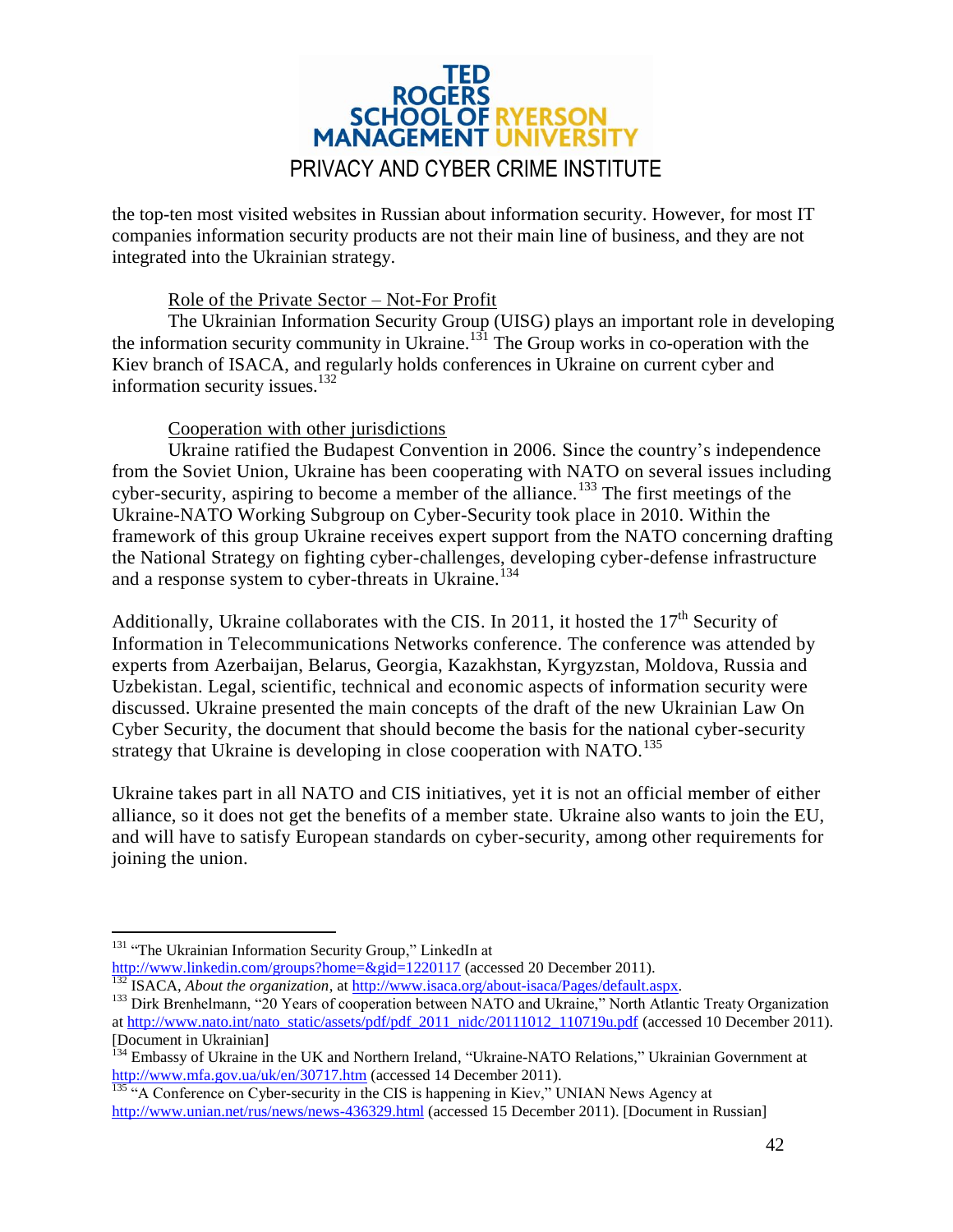

#### <span id="page-42-0"></span>Baltic Region

All the Baltic countries are members of the EU, and, hence, have European Network and Information Security Agency (ENISA) assistance and support in developing information security strategies and improving information networks.<sup>13</sup>

The Baltic countries hold regular summits in which cyber-security and related issues are sometimes discussed. The Baltic countries are also members of Nordic-Baltic cooperation, or NB8, together with the Nordic countries Denmark, Sweden, Finland, Norway and Iceland. In 2010 NB8 produced the Co-operation Report (subsequently named NB8 Wise Men Report) with recommendations on "civil security, including cyber security". <sup>137</sup> The authors of the report suggest enhancing cooperation concerning cyber-security, establishing a multilateral security agreement, and implementing a "capacity building of Computer Emergency Response Teams (CERT) in relevant NB8 countries".<sup>138</sup>

#### <span id="page-42-1"></span>*Estonia*

 $\overline{a}$ 

#### **Overview**

The responsible authority for the development of the national cyber-security strategy in Estonia is the Cyber-Security Strategy Committee of the Ministry of Defence. In 2008 it released the official Cyber-Security Strategy, which presented the position of Estonia on cyber-attacks, threats in cyberspace, the national and international legal framework to fight cybercrime, and goals on enhancing cyber-security in Estonia.<sup>139</sup>

#### Role of the Public Sector – Policy

The national strategy for cyber-security was introduced just after the cyber-attacks on Estonia in 2008. Estonian cyber-security action plans are integrated in the national security planning, and are the responsibility of the Ministry of Defence (the Estonian President did distinguish between cyber-attacks and cyber-war).<sup>140</sup> The Cyber Security Strategy Committee in the Ministry of Defence cooperates with the Ministry of Education and Research, the Ministry of Justice, the Ministry of Economic Affairs and Communications, the Ministry of Internal Affairs, and the Ministry of Foreign Affairs.

The strategy identified the following policy priorities: application of a graduated system of security measures in Estonia; development of Estonia's expertise in, and high awareness of, information security to the highest standard of excellence; development of an appropriate

<sup>136</sup> European Network and Information Security Agency, *Homepage*, at [http://www.enisa.europa.eu.](http://www.enisa.europa.eu/)

<sup>137</sup> Ministry for Foreign Affairs, *NB8 Wise Men Report*, August 2010, Icelandic Government at [http://www.utanrikisraduneyti.is/media/Skyrslur/NB8-Wise-Men-Report.pdf.](http://www.utanrikisraduneyti.is/media/Skyrslur/NB8-Wise-Men-Report.pdf)

<sup>138</sup> Ministry for Foreign Affairs, *NB8 Wise Men Report*, August 2010, Icelandic Government at [http://www.utanrikisraduneyti.is/media/Skyrslur/NB8-Wise-Men-Report.pdf.](http://www.utanrikisraduneyti.is/media/Skyrslur/NB8-Wise-Men-Report.pdf)

<sup>139</sup> Minis[t](../../../../AppData/Local/Microsoft/Windows/Temporary%20Internet%20Files/Content.Outlook/OHD1IP70/%20http:/--www.mod.gov.ee-files-kmin-img-files-Kuberjulgeoleku_strateegia_2008-2013_ENG.pdf)ry of Defence, *Cyber Security Strategy*, 2008, Estonia Government [http://www.mod.gov.ee/files/kmin/img/files/Kuberjulgeoleku\\_strateegia\\_2008-2013\\_ENG.pdf.](../../../../AppData/Local/Microsoft/Windows/Temporary%20Internet%20Files/Content.Outlook/OHD1IP70/%20http:/--www.mod.gov.ee-files-kmin-img-files-Kuberjulgeoleku_strateegia_2008-2013_ENG.pdf)

<sup>&</sup>lt;sup>140</sup> "Estonian President says that cyber attacks is not a cyberwar," Russian Community Portal Estonia at <http://baltija.eu/news/read/21846> (accessed 5 January 2012). [Document in Russian]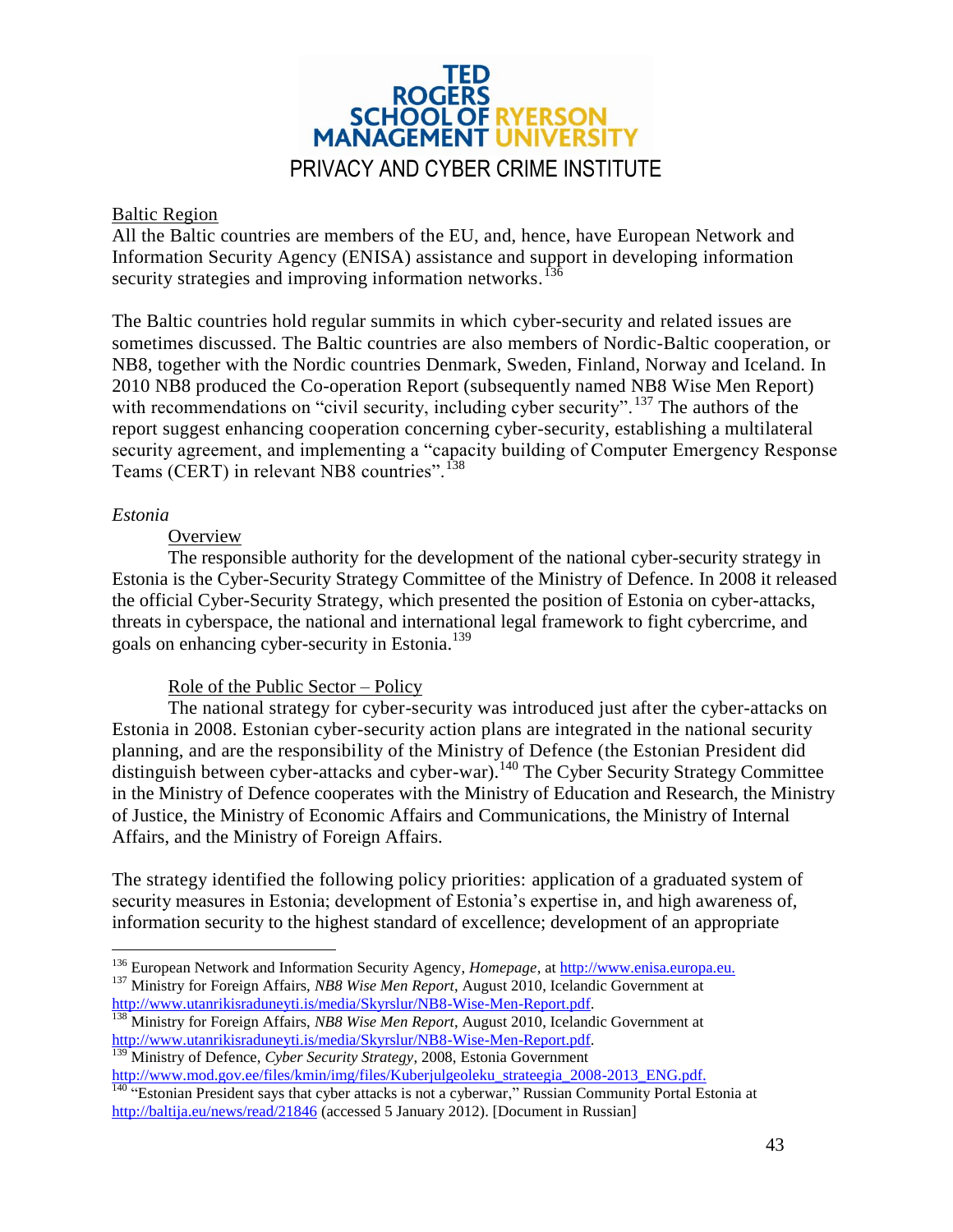

regulatory and legal framework to support the secure and seamless operability of information systems; and, promoting international co-operation aimed at strengthening global cybersecurity.<sup>141</sup>

Supervision over the implementation of freedom of information legislation in Estonia is carried out by the Data Protection Authority, which annually reports to the Estonian Legislature on compliance with the Public Information Act. Any person who has been denied access to requested information may file a complaint with the Data Protection Authority or with an administrative court.<sup>142</sup>

The Estonian Information Society Strategy 2013 was drafted by the Ministry of Economic Affairs and Communications in 2007, and the Implementation Plan 2010-2011 of this strategy was approved in 2010. The priorities of the plan were the development of Estonia's next generation broadband network, electronic businesses environment, public services, the largescale uptake of e-ID, and increasing the interoperability of state information systems.<sup>143</sup>

#### Role of the Public Sector – Law

 $\overline{a}$ 

The Estonian legal framework for cyber-security is yet to be updated. The right to access information held by public authorities is declared as a constitutional right of citizens and defined under Article 44 of Estonian Constitution. The basic legal act regulating access to publicly important information is the Public Information Act, 2001. Other relevant laws are the Data Protection Act, Archives Act, State Secrets Act and Environmental Register Act.<sup>144</sup> There is no clear legal basis for regulating the transmission of data by internet service providers or for the termination of internet connections in cases where computers have been compromised.

There are six Articles related to cybercrime and security in the Estonian Penal Code – 206, 207, 208, 213, 217, and 284 – that set punishment for the following crimes: computer sabotage; damaging of a connection to a computer network; spreading of computer viruses; computerrelated fraud; unlawful use of a computer, computer system or computer network; handing over protection codes.<sup>145</sup>

<sup>141</sup> Ministry of Defence, *Cyber Security Strategy*, 2008, Estonia Governmen[t](../../../../AppData/Local/Microsoft/Windows/Temporary%20Internet%20Files/Content.Outlook/OHD1IP70/%20http:/--www.mod.gov.ee-files-kmin-img-files-Kuberjulgeoleku_strateegia_2008-2013_ENG.pdf) [http://www.mod.gov.ee/files/kmin/img/files/Kuberjulgeoleku\\_strateegia\\_2008-2013\\_ENG.pdf](../../../../AppData/Local/Microsoft/Windows/Temporary%20Internet%20Files/Content.Outlook/OHD1IP70/%20http:/--www.mod.gov.ee-files-kmin-img-files-Kuberjulgeoleku_strateegia_2008-2013_ENG.pdf)

<sup>&</sup>lt;sup>142</sup> Office for Democratic Institutions and Human Rights, "Access to Information and Data Protection: Estonia," Organization for Security and Co-operation in Europe at [http://legislationline.org/topics/country/33/topic/3](../../../../AppData/Local/Microsoft/Windows/Temporary%20Internet%20Files/Content.Outlook/OHD1IP70/%20http:/--legislationline.org-topics-country-33-topic-3) (accessed 20 January 2012).

<sup>143</sup> European Network and Information Security Agency, *Estonia Country Report*, May 2011, European Union at [http://www.enisa.europa.eu/act/sr/files/country-reports/Estonia.pdf.](http://www.enisa.europa.eu/act/sr/files/country-reports/Estonia.pdf)

<sup>&</sup>lt;sup>144</sup> Office for Democratic Institutions and Human Rights, "Access to Information and Data Protection: Estonia," Organization for Security and Co-operation in Europe at [http://legislationline.org/topics/country/33/topic/3](../../../../AppData/Local/Microsoft/Windows/Temporary%20Internet%20Files/Content.Outlook/OHD1IP70/%20http:/--legislationline.org-topics-country-33-topic-3) (accessed 20 January 2012).

<sup>145</sup> European Network and Information Security Agency, *Estonia Country Report*, May 2011, European Union at [http://www.enisa.europa.eu/act/sr/files/country-reports/Estonia.pdf.](http://www.enisa.europa.eu/act/sr/files/country-reports/Estonia.pdf)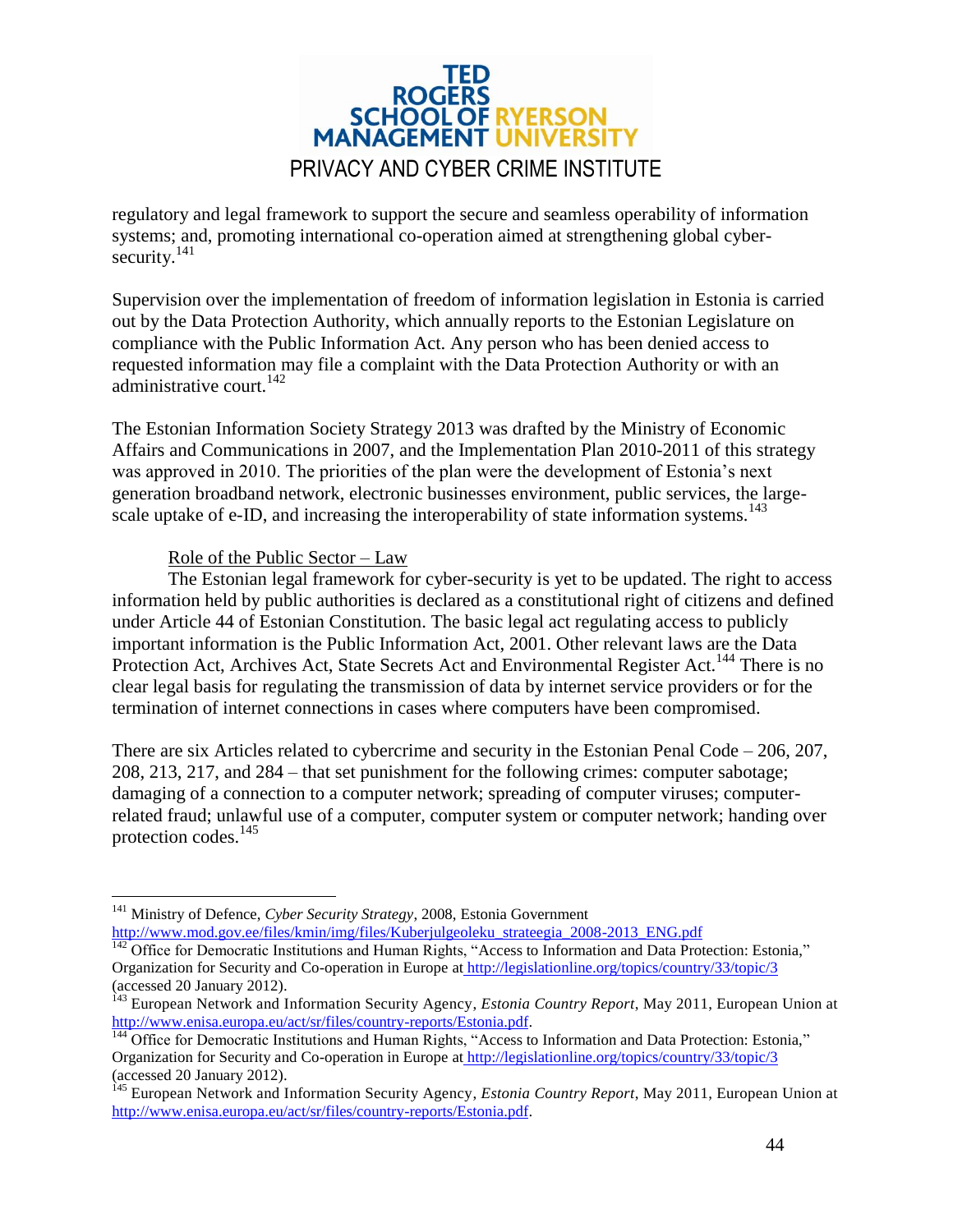

#### Role of the Private Sector – For-Profit

Several private sector companies play a role within Estonia's strategy. AS Sertifitseerimiskeskus is Estonia's certification authority, providing certificates for authentication and digital signing of Estonian ID Cards.<sup>146</sup> The core function of AS Sertifitseerimiskeskus is to ensure the reliability and integrity of the electronic infrastructure behind the Estonian ID Card project. It is a joint venture of the two leading Estonian banks, Hansapank and SEB, together with two telecom companies, Elion and EMT. The company is currently offering its services, including involvement in R&D projects, across the Baltics.

Real Systems Ltd. is a professional information systems and software design and development company based in Estonia with a subsidiary in Moldova. It has clients in fifteen countries across the CIS. The company develops nation-wide and web information systems for the public sector, and also offers solutions for cyber investigations. 147

#### Role of the Private Sector – Not-For Profit

In 2009 Estonian IT professionals and the government started a government-to-citizen project, Arvutikaitse<sup>148</sup>, to raise awareness about security issues on the internet. IT professionals have also volunteered for the National Cyber Defence League – Küberkaitseliit (KKL), established in 2009, that focuses on the defence of telecommunication infrastructure from cyberattacks in Estonia. Other not-for profit organizations also attempt to raise awareness. Among them are the Look at the World Foundation (running an IT security portal), and the ETL (Estonian Consumers Union – Eesti Tarbijakaitse Liit), a consumer organization that aims to protect and educate consumers.<sup>149</sup>

#### Cooperation with other jurisdictions

Estonia is a member of NATO – its cyber-security strategy was created under NATO's umbrella and influenced by NATO's Cyber Defence Policy. According to Estonia's 2008 strategy, it will assume a leading role in introducing cyber security-related initiatives to international organisations and through bilateral co-operation. The Council of Europe convention on combating cybercrime and the work of EU institutions on defending critical information infrastructure are an important part of the strategy, as are the cyber-security and IT initiatives of the United Nations.

NATO's Cooperative Cyber Defence Centre of Excellence (established 2008) is located in Tallinn, Estonia. The purpose of this organization is "to enhance NATO's cyber defence capability". Besides Estonia, other members of the centre are Latvia, Lithuania, Germany,

 $\overline{a}$ 

<sup>146</sup> AS Sertifitseerimiskeskus, *About SK*, at [http://www.sk.ee/en/about.](http://www.sk.ee/en/about)

<sup>&</sup>lt;sup>147</sup> Real Systems, *Official webpage*, at [http://www.rs.ee/eng/index2.html.](http://www.rs.ee/eng/index2.html)

<sup>148</sup> Computer Protection, *Information Security Signpost*, at [http://www.arvutikaitse.ee.](http://www.arvutikaitse.ee/) [Document in Estonian]

<sup>&</sup>lt;sup>149</sup> Estonian Consumer Union, *Estonian Consumer Union's website*, at [http://www.tarbijakaitse.ee.](http://www.tarbijakaitse.ee/) [Document in Estonian]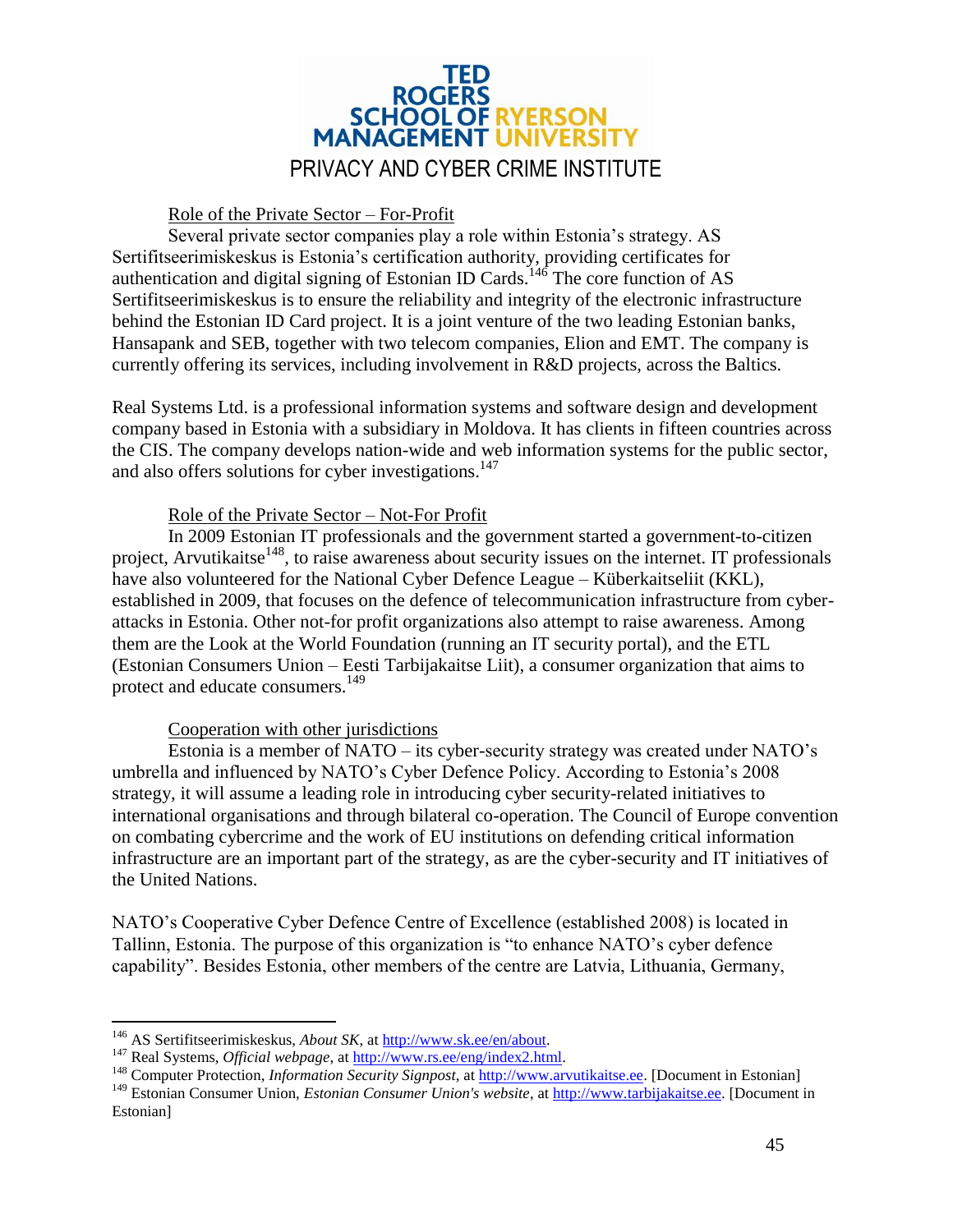

Hungary, Italy, Poland, Slovakia, Spain, and the US. In 2011 NATO experts started training specialists in Estonia at the centre, in order to be able to repel internet cyber-attacks.<sup>150</sup>

#### <span id="page-45-0"></span>*Lithuania*

#### **Overview**

The Lithuanian national cyber-security strategy has been developed but not yet deployed.<sup>151</sup> Delfi, a major internet portal in the Baltic States, reported in 2012, that "politicians" endorsed the National Cyber Security Development Program in June 2011, but after the government hastily cut state institutions' budgets at the end of 2011, no funds for the implementation of this document have been allocated yet".<sup>152</sup> The government has established an Action Plan but it is focused on the improvement of electronic services and ICT.<sup>153</sup> Lithuania's network infrastructure is considered poor, and the country's bandwidth may be insufficient to cope with a large number of security attacks.<sup>154</sup>

#### Role of the Public Sector – Policy

The Ministry of Transport and Communications is responsible for the development of cyber-security initiatives and national strategy. The Ministry of the Interior creates state policy in the field of IT security. It prepares and approves draft laws on IT security; draft orders of the Minister of the Interior; drafts resolutions of the Government and other legal acts on IT security; controls the implementation of state policy in the field of IT security; organizes the performance of functions of the Security Accreditation Authority; coordinates IT projects allocated within the competence of the Ministry; supervises the implementation of state policy in the field of personal identification in cyberspace; and, coordinates IT security in state institutions and establishments.<sup>155</sup>

#### Role of the Public Sector – Law

While Lithuania has drafted legislation on network and information security, none has been passed as of 2011. The Law on Electronic Communications has existed since 2004 (last amended in 2009). It regulates electronic communications services and networks with their

 $\overline{a}$ <sup>150</sup> Tatiana Karpenko, "NATO helps Estonia to fight cybercriminals," Deutsche Welle at [http://www.dw](http://www.dw-world.de/dw/article/0,,15153234,00.html)[world.de/dw/article/0,,15153234,00.html](http://www.dw-world.de/dw/article/0,,15153234,00.html) (accessed 14 December 2011). [Document in Ukrainian]

<sup>151</sup> European Network and Information Security Agency, *Lithuania Country Report*, May 2011, European Union at [http://www.enisa.europa.eu/act/sr/files/country-reports/Lithuania.pdf.](http://www.enisa.europa.eu/act/sr/files/country-reports/Lithuania.pdf)

 $152$  "Lithuanian experts concerned about lack of funding for cyber security," Techpost Media at <http://techpostmedia.com/content/lithuanian-experts-concerned-about-lack-funding-cyber-security> (accessed 4 February 2012).

<sup>153</sup> European Network and Information Security Agency, *Lithuania Country Report*, May 2011, European Union at [http://www.enisa.europa.eu/act/sr/files/country-reports/Lithuania.pdf.](http://www.enisa.europa.eu/act/sr/files/country-reports/Lithuania.pdf)

<sup>154</sup> European Network and Information Security Agency, *Lithuania Country Report*, May 2011, European Union at [http://www.enisa.europa.eu/act/sr/files/country-reports/Lithuania.pdf.](http://www.enisa.europa.eu/act/sr/files/country-reports/Lithuania.pdf)

<sup>155</sup> Ministry of the Interior, *Homepage*, Lithuanian Government at [http://www.vrm.lt/index.php?id=124&lang=2.](http://www.vrm.lt/index.php?id=124&lang=2)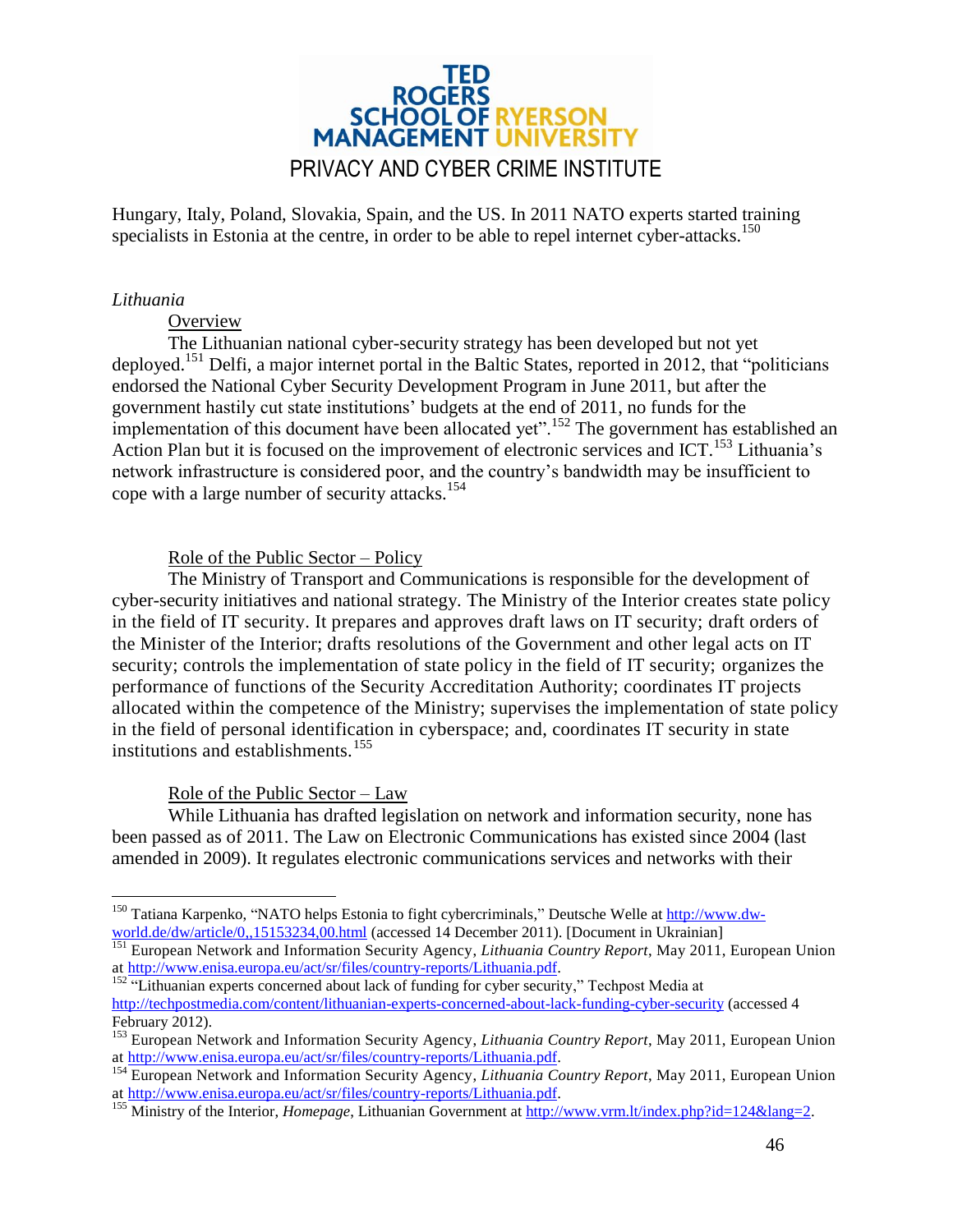

associated facilities and services, the use of electronic communications resources as well as radio and terminal equipment, and electromagnetic compatibility. In 2006 the Law on Information Society Services was adopted. It describes and establishes legal grounds for the regulation of information services. Lithuania has also had personal data protection legislation since 1996 (continuously amended, most recently in 2011).

Role of the Private Sector – For-Profit

There is no formal role for the for-profit sector in Lithuania's developing strategy.

#### Role of the Private Sector – Not-For Profit

The role of the not-for profit sector is minor. A Public-Private Partnership (PPP) with the purpose of increasing network and information security awareness between the general internet users, SMEs and Lithuanian governmental institutions exists.<sup>156</sup>

#### Cooperation with other jurisdictions

Lithuania is the coordinator of NB8 in 2012. The country is also an active participant in the Estonian-based centre mentioned above, and in the European contact network of spam authorities. 157

#### <span id="page-46-0"></span>*Latvia*

 $\overline{a}$ 

#### **Overview**

Latvia is another Baltic country with a cyber-security strategy that has yet to be approved by its parliament. However, as discussed below, it does have relatively well-developed legislation.

#### Role of the Public Sector – Policy

The Ministry of Transport is the only institution responsible for issues related to resilience and policy development. The National Security Strategy, which includes a section on Information Technology risk prevention, and defines how to provide IT security and how to improve the existing mechanisms, has yet to be approved by the Latvian parliament, as mentioned above.<sup>158</sup>

#### Role of the Public Sector – Law

<sup>156</sup> Lithuanian Communications Regulatory Agency, *Information portal E-Saugumas*, Lithuanian Government at [http://www.esaugumas.lt.](http://www.esaugumas.lt/) [Document in Lithuanian]

<sup>157</sup> Jos Dumortier and Geert Somers. *Study on activities undertaken to address threats that undermine confidence in the Information Society, such as spam, spyware and malicious software SMART 2008/ 0013*, April 2009, European Commission at

[http://ec.europa.eu/information\\_society/policy/ecomm/doc/library/ext\\_studies/privacy\\_trust\\_policies/spam\\_spyware](http://ec.europa.eu/information_society/policy/ecomm/doc/library/ext_studies/privacy_trust_policies/spam_spyware_legal_study2009final.pdf) legal\_study2009final.pdf.

<sup>158</sup> European Network and Information Security Agency, *Latvia Country Report*, May 2011, European Union at [http://www.enisa.europa.eu/act/sr/files/country-reports/Latvia.pdf.](http://www.enisa.europa.eu/act/sr/files/country-reports/Latvia.pdf)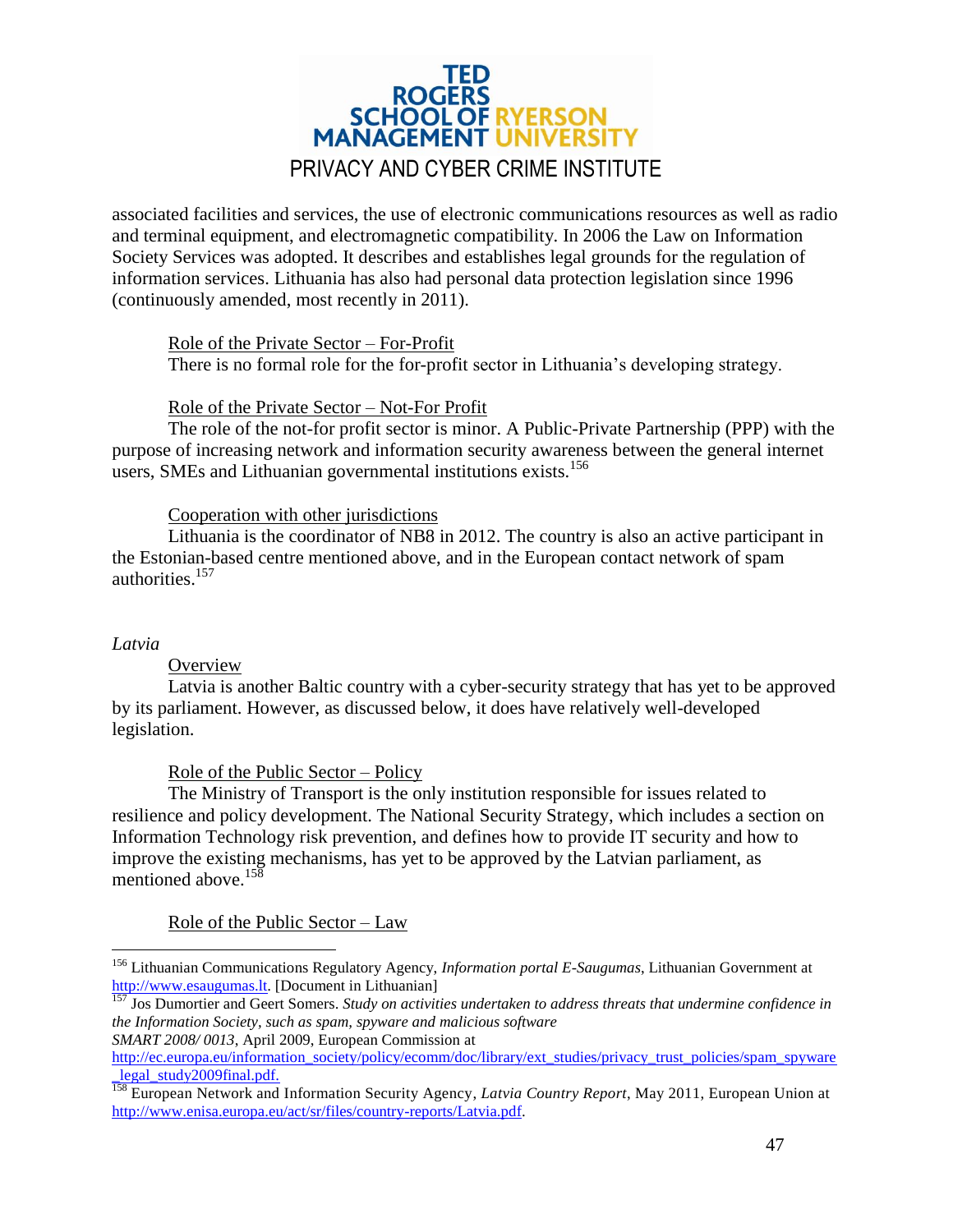

New legislation, the Law on Information Technologies Security came into force in 2011. The law establishes an IT Security Incident Response Institution (the national computer emergency response team). It also defines the key requirements for organizations to guarantee the security for the essential electronic services, and determines the behaviours in cases of information technology security incidents.

In 2004, the Electronic Communications Law was introduced, which regulates the provision of electronic communications services according to the EU regulatory framework for electronic communications. The State Information Systems Law (last amended in 2008) establishes Operating Principles for State Information Systems, aiming to ensure the availability and quality of the informative services provided by state and local government institutions.

Four sections in the Penal Code are related to cybercrime and security: Section 241, Arbitrarily Accessing Automated Data Processing Systems; Section 243, Interference in the Operation of Automated Data Processing Systems and Unlawful Actions with the Information included in Such Systems; Section 244, Unlawful Operations with Automated Data Processing System Resource Influencing Devices; and, Section 245, Violation of Safety Provisions Regarding Information Systems.<sup>159</sup>

Role of the Private Sector – For-Profit The role of the for-profit sector is not well developed within Latvia's strategy.

Role of the Private Sector – Not-For Profit

 $\overline{a}$ 

The Latvian Electrical Engineering and Electronics Industry Association (LetERA) is an independent, voluntary and non-governmental public organization that unites companies, research and educational institutions registered and operating in Latvia, whose activities are related to Industry of Electronics and Electrical Engineering, Information and Communications Technology. It was established to search for solutions of different problems common to several sectors of the ITTE branch. The organization supports cooperation with other branch associations in Latvia and related organizations in EU.

The Latvian Information and Communications Technology Association (LIKTA) is a professional association, founded in 1998, that regroups over 80 important ICTE product and service providers and educational institutions, as well as about 100 individual professional members of the ICTE industry sector in Latvia, namely in computer hardware and software, electronics, and telecommunications infrastructure and service providers.<sup>160</sup> Similarly, the Latvian Internet Association (LIA) was established in 2000. LIA represents more than 90% of Latvian internet service providers and other domestic and foreign enterprises dealing with

<sup>159</sup> European Network and Information Security Agency, *Latvia Country Report*, May 2011, European Union at [http://www.enisa.europa.eu/act/sr/files/country-reports/Latvia.pdf.](http://www.enisa.europa.eu/act/sr/files/country-reports/Latvia.pdf)

<sup>160</sup> The Latvian Information And Communications Technology Association, *Homepage* at [http://www.likta.lv/en/Pages/home.aspx.](http://www.likta.lv/en/Pages/home.aspx)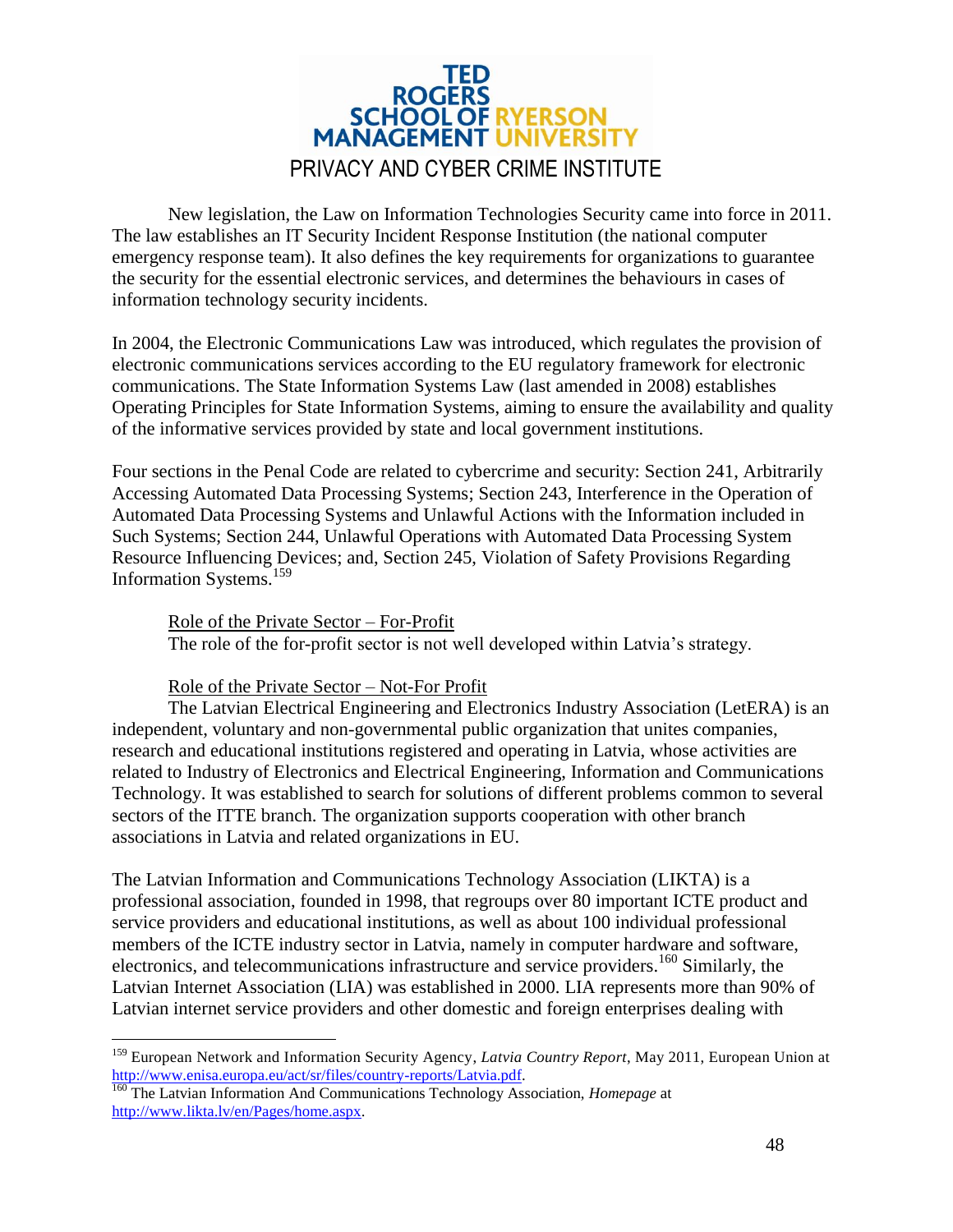# ROGERS<br>SCHOOL OF RYERSON **MANAGEMENT UNIVERSIT** PRIVACY AND CYBER CRIME INSTITUTE

different internet services.<sup>161</sup> Both industry associations attempt to influence government policy but do not have a formal role within the Latvian strategy.

#### Cooperation with other jurisdictions

Similar to the other Baltic Countries, Latvia is a participant in the Cooperative Cyber Defence Centre of Excellence together with the other sponsoring nations.

#### <span id="page-48-0"></span>China

#### **Overview**

China is often perceived as tolerating, and even encouraging, cyber-espionage against foreign states and businesses. At the same time, it suffers a large degree of retail-level fraud and other forms of cybercrime against domestic businesses and individuals. While China possesses the technological sophistication to launch cyber-attacks in other jurisdictions, its domestic territory remains highly susceptible to cybercrime. A Chinese government survey (2003) found that almost 90% of Chinese PCs connected to the internet were infected with malware.<sup>162</sup> According to some sources China is second only to the US as a target of cybercrime, with 23% of all attacks aimed at China, and 24% at the US. The US, on the other hand, is the source of 50% of attacks – but China is only the seventeenth source with  $0.15\%$ .<sup>163</sup> Other sources, however, put China at second place, hosting 12% of attacks, with the US hosting slightly more than a third.<sup>164</sup>

The data illustrate some of China's cyber concerns. China also struggles in its attempt to capitalize on electronic commerce while carefully managing social expectations due to uneven development and challenges to the ruling party's political legitimacy.

#### Role of the Public Sector – Policy

As a highly centralized state, the Chinese government's role in creating cybercrime policy is paramount, though to date no official strategy appears to have been made public. In addition, unlike Western cyber-security that focuses on the protection of critical infrastructure and communication networks, China's policy view of information security includes concerns about content.<sup>165</sup> Government departments involved in China's cyber efforts include the Ministry of Public Security, the Ministry of Industry, the Ministry of State Security and the military,

 $\overline{a}$ <sup>161</sup> Latvian Internet Association, *About association*, at [http://lia.lv/par\\_asociaciju.](http://lia.lv/par_asociaciju) [Document in Latvian]

<sup>&</sup>lt;sup>162</sup> "China Outlaws Cyber Crime," Strategy Page at<http://www.strategypage.com/htmw/htiw/20090524.aspx> (accessed 29 January 2012).

<sup>&</sup>lt;sup>163</sup> Hamadoun I. Touré, "Cybersecurity: Global status update," International Telecommunications Union at [http://www.un.org/en/ecosoc/cybersecurity/itu\\_sg\\_20111209\\_nonotes.pdf](http://www.un.org/en/ecosoc/cybersecurity/itu_sg_20111209_nonotes.pdf) (accessed 29 January 2012). <sup>164</sup> Websense Security Labs, "Websense 2010 Threat Report," Websense, Inc at

<http://www.websense.com/content/threat-report-2010-introduction.aspx> (28 November 2011). <sup>165</sup> Adam Segal, "The role of cyber security in US-China relations," East Asia Forum at

<http://www.eastasiaforum.org/2011/06/21/the-role-of-cyber-security-in-us-china-relations/> (accessed 29 January 2012).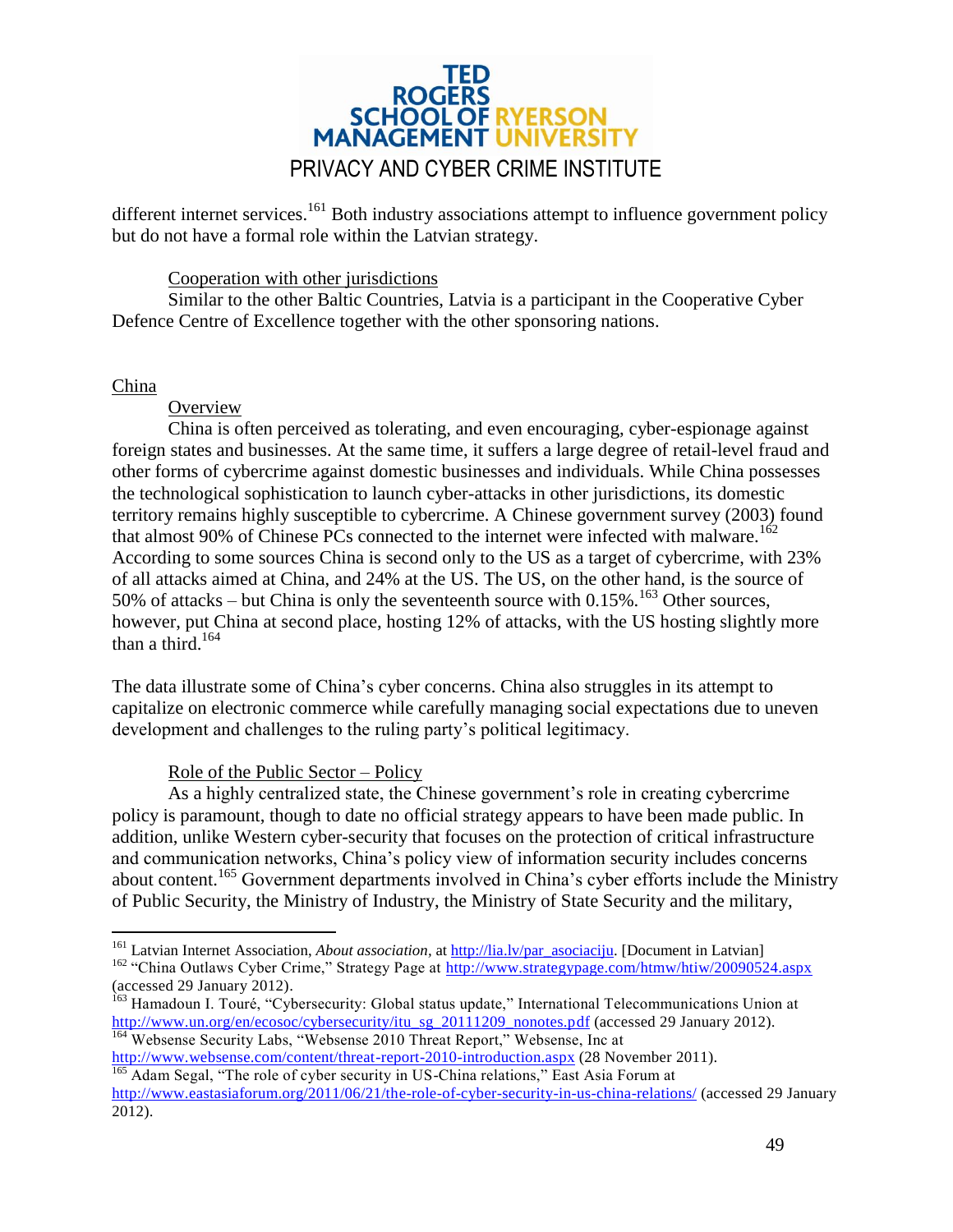

although the exact nature of each department's role is unknown.<sup>166</sup>

China has not released a formal cyber-security or cybercrime strategy, but its 2006 National Defence White Paper emphasized the country's focus on the "informationization" of the military, which includes the enhancement of cyber-warfare capabilities and improvement and modernization of the military network infrastructure. Within the military, the Third Department (cryptologic services) and Fourth Department (electronic warfare) are considered to be the two leading departments. The Third Department, due to its experience with signal intelligence, is believed to have assumed the responsibility for assuring the security of military computer systems. In 2010 the military disclosed the existence of China's first "Information Support (Assurance) Base", believed to be China's cyber command.<sup>167</sup>

In 2007, China's Ministry of Public Security introduced the Multi-Level Protection Scheme, which required banks, government and infrastructure companies to use security technology provided by Chinese technology firms; the scheme has been increasingly enforced since 2010. The National Computer Network Emergency Response Technical Team Coordination Center of China (CNCERT/CC) is China's national level computer emergency response team, established in 1999. It is responsible for the coordination of activities among all teams within China concerning incidents on national public networks.

#### Role of the Public Sector – Law

 $\overline{a}$ 

In China, the Public Security Bureau is responsible for internal cyber-security as formally codified in the Computer Information Network and Internet Security, Protection and Management Regulations (1997). Internet service providers in China lack the safe harbour protection enjoyed by their Western counterparts. Providers face cancellation of their business license and network registration, fines, and possible criminal prosecution of company staff for internet security violations by users. In addition, China's content concerns lead to a much higher level of censorship, often directed by the state but enforced by the private sector. The primary cybercrime legislation is Article 285-287 of the Criminal Law (1997), with Hong Kong specific legislation in the Telecommunication Ordinance (Section 27A & 161).<sup>168</sup> The Criminal Law was amended in 2009 to modernize the laws against botnets, Trojans and other modern malware.

In contrast with the harsh penalties imposed by the Chinese criminal system on some offences, such as execution for corruption, Chinese cybercrime law enforcement appears quite lenient. For example, the maximum prison term for intrusion into state systems is three years imprisonment.

<sup>&</sup>lt;sup>166</sup> Dave Lee, "Israel tops cyber-readiness poll but China lags behind," BBC News at <http://www.bbc.co.uk/news/technology-16787509> (accessed 29 January 2012).

Mark A. Stokes, Jenny Lin and L.C. Russell Hsiao, "The Chinese People's Liberation Army Signals Intelligence and Cyber Reconnaissance Infrastructure," Project 2049 Institute at [http://project2049.net/documents/pla\\_third\\_department\\_sigint\\_cyber\\_stokes\\_lin\\_hsiao.pdf](http://project2049.net/documents/pla_third_department_sigint_cyber_stokes_lin_hsiao.pdf) (accessed 29 January

<sup>2012).</sup>

<sup>&</sup>lt;sup>168</sup> Stein Schiolberg, "China," Cybercrime Law at<http://www.cybercrimelaw.net/China.html> (accessed 29 January 2012).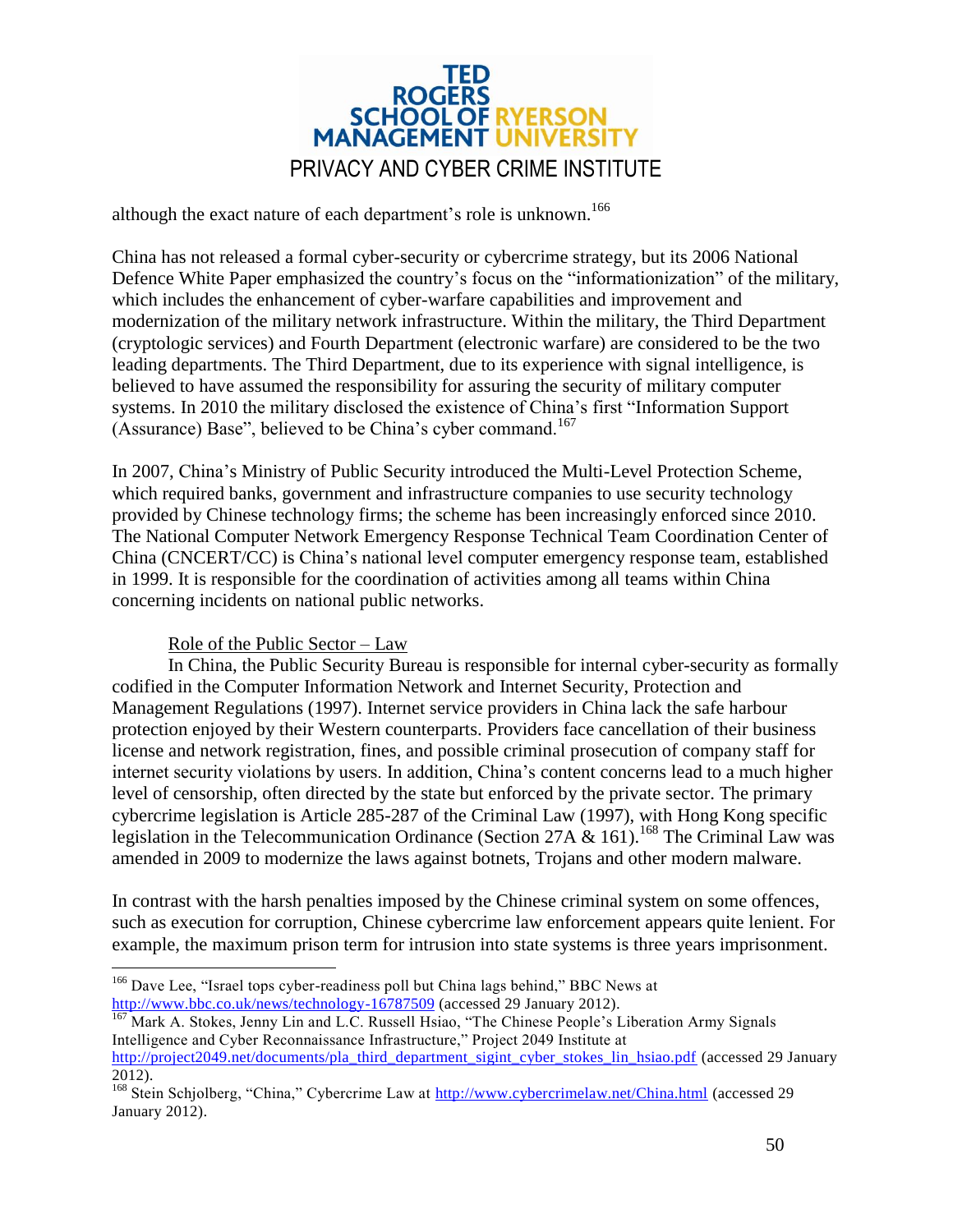

Over the last decade, 102 cybercrime offenders were publicly reported, with only thirteen reported to have received official punishment. In comparison, two thirds of offenders were sentenced in the US over the same period of time.<sup>169</sup>

In late 2011, China's Supreme People's Court and Supreme People's Procuratorate jointly issued a legal interpretation that aims to fight hacking and other internet crimes more aggressively. The interpretation defined relevant terms and clarified criteria for imposing penalties in certain cybercrime cases. The interpretation's purported aim is to tackle such crimes with greater force. The action was seen as part of response to rising cybercrime incidents in China, with the Ministry of Public Security recently estimating eight out of ten internet-connected computers are controlled by hackers.<sup>170</sup>

#### Role of the Private Sector – For-Profit

 $\overline{a}$ 

China's unique position as a developing country that can translate its scale into significant power is evident in the private sector, dictated in part by the government. China has the largest internet using population in the world with over half a billion users but its penetration rate is still below 40%. This mismatch between sophistication and scale can also be seen in China's recent thirteenth place overall ranking in a report on cyber-power, but the country is the leader in the trade category due to its export-oriented economy.<sup>171</sup>

China is committed to promoting indigenous innovation through the development of national ICT and security standards through various policies, including the Multi-Level Protection Scheme. Some critics argue this may be a protectionist measure, an attempt to leverage security concerns to shut down trade in its growing ICT security products market.<sup> $172$ </sup> Another potential consequence could be a technology transfer by security companies wanting access to the Chinese market. Further, one researcher has noted that China employs massive numbers of external "consultants" to "review" source-code of leading Western software, allegedly in order to find "bugs" but none have ever been publicly reported.<sup>173</sup> In addition to the challenges of foreign companies operating in China, some of China's leading telecommunications manufacturers (Huawei and ZTE) have faced similar security concerns over the possibility of operating in

<sup>&</sup>lt;sup>169</sup> Michael Yip, "An investigation into Chinese cybercrime and the underground economy in comparison with the West," University of Southampton at [http://www.slideshare.net/nicolascaproni/an-investigation-into](http://www.slideshare.net/nicolascaproni/an-investigation-into-chinese-cybercrime)[chinese-cybercrime](http://www.slideshare.net/nicolascaproni/an-investigation-into-chinese-cybercrime) (accessed 29 January 2012).

<sup>&</sup>lt;sup>170</sup> Deng Shasha, "China issues legal interpretation to tighten grip on hacking," Xinhua News Agency at [http://news.xinhuanet.com/english2010/china/2011-08/29/c\\_131082389.htm](http://news.xinhuanet.com/english2010/china/2011-08/29/c_131082389.htm) (accessed 29 January).

<sup>&</sup>lt;sup>171</sup> Economist Intelligence Unit, "Cyber Power Index: Findings and Methodology," Booz Allen Hamilton at <http://www.cyberhub.com/Home/DownloadFindings> (accessed 29 January 2012).

<sup>172</sup> Robert McMillan, "China policy could force foreign security firms out," Network World, Inc at <http://www.networkworld.com/news/2010/082610-china-policy-could-force-foreign.html> (accessed 29 January 2012).

<sup>&</sup>lt;sup>173</sup> Craig Wright, "Zero days, China's cyber crime," Charles Sturt University at [http://news.csu.edu.au/director/latestnews/science.cfm?itemID=AFB646CFE7FBE77D95E5D1396DB4AC4A&](http://news.csu.edu.au/director/latestnews/science.cfm?itemID=AFB646CFE7FBE77D95E5D1396DB4AC4A&printtemplate=release) [printtemplate=release](http://news.csu.edu.au/director/latestnews/science.cfm?itemID=AFB646CFE7FBE77D95E5D1396DB4AC4A&printtemplate=release) (accessed 29 January 2012).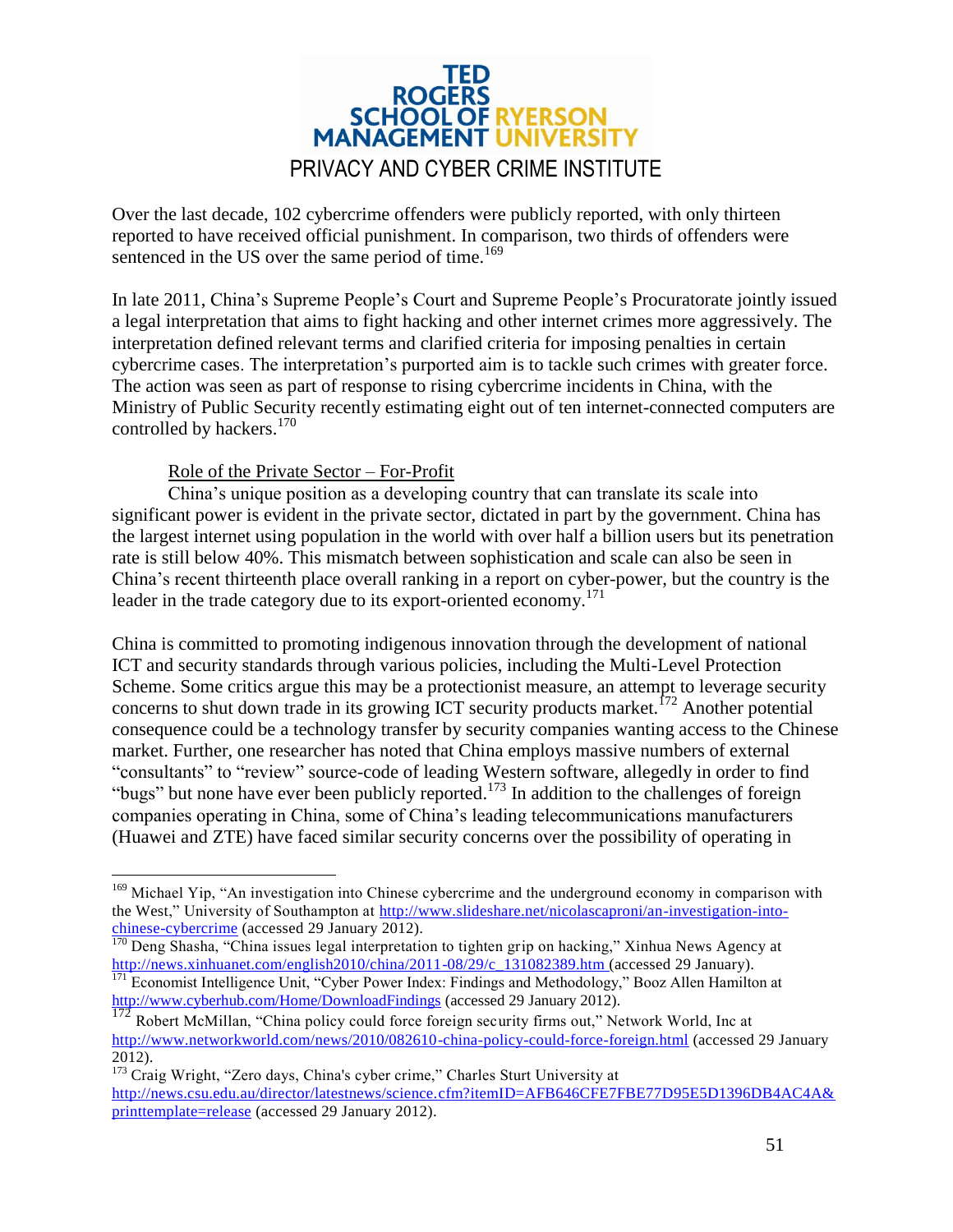

critical Western networks.

Recently, the Ministry of Industry and Information Technology started working with ten domestic Chinese search engines, including market leaders Baidu and Sohu, and financial institutions to prevent phishing attacks on Chinese web users. The initiative comes after a series of attacks have resulted in a cumulative 45 million online banking accounts being compromised.<sup>174</sup> According to a recent report by Anti-Phishing Working Group, around 70% of all maliciously registered domain names in the world were established by Chinese cyber criminals for use against Chinese companies.<sup>175</sup>

#### Role of the Private Sector – Not-For Profit

China's not-for profit sector does not appear to play much of a formal role in China's cybercrime strategy. Shortly after the recent legal interpretation of China's cybercrime laws, two prominent Chinese hackers released "Hackers' Self-Discipline Convention", as a moral code that outlines appropriate hacking activities and calls for the rejection of cybercrime.<sup>176</sup> Both currently work within China's IT security industry and previously were "patriotic hackers".

#### Cooperation with other jurisdictions

China is not a signatory to the Convention on Cybercrime and has instead proposed that the UN serve as the appropriate body to negotiate an international treaty. China has also suggested using the International Code of Conduct for Information Security drafted by China, Russia, Tajikistan and Uzbekistan as an alternative starting point for a cyberspace treaty. Critics of the Code of Conduct are concerned that it could be used to persecute internet-based dissent, while China, and others, are concerned that the Convention on Cybercrime violates international law norms and countries' sovereignty.

While broad multilateral treaties seem a ways off, China has established bilateral police cooperation with nearly thirty countries including the US, UK, and Germany. Between 2004 and 2010 Chinese law enforcement agencies assisted 41 countries with the investigation of 721 cases of cybercrime. China works with regional neighbours in the Asia Pacific region of Interpol and has established the Cybercrime Technology Information Network System (CTINS) with Japan, Republic of Korea, and twelve other Asian countries to exchange information on cybercrimes and share investigation technologies and procedures.<sup>177</sup> Further, China cooperates informally

 $\overline{a}$ <sup>174</sup> "Chinese Government taking strong step against Cyber Crime," The Hacker News at

<http://thehackernews.com/2012/01/chinese-government-taking-strong-step.html> (accessed 29 January 2012). <sup>175</sup> "APWG Report: Cybercrime Attacks on Chinese Businesses Surged in First Half of 2011," Business Wire at [http://www.businesswire.com/news/home/20111107006998/en/APWG-Report-Cybercrime-Attacks-Chinese-](http://www.businesswire.com/news/home/20111107006998/en/APWG-Report-Cybercrime-Attacks-Chinese-Businesses-Surged)[Businesses-Surged](http://www.businesswire.com/news/home/20111107006998/en/APWG-Report-Cybercrime-Attacks-Chinese-Businesses-Surged) (accessed 29 January 2012).

<sup>&</sup>lt;sup>176</sup> Michael Kan, "Chinese hackers pledge to reject cybercrime," Computer Crime Research Center at <http://www.crime-research.org/news/09.20.2011/3882/> (accessed 29 January 2012).

<sup>177</sup> Gu Jian, "Strengthening international cooperation and joining hands in fighting against transnational cybercrime," China.org.cn at [http://www.china.org.cn/business/2010internetforum/2010-](http://www.china.org.cn/business/2010internetforum/2010-11/09/content_21306503.htm) [11/09/content\\_21306503.htm](http://www.china.org.cn/business/2010internetforum/2010-11/09/content_21306503.htm) (accessed 29 January 2012).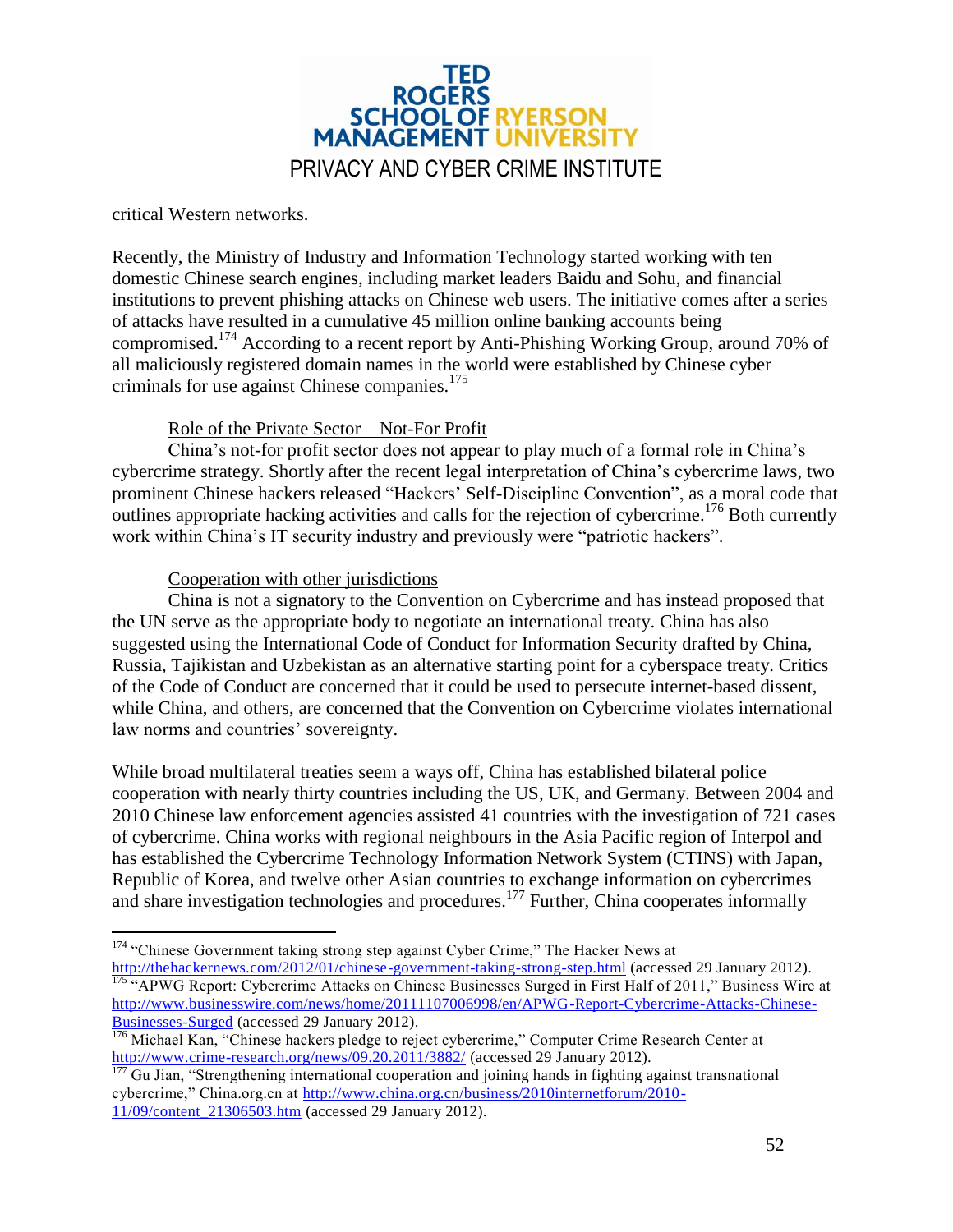

with Taiwanese law enforcement officials on cross-border cybercrime investigations, although these efforts can oscillate according to the larger context of their political relationship.<sup>178</sup>

#### <span id="page-52-0"></span>**Conclusion**

The following table summarizes the features of the various strategies covered in this report. Somewhat crudely, it attempts to depict whether the role a certain sector plays within a given strategy is significant or minimal, and how far along a country is in terms of the development and deployment of its cyber-security strategy.

| Country            | Strategy    | Policy         | <b>Public Sector:</b>    | <b>Public Sector:</b> | Private Sector: | Private Sector: |
|--------------------|-------------|----------------|--------------------------|-----------------------|-----------------|-----------------|
|                    | Development | Implementation | Policy                   | Law                   | For-Profit      | Not-For Profit  |
| <b>New Zealand</b> | Minimal     | Modest         | Significant              | Modest                | Minimal         | Significant     |
| Australia          | Modest      | Modest         | Significant              | Modest                | Significant     | Minimal         |
| UK                 | Significant | Significant    | Significant              | Modest                | Significant     | Minimal         |
| <b>US</b>          | Significant | Significant    | Modest                   | Significant           | Significant     | Modest          |
| Germany            | Significant | Significant    | Significant              | Significant           | Modest          | Minimal         |
| France             | Modest      | Modest         | Modest                   | Significant           | Modest          | Modest          |
| Romania            | Minimal     | Minimal        | Significant              | Modest                | Minimal         | Minimal         |
| <b>Russia</b>      | Minimal     | Minimal        | Modest                   | Minimal               | Modest          | Minimal         |
| <b>Belarus</b>     | Modest      | Significant    | Significant              | Significant           | Minimal         | Minimal         |
| <b>Ukraine</b>     | Significant | Modest         | Minimal                  | Minimal               | Minimal         | Minimal         |
| <b>Estonia</b>     | Minimal     | <b>Minimal</b> | $\overline{Significant}$ | Minimal               | Modest          | Modest          |
| Lithuania          | Modest      | Minimal        | Minimal                  | Minimal               | Minimal         | Minimal         |
| Latvia             | Significant | Minimal        | Minimal                  | Significant           | Minimal         | Modest          |
| China              | Minimal     | Minimal        | Modest                   | Modest                | Minimal         | Minimal         |

#### **Table 1 – A Comparative Snapshot of Strategies Worldwide**

 $\overline{a}$ <sup>178</sup> Yao-chung Chan, "Cyber Conflict Between Taiwan and China," at Australian National University <http://asiapacificweek.anu.edu.au/readings/cyberconflict.pdf> (accessed 29 January 2012).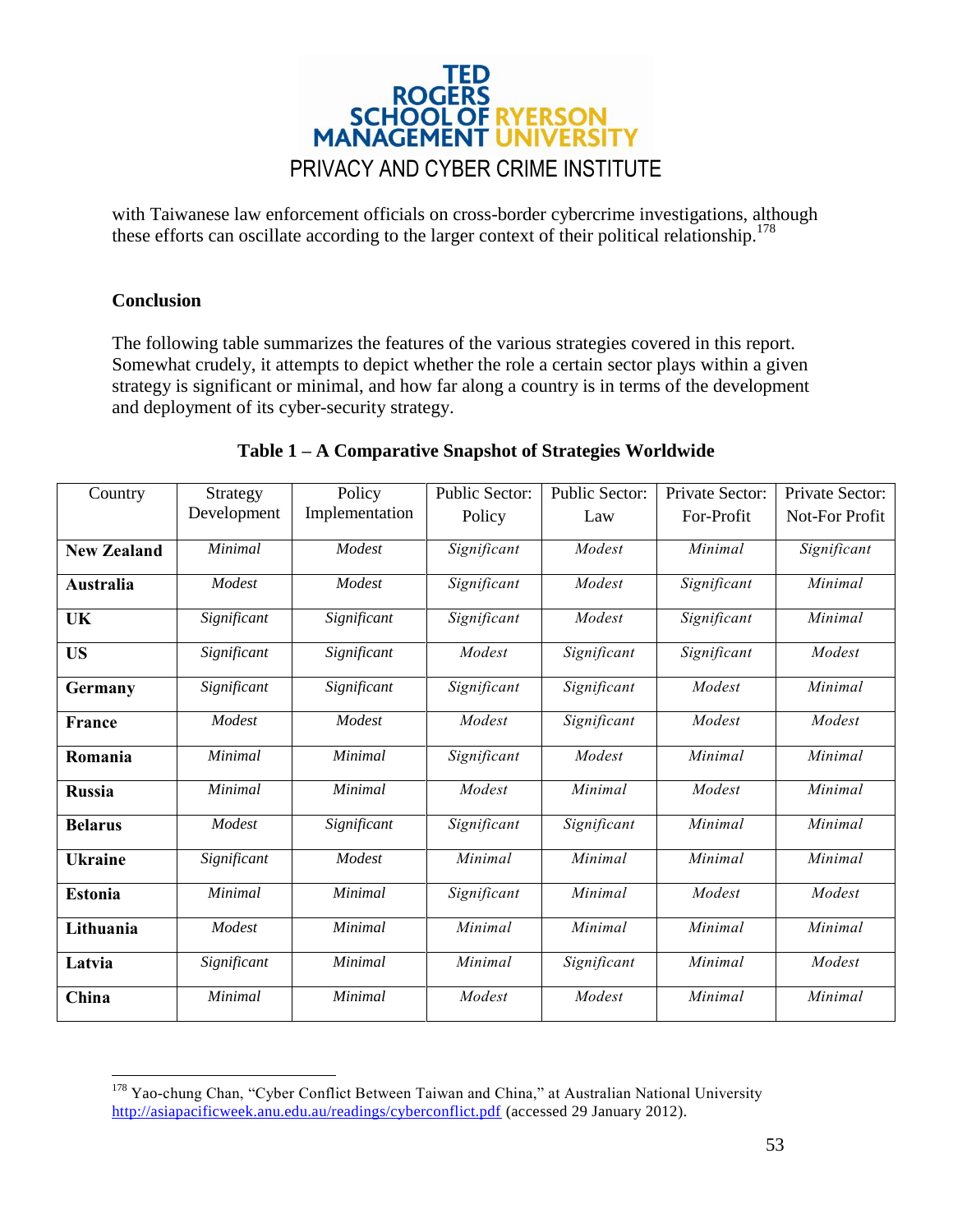

Several conclusions can be drawn from the table and from the discussion above. First, the United States, the United Kingdom, and Germany are the current global leaders in the development and implementation of cyber-strategies. As discussed below, that is beneficial for Canada. Second, the US and UK provide for a major private sector role as part of their strategies, whereas Germany tends to place more of an emphasis on the public sector and on a legislative and regulatory framework. Again, this point is discussed below further, in a Canadian context. Third, and as can be expected, countries align themselves in cyberspace according to their geopolitical blocs.

The Council of Europe's Budapest Convention on Cybercrime is the leading multilateral agreement on cybercrime, with 32 countries having ascended to the treaty and another 15 countries that have signed but not yet ratified. Russia is the most prominent member of Council that has not signed the treaty; outside the Council, Japan has not ratified the treaty while China is not even a signatory.

While the Convention is being advanced by many European countries and the United States as the best option to secure international agreement on combating cybercrime, many states have reservations about a treaty they did not have a role in developing. Developing nations and Russia, in particular, believe the UN is the best venue for an international treaty. As discussed above, Russia has proposed an UN-based treaty, but countries that are signatories to the Cybercrime Convention have argued that it serves as the basis for many countries' domestic legislation and that a completely new international agreement will take too long to negotiate.

Although there is broad international support for several sections of the Convention, such as those dealing with cyber-fraud, child exploitation, and the integrity of computers and networks, two areas in particular remain contentious. Article 10, which focuses on offences related to copyright infringement and intellectual property rights is objected to by developing countries and by others that see it serving US corporate interests. Other states, primarily China and Russia, have expressed concerns over Article 32 (b), which allows the law enforcement agencies of one country to access data in another without the explicit consent of the other country's authorities, if the access was lawfully authorized by businesses or individuals in the other country.<sup>179</sup> In addition, some critics suggest that the jurisdictional issues surrounding this Article are not fully resolved, that there should be an obligation on countries to consult each other in every instance instead of the Convention's "where appropriate" and that the Convention should include a mechanism to facilitate law enforcement cooperation outside of formal state contacts.<sup>180</sup> It appears for some, the Budapest Convention goes too far, for others, not far enough.

 $\overline{a}$ 

<sup>&</sup>lt;sup>179</sup>For discussion on possible alternative global cybercrime treaties see Stein Schjolberg and Solange Ghernaouti-Helie. *A Global Treaty on Cyber-security and Cybercrime: Second Edition.* Cybercrime Law, 2011. http://www.cybercrimelaw.net/documents/A\_Global\_Treaty\_on\_Cybersecurity\_and\_Cybercrime,\_Second\_edition [2011.pdf](http://www.cybercrimelaw.net/documents/A_Global_Treaty_on_Cybersecurity_and_Cybercrime,_Second_edition_2011.pdf)

<sup>180</sup>For such criticism see on Armando A. Cottim, *Cybercrime, Cyberterrorism and Jurisdiction: An Analysis of Article 22 of the COE Convention on Cybercrime*, 2 The Future of Law & Technology in the Information Society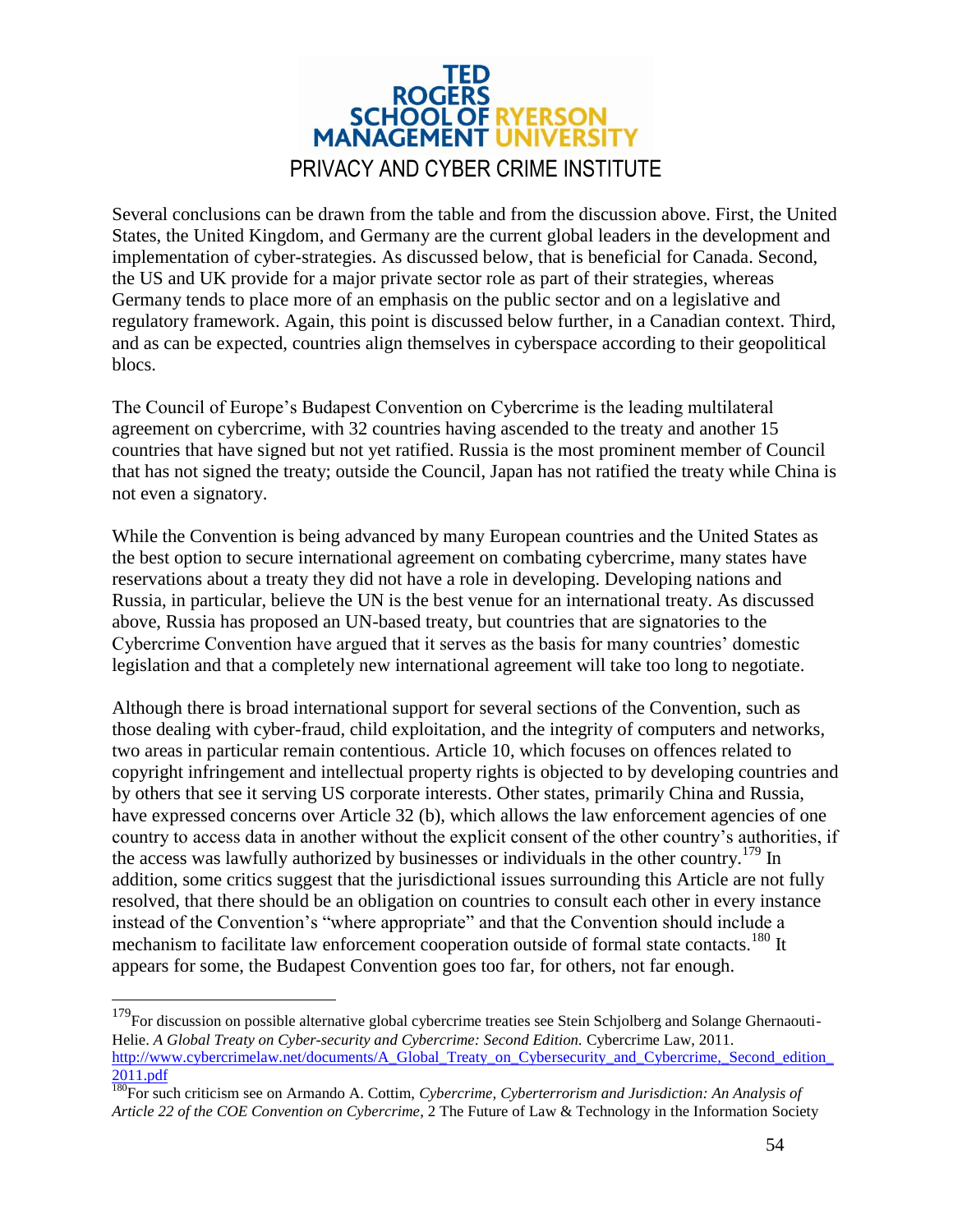

Beyond the challenges to the universal adoption of the Budapest Convention, there are some limitations to the agreement itself. First, significant changes to technology and malware have continuously occurred since the Convention was negotiated in the late 1990s. Second, limited resources in both funding and human capital continue to be an issue in both developed and developing states. Aid by other countries, especially by the US, continues to improve cybercrime law enforcement abilities but greater and more coordinated efforts will be needed.

With changes in communication technologies, forms of civic participation have also changed. Many countries that are currently formulating their cybercrime and cyber-security strategy note the need to differentiate between actions on the basis of the perceived objectives of the perpetrators. Most common is the need to distinguish between crime (albeit potentially on a wider scale than offline crime), industrial/governmental espionage, and acts of terrorism or war – whether carried out by government agencies or merely by politically motivated organizations and individuals, as has occurred in the conflicts in Estonia and Georgia in 2007 and 2008 respectively. Of course, as current international strife in Syria and other Arab countries demonstrates, one regime's terrorist is another country's fighter for democracy, further complicating the implementation of an effective strategy. The following section discusses the extent to which, in light of these international constraints, Canada could benefit from the various approaches surveyed above.

#### <span id="page-54-0"></span>Applicability and Fit of Approach to Canada

The following table summarizes the degree of fit and applicability of each country's approach to Canada. Part of that assessment, included in the table, is the degree to which countries are perceived as being under the threat of cybercrime and other cyber-attacks. In addition, the focus of each country's international efforts is included, e.g. whether the relationship with other jurisdictions focuses on collaboration through the Budapest Convention or by some other means. The table provides in such a manner a comparative snapshot of the strategies Canada faces and the degree to which they fit Canadian priorities.

| Country            | <b>International Focus</b>       | <b>Target of Attacks</b> | <b>Compatibility with Canadian Goals</b> |
|--------------------|----------------------------------|--------------------------|------------------------------------------|
| <b>New Zealand</b> | Quintet; Budapest                | Minimal                  | Significant                              |
| <b>Australia</b>   | Quintet; Budapest                | Modest                   | Significant                              |
| UK                 | Quintet; NATO<br><b>Budapest</b> | Significant              | Significant                              |

**Table 2 – A Comparative Snapshot of Collaborations and Threats**

 $\overline{a}$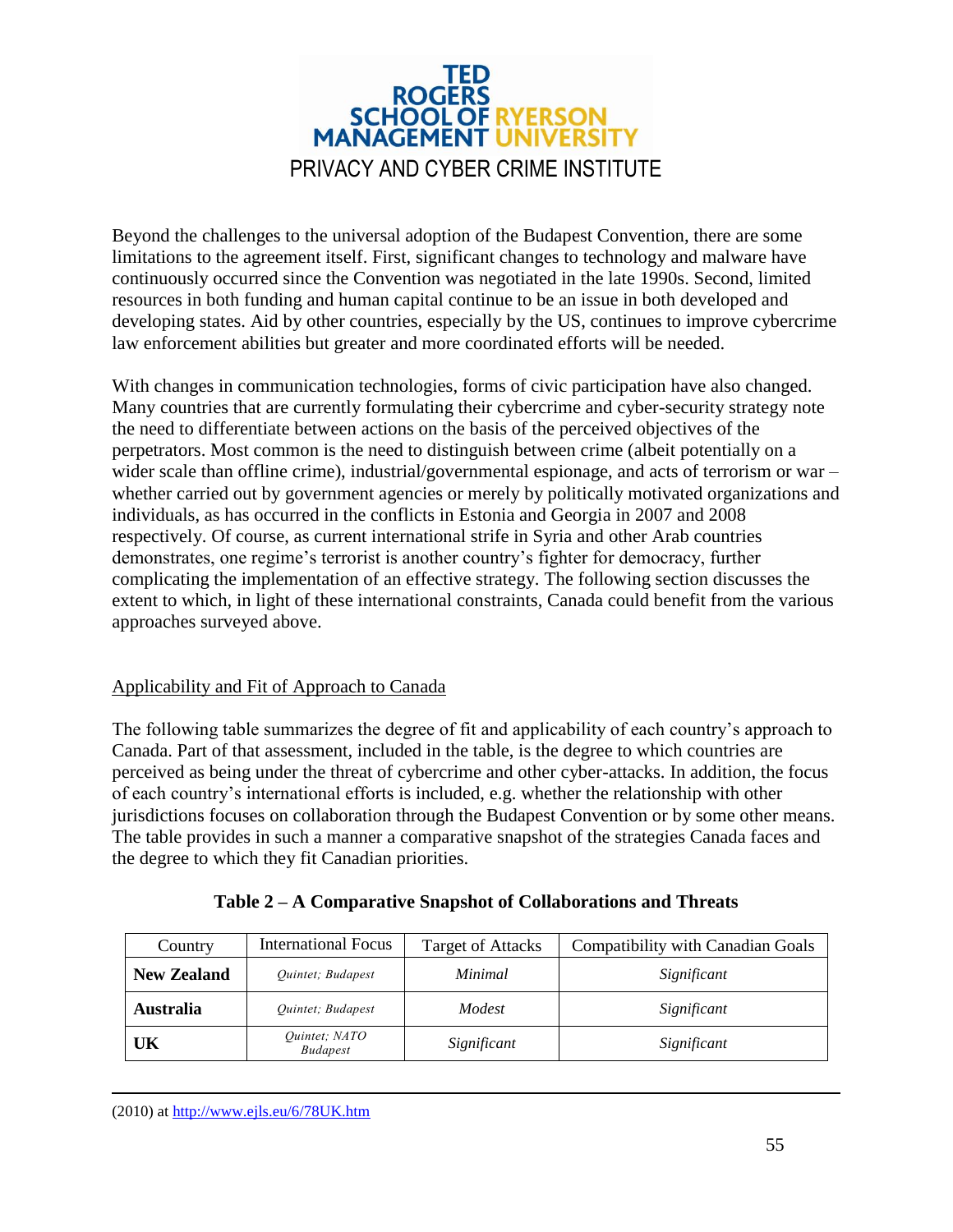### TED **ROGERS SCHOOL OF RYERSON MANAGEMENT UNIVERSIT** PRIVACY AND CYBER CRIME INSTITUTE

| <b>US</b>      | Quintet; NATO; Budapest | Significant | Significant |
|----------------|-------------------------|-------------|-------------|
| <b>Germany</b> | Budapest; NATO          | Significant | Significant |
| <b>France</b>  | Budapest; NATO          | Modest      | Significant |
| Romania        | Budapest; NATO          | Minimal     | Significant |
| <b>Russia</b>  | $CIS-RCC$ ; $UN$        | Modest      | Minimal     |
| <b>Belarus</b> | CIS-RCC; Eastern; UN    | Significant | Minimal     |
| <b>Estonia</b> | CIS-RCC; Eastern; NATO  | Significant | Significant |
| <b>Ukraine</b> | Budapest; NATO; NB8     | Significant | Significant |
| Lithuania      | NATO;NB8                | Significant | Significant |
| Latvia         | NATO: NB8               | Modest      | Significant |
| China          | UN                      | Significant | Minimal     |

The table reveals that Canada is able to cooperate with the majority of the countries surveyed. As mentioned above, the US, UK and Germany have particular insights for Canada to draw upon:

#### <span id="page-55-0"></span>*The United Kingdom*

The UK's cybercrime strategy can inform Canada on several issues. First, critics note the lack of clear policy responsibility for cybercrime and cyber-security issues. As a result, agencies are created and priorities shift within short timespans. Coordinating the efforts of the private sector actors and the various government agencies remains an on-going challenge.

Second, the UK has a stronger economic development focus for their cyber-security strategy than any other state reviewed, as evidenced by having the Department of Business, Innovation and Skills – which identifies itself on its website as the "Department of Growth" – as the lead government agency responsible for coordinating policy. The Ottawa hi-tech corridor has a strong history of telecommunications research and development. For-profit businesses such as Research in Motion (RIM) are noted for their world-class mobile device security. RIM plays an important role for business and personal information security and is a partner to law enforcement efforts globally (for some of which it has been criticized). Cyber-security could therefore very well play a role within Canada's forthcoming Digital Economy Strategy.

Third, Canada could look, as the UK does, to develop a national cyber-security educational standard. Increasing the availability of qualified cyber-security experts will benefit cybercrime law enforcement agencies while also improving the ability of government and industry to limit the opportunities for cybercriminals to compromise computers and networks.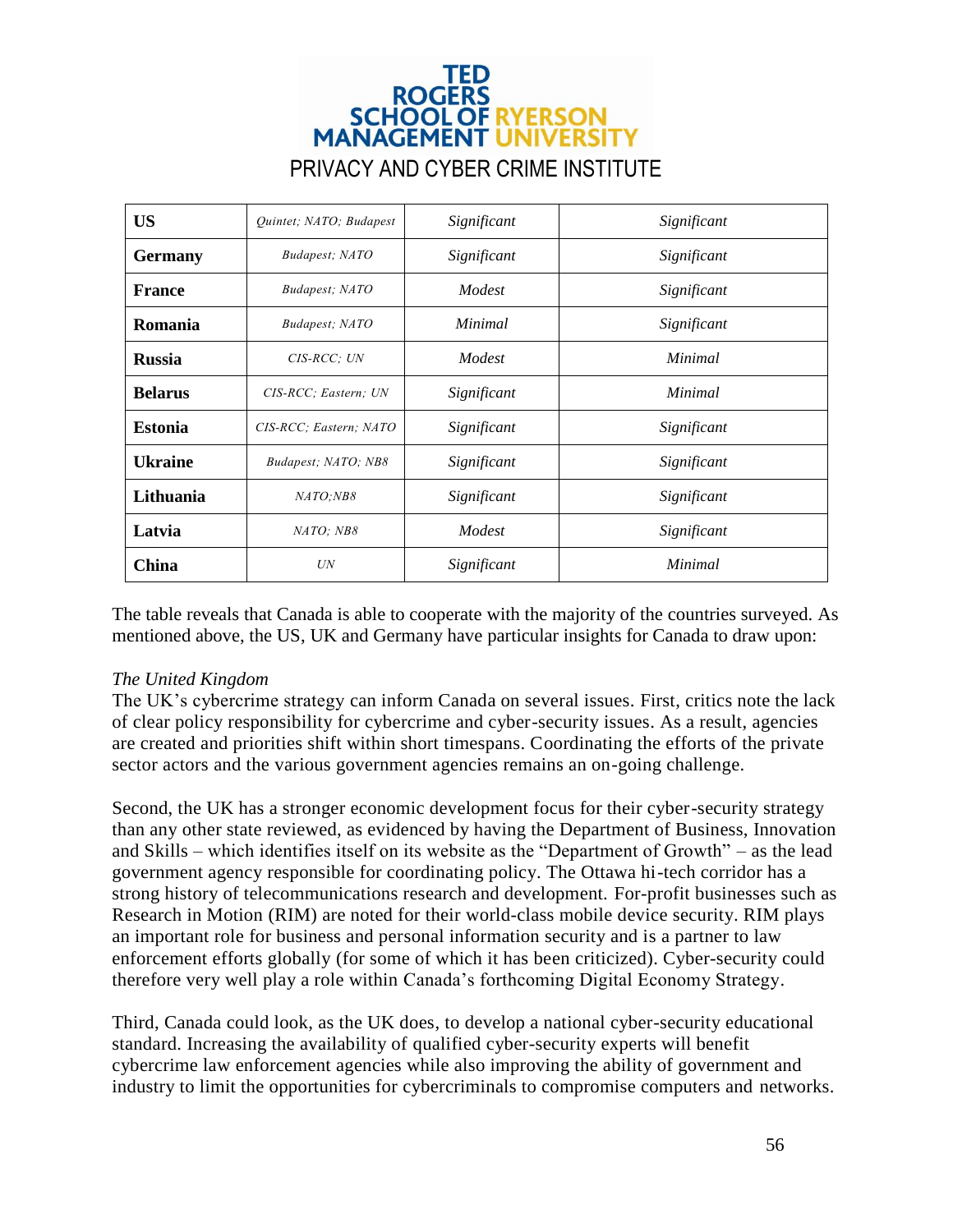

#### <span id="page-56-0"></span>*The United States*

As Canada's most important ally, the US international strategy is of crucial importance. The US, as does the UK, highlights the need for qualified professionals. One of the primary challenges facing almost all law enforcement agencies in this report is a shortage of qualified technical experts. The US is looking into K-12 education to enhance fundamental Science, Technology, Engineering and Mathematics (STEM) to help ensure a steady pipeline of qualified candidates for both private and public sector cyber-security. Canada may benefit from a similarly comprehensive educational approach.

The US has also been very proactive in capacity building in developing countries, an area in which Canada has always been active, and in which Canada has traditionally played a major role. In addition to formal treaties such as the Convention on Cybercrime, Canada can benefit from efforts to enhance the legislative and technical capacities of foreign developing states. Relationships developed between law enforcement agencies could help limit cybercrime havens and assist in future cross-border investigations.

#### <span id="page-56-1"></span>*Germany*

As mentioned above, Germany was recently recognized as having a leading legal and regulatory framework. Canada is currently in the midst of updating its own framework, with some amendments to the Criminal Code already passed, and other bills in parliamentary discussion. Germany appears to have created a balance between the protection of the privacy of its citizens, and the ability to pursue cybercrimes, that Canada may wish to look to as it attempts to achieve a similar balance. Canada should especially study the implications of recent German law enforcement use of malware to ensure an informed policy stance is developed.

Canada has traditionally sought a middle-ground, on a variety of issues, between the Europeancontinental approach and the Anglo-US approach, reflecting perhaps its own history and origins.<sup>181</sup> The German approach, with its emphasis on the role of law and regulation, could serve as a balance to the US and UK approaches and their emphases on the private sector, diplomacy and public policy. All of these are worthy sources for Canada to look at is it formulates its own Canadian approach.

#### <span id="page-56-2"></span>The Canadian Approach

 $\overline{a}$ 

Cooperation with another country, even a close ally, is difficult at the best of times. Each of the three leading countries discussed above offers Canada a unique approach to cyber-security, focusing on different sectors, and formulating distinctive objectives. Cooperation with countries of a different bloc and a different approach to cyberspace is all the more difficult, even in situations where countries face mutual issues such as cybercrime. Such appears to be the case with Russia and its close allies such as Belarus. Indeed, cooperation is next to impossible in

<sup>&</sup>lt;sup>181</sup> Re data protection see Levin, A. & Nicholson, M.J. "Privacy Law in the United States, the EU and Canada: The Allure of the Middle Ground", University of Ottawa Law & Technology Journal, Vol. 2 (2) pp. 357-395 (2005)